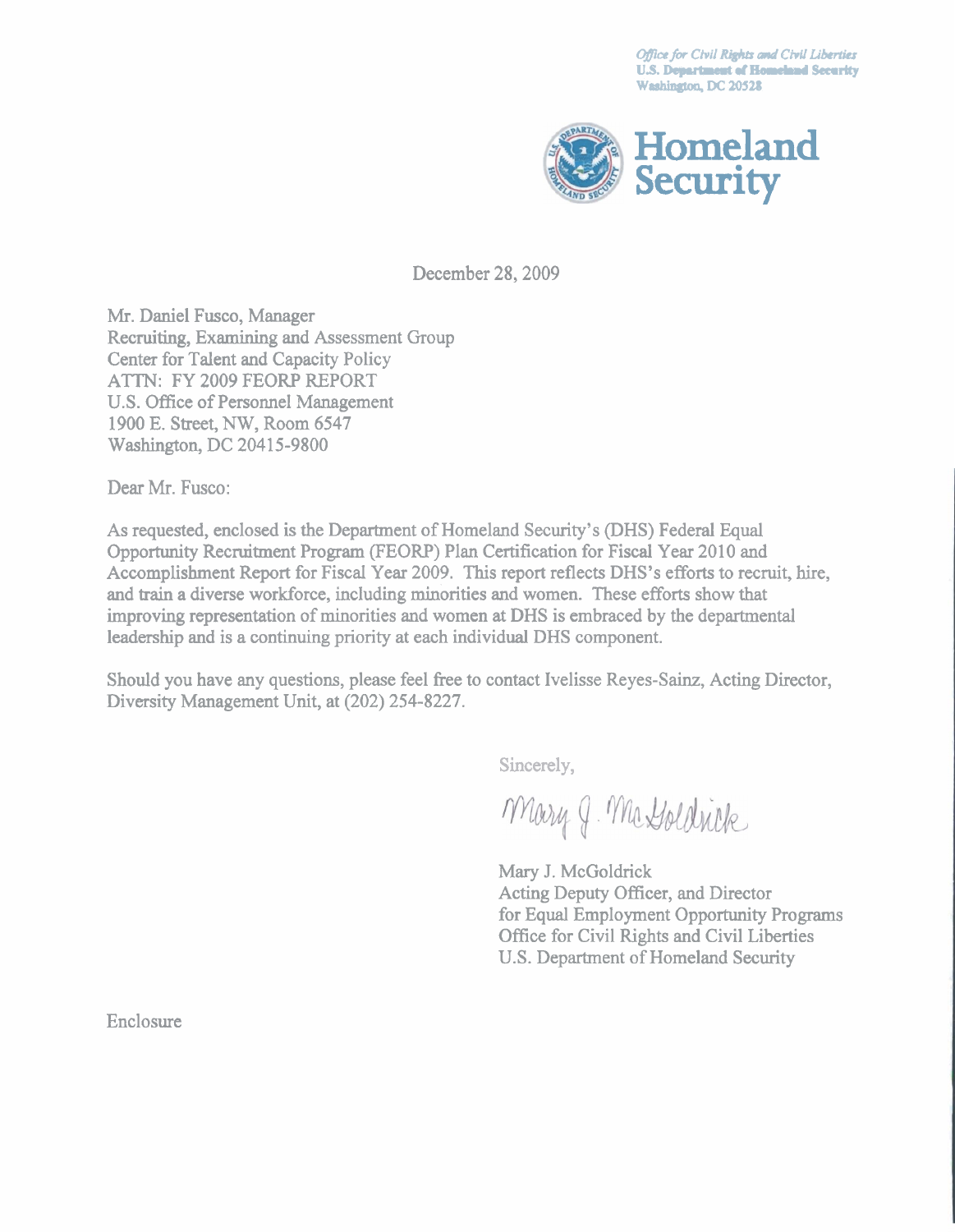

## Federal Equal Opportunity Recruitment Program Accomplishment Report for Fiscal Year 2009

The Federal Equal Opportunity Recruitment Program (FEORP) Annual Report contains statistical data on the representation of women and minorities within the Department of Homeland Security (DHS). The FEORP report also highlights human capital best practices DHS is using to recruit, develop, and retain an effective civilian workforce. This report is prepared in compliance with the law (5 U.S.C. 7201 and 5 C.F.R. Part 720, Subpart B) and submitted to the Office of Personnel Management (OPM).

#### Executive Summary

DHS is committed to diversity and inclusion to build a high-performing, results-oriented, effective workforce. During Fiscal Year (FY) 2009, the Department's FEORP made progress due to a number of accomplishments such as the following:

1. DHS *total workforce* increased by 9,636 employees, changing from 179,871 to 189,507 (a 5.35% increase). Women account for 54,656 employees (28.9%) and minorities account for 66,809 employees (35.2%) in the Department.

2. DHS hired a total of 20,346 permanent employees and 4,687 temporary employees. Women comprised 6,072 (29.8%) of the permanent hires and minorities accounted for 3,859 (19.0%). The representation of women within the temporary hires was 2,019 (43.1%) and minorities was 872 (18.6%). Three DHS components, Transportation Security Administration (TSA), Federal Emergency Management Agency (FEMA), and DHS Headquarters hired women at a rate higher than 40% of their total permanent and temporary hires.

3. 6,662 DHS employees participated in agency career development programs during the reporting period, of those 1,724 (25.9%) were women and 2,742 (41.2%) minorities. In addition, 1,082 DHS employees participated in Government-wide career development programs of whom 361 (33.4%) were women and 425 (39.3%) minorities.

4. DHS hired 11,240 students/interns under various educational and internship programs, of whom 2,239 (19.9%) were women and 4,581 (40.8%) minorities.

5. 322 employees received recruitment and retention incentives, including 82 (or 25.5%) women and 91 (28.3%) minorities.

6. 4,496 civilian and military employees participated in a mentoring program and, of those, 1,726 (38.4%) were women and 1,248 (27.7%) were minorities.

7. DHS launched a new web-based staffing solution, **TALENT***Link,* which is designed to simplify and accelerate DHS recruiting and hiring activities. The system is part of the DHS's enterprise-wide Human Capital Business System modernization and consolidation initiative.

8. DHS established the Minority Serving Institution Outreach Planning (MOP) Taskforce to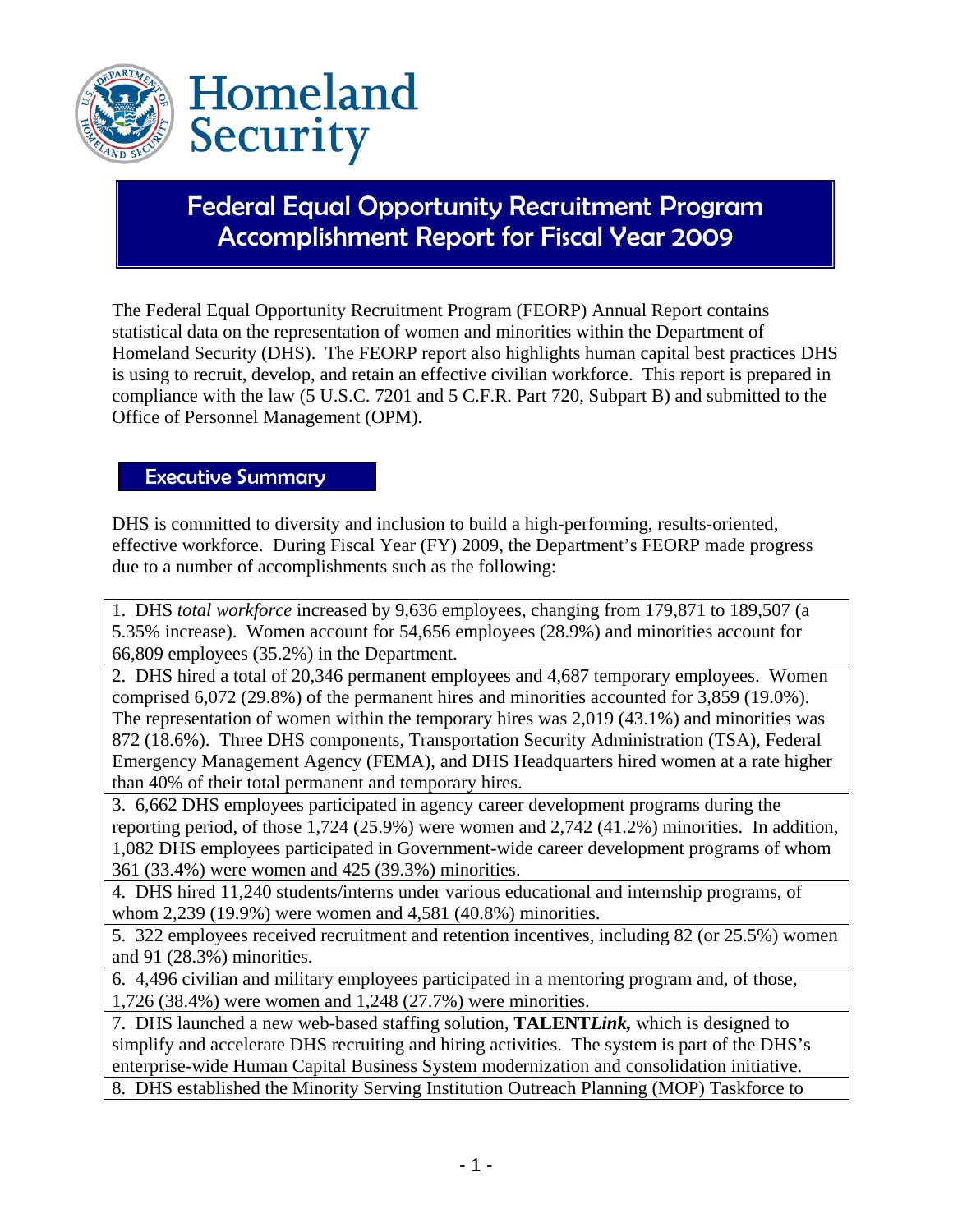accomplish Department-wide objectives related to diversity outreach and recruitment. The MOP Taskforce was created to align all DHS Headquarters and component elements to accomplish their goals collectively.

9. DHS established three regional DHS internship programs with emphasis on attracting nationwide colleges, Historically Black Colleges and Universities (HBCUs), Tribal Colleges and Universities (TCUs), and Hispanic Serving Institutions (HSIs). 1) Delta Region Internship Program (southern colleges and HBCUs); 2) Nation Heritage Internship Program (TCUs, HSIs); and 3) Criminal Justice Internship Program (nationwide). The goal is to recruit, hire, and develop regional talent.

10. 'Diversity Advocacy' was rolled out as a leadership competency in Senior Executive Service (SES) performance plans.

11. Customs and Border Protection (CBP) recruitment initiatives attracted over 134,294 applicants for Border Patrol Agent positions and 35,517 applicants for CBP Officer positions.

12. CBP conducted its first Federal Career Intern Program (FCIP) Virtual Job Fair, which resulted in over 40,000 views by the public and approximately 4,500 applications for the positions advertised.

13. Citizenship and Immigration Service (CIS) and Immigration and Customs Enforcement (ICE) participated in the Urban League's Black Executive Exchange Program (BEEP), in which Black executives visited HBCUs and lectured on immigration law.

14. CIS also established the Wounded Warrior Program (WWP) whose goal is to recruit and place disabled veterans into qualified CIS positions with advancement opportunities in locations close to their families and support systems.

15. The Office for Civil Rights and Civil Liberties (CRCL) continued its participation in the National Security Internship (NSI) program in partnership with the Federal Bureau of Investigation (FBI). NSI is an intensive nine-week, full immersion summer program that combines Arabic language, Homeland Security, Intelligence and Area Studies, and On-the-Job-Training experience at DHS or FBI Headquarters.

What follows below is a detailed overview of the FEORP including a summary of 1) Workforce Planning 2) Recruitment 3) Hiring 4) Career Development and Training and 5) Mentoring.

#### 1. Workforce Planning

- Analyze workforce trends and projections, determining skills gaps and needs, and devising succession-planning strategies.
- Provide training to managers about practical ways to make a diverse workforce a strength for the entire organization. This may include such subjects as the value of understanding differences, identifying an agency's culture and values, and cross-cultural communication.

DHS launched a comprehensive strategic approach to workforce planning. The new approach takes the long-term view of the needs of the components, focusing on necessary competencies and/or skills, and the changes in functions as a result of changing missions, new processes and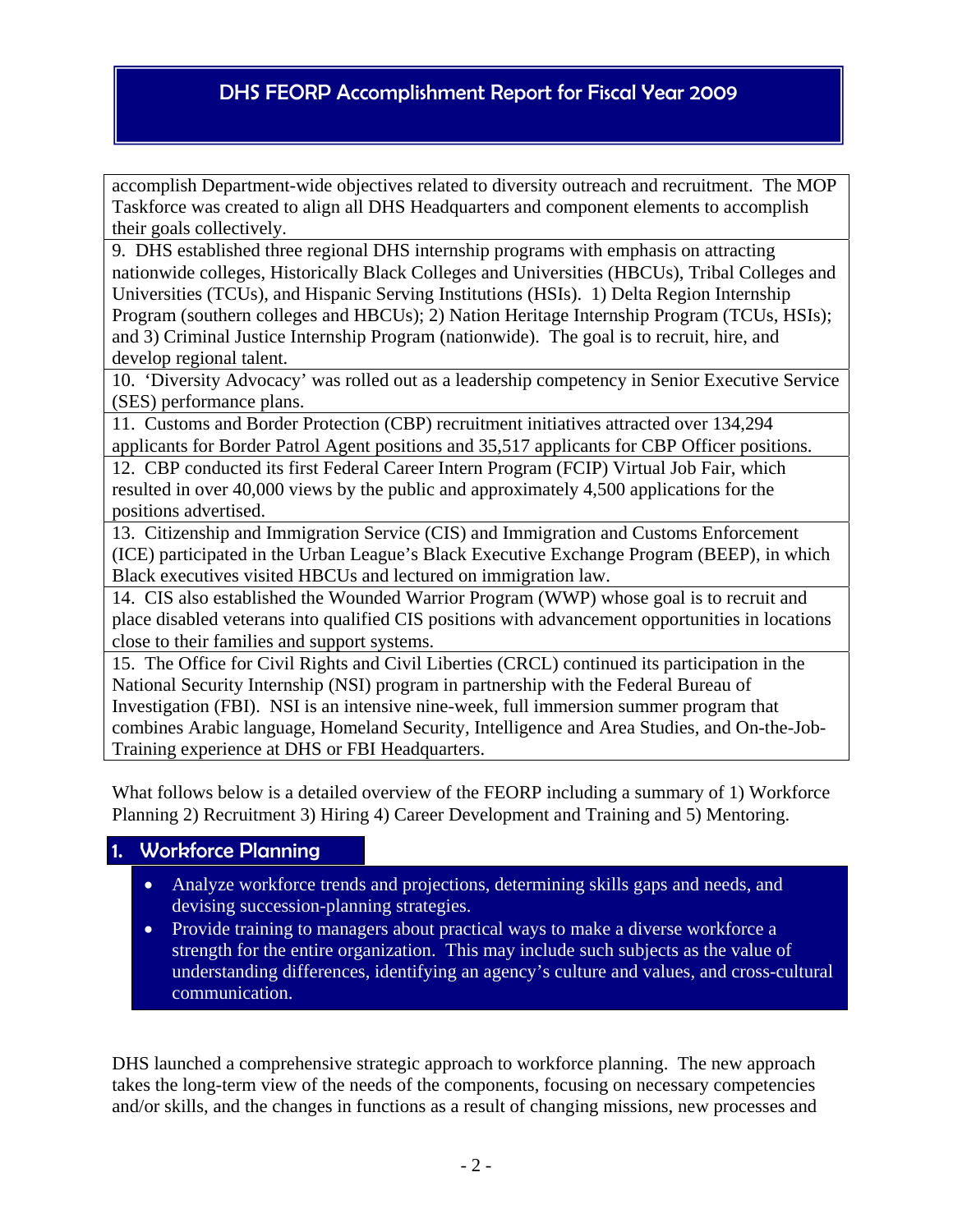environmental factors. The Department continued to make progress toward developing a manual that establishes a uniform process for providing a disciplined methodology for matching human resources with the anticipated needs of the Department and its components. DHS deployed Workforce Planning Train-the-Trainer sessions in May and August 2009 for the components. The DHS Workforce Planning Train-the-Trainer presentation contains the slide deck from the workshops that were held at DHS Headquarters in May and August 2009. The slide deck supplements the DHS Workforce Planning Guide and can be used when training other DHS managers/employees on the fundamentals of workforce planning.

In May 2009, DHS also issued a workforce planning toolkit for managers. The DHS Workforce Planning Manager's Toolkit is a companion to the DHS Workforce Planning Guide and provides tools for use at various stages of the workforce planning process.

DHS ensures that senior executives are held accountable in their performance evaluations; senior executives must demonstrate a commitment to help build a high quality, diverse workforce to ensure fairness in employment and leadership practices. Performance appraisals for senior executives are directly linked to the DHS strategic plan and are cascaded appropriately throughout the Department. One of the leadership competencies on which executives will now be rated is their performance as a Diversity Advocate.

#### Component Specific Accomplishments

*U.S. Customs and Border Patrol (CBP)* reported that all CBP managers and supervisors were required to take EEO training as part of the mandatory Supervisory Leadership Training and Management Leadership Training. CBP also offered managers and supervisors training to build strong core competencies, such as:

- Supervisory Leadership Training
- Advance Survival Skills: Disciplinary Actions for Incumbent Supervisors
- Advance Survival Skills: Employee Relations for Incumbent Supervisors
- Advance Survival Skills: Labor Relations for Incumbent Supervisors
- Advance Survival Skills: Motivating Employees for Incumbent Supervisors
- Incumbent Supervisor Training (IST): Leadership Skills for Addressing and Preventing Corruption
- Supervisory Leadership Training (SLT)
- Analytical Problem Solving Tool and Techniques (APS)
- Executive Communication Training (ECT)
- Executive Communication Training (ECT) Field Delivered
- SES Candidate Development Program
- The Leadership Challenge
- Transitioning to Second Level Supervision

In FY 2009, the Office of Equal Employment provided training to 5,629 employees, which included the delivery of diversity and inclusion training to 180 employees.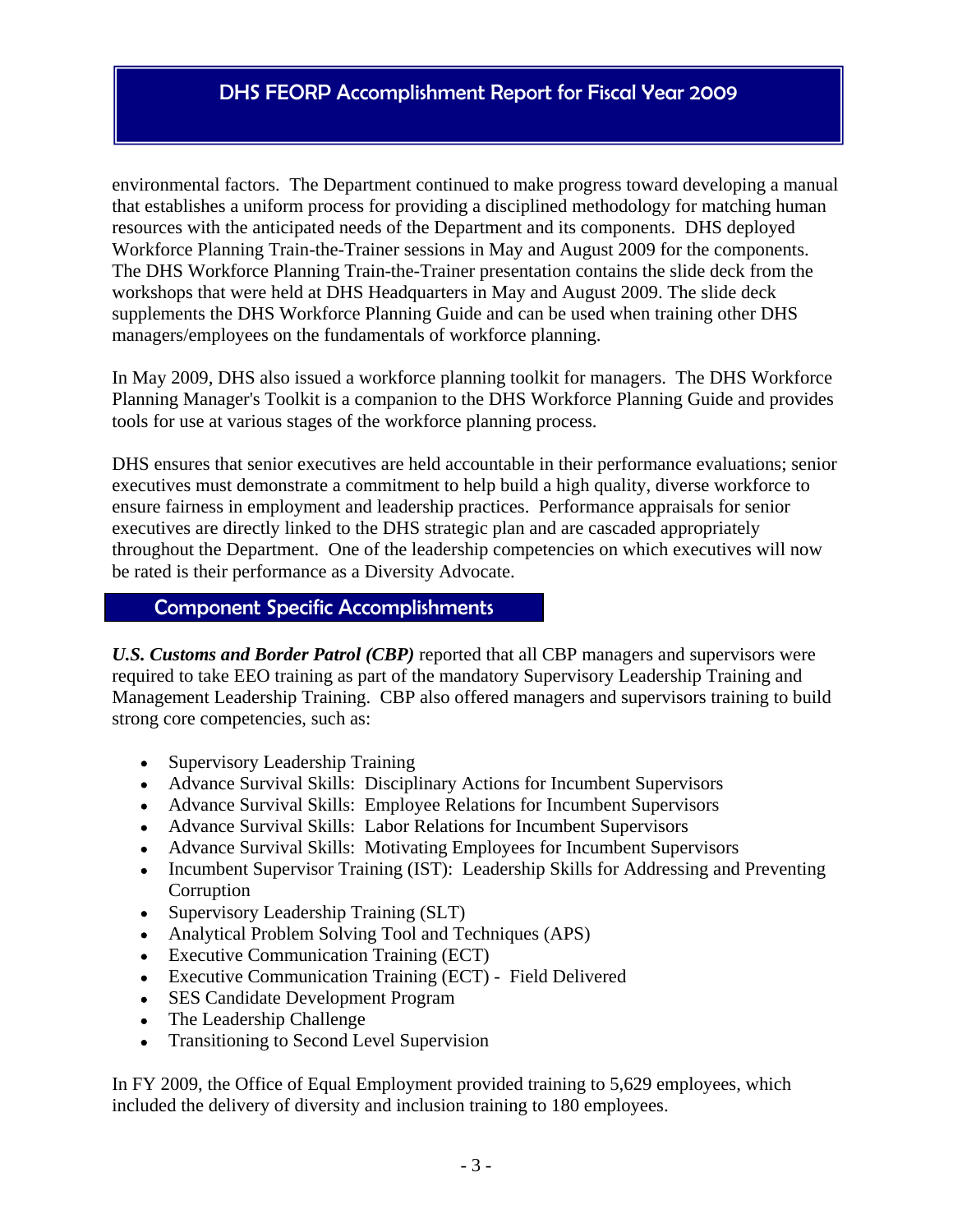*U.S. Citizenship and Immigration Services (CIS)* required first time first line supervisors to attend a two-week Supervisor Training session, which includes four different modules directly related to diversity and EEO: (1) a three-hour module on the Essentials of Equal Employment Opportunity; (2) a two-hour module on "Why Our Differences Make a Difference"; (3) a twohour module on Generational Differences; and (4) a two-hour module called Diversity Today – Inclusion Tomorrow. During FY 2009, 16 sessions were held with approximately 500 supervisors completing a 4 hour module on EEO, generational differences, and diversity training.

The *U.S. Coast Guard (USCG)* ensured that hiring managers and supervisors receive periodic diversity training to carry out their responsibilities to maintain a diversified workforce.

The *Federal Emergency Management Agency (FEMA)* Office of Equal Rights maintained an on-line course for FEMA employees that teaches equal rights principles and practices, including diversity training. In addition, all new supervisors and managers were required to take *Human Resources for Supervisors & Managers.* The course is designed to provide FEMA's new supervisors and managers with a better understanding of their personnel management responsibilities.

The *Immigration and Customs Enforcement (ICE)* offered all employees, including managers and supervisors, the following EEO and diversity training via the ICE Virtual University (VU).

- Affirmative Employment Programs for Managers (376 completed the course)
- Diversity Training for Managers (306 completed the course)
- EEO Alternative Dispute Resolution Program (1,763 completed the course)
- EEO Complaints Process Training for Managers (396 completed the course)
- Prevention of Sexual Harassment Training (17,378 completed the course)

The *U.S. Secret Service* reported that the Diversity Management Program sponsored several offerings of a course entitled "*Conference on Cultural Diversity and Inclusion*."

The *Transportation Security Agency (TSA)* launched a two-day Diversity Workshop, Diversity: A Key Element of Talent Management" and was presented at five airports.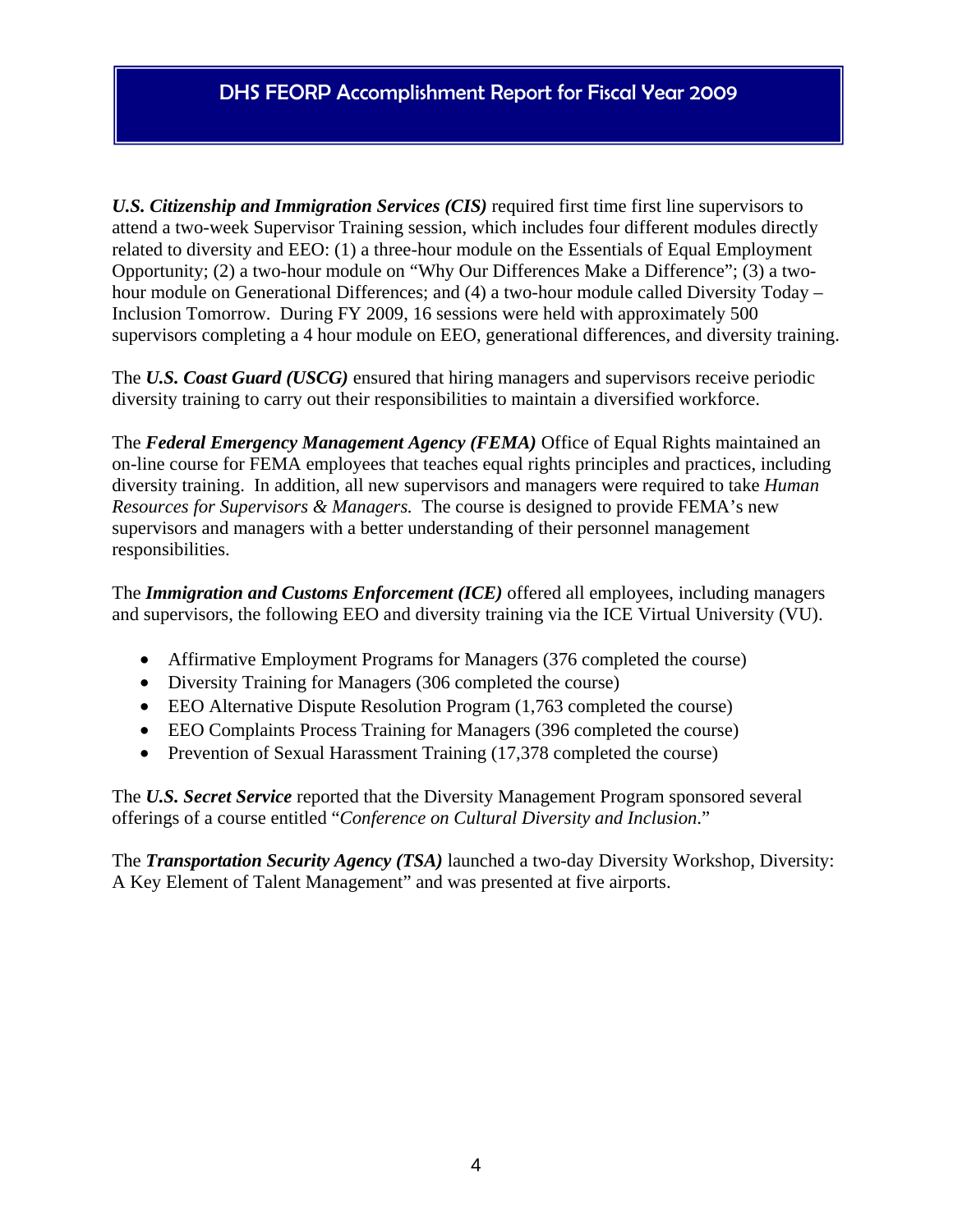### 2. Recruitment

- Providing information on Federal employment opportunities to students, faculty, educational institutions, school systems, and underrepresented communities.
- Developing and maintaining long-term partnerships with academia, professional associations, and minority-serving organizations for the purpose of recruiting highquality candidates.
- Using student educational employment programs and internships (e.g., Student Career Experience Program, Student Temporary Employment Program, Federal Career Intern Program) to improve the pipeline of diverse candidates for entry-level positions.
- Using the Presidential Management Fellows (PMF) Program for recruiting and advancing graduate and professional school graduates, including traditionally underrepresented community members.

The Department launched a new web-based staffing solution, **TALENT***Link*, which is designed to simplify and accelerate DHS recruiting and hiring activities. The system is part of the DHS's enterprise-wide Human Capital Business System modernization and consolidation initiative. With **TALENT***Link*, DHS is ahead of the curve in supporting the 2011 hiring reform guidance issued by the Office of Management and Budget. With comprehensive online functionality and streamlined processes, DHS organizations can now reduce their time to hire, improve the quality of candidate referrals, and better manage on-boarding of new staff. For both internal and external applicants, **TALENT***Link* provides an easy to use job portal to search and apply for DHS jobs. Throughout the application process, automatically generated correspondence keeps applicants informed and engaged in the Federal hiring process. **TALENT***Link* has been deployed, or is scheduled to be deployed, to DHS Headquarters, FEMA, DHS-Office of Inspector-General (OIG), ICE, and the Federal Law Enforcement Training Center (FLETC).

CRCL distributed the new DHS Recruitment Video to Minority Serving Institutions (HBCUs, TCUs, and HSIs), institutions of higher learning, and professional organizations. DHS components continued to participate in numerous outreach activities, career/job fairs, conferences, and workshops throughout the reporting year and shared employment information with students, faculty, and local communities. See Appendix A, *List of Component Conferences/Job Fairs/Career Fairs Activities*, for a breakdown by component.

DHS continues to utilize educational employment programs as recruitment tools for entry-level positions. For example, in FY 2009, DHS hired 11,240 students/interns under various educational and internship programs, of whom 2,239 (or 19.9%) were women and 4,581 (or 40.8%) minorities. The highest number of women (1,529) and minorities (4,071) hired was under the Federal Career Intern Program (FCIP). In FY 2009, DHS hired 37 Presidential Management Fellows (PMFs) participants of whom 20 (or 54.0%) were women and 4 (or 10.0%) minorities. See Appendix B, *DHS Educational Programs – Distribution by Race/Ethnicity and Sex*, for a complete breakdown by component.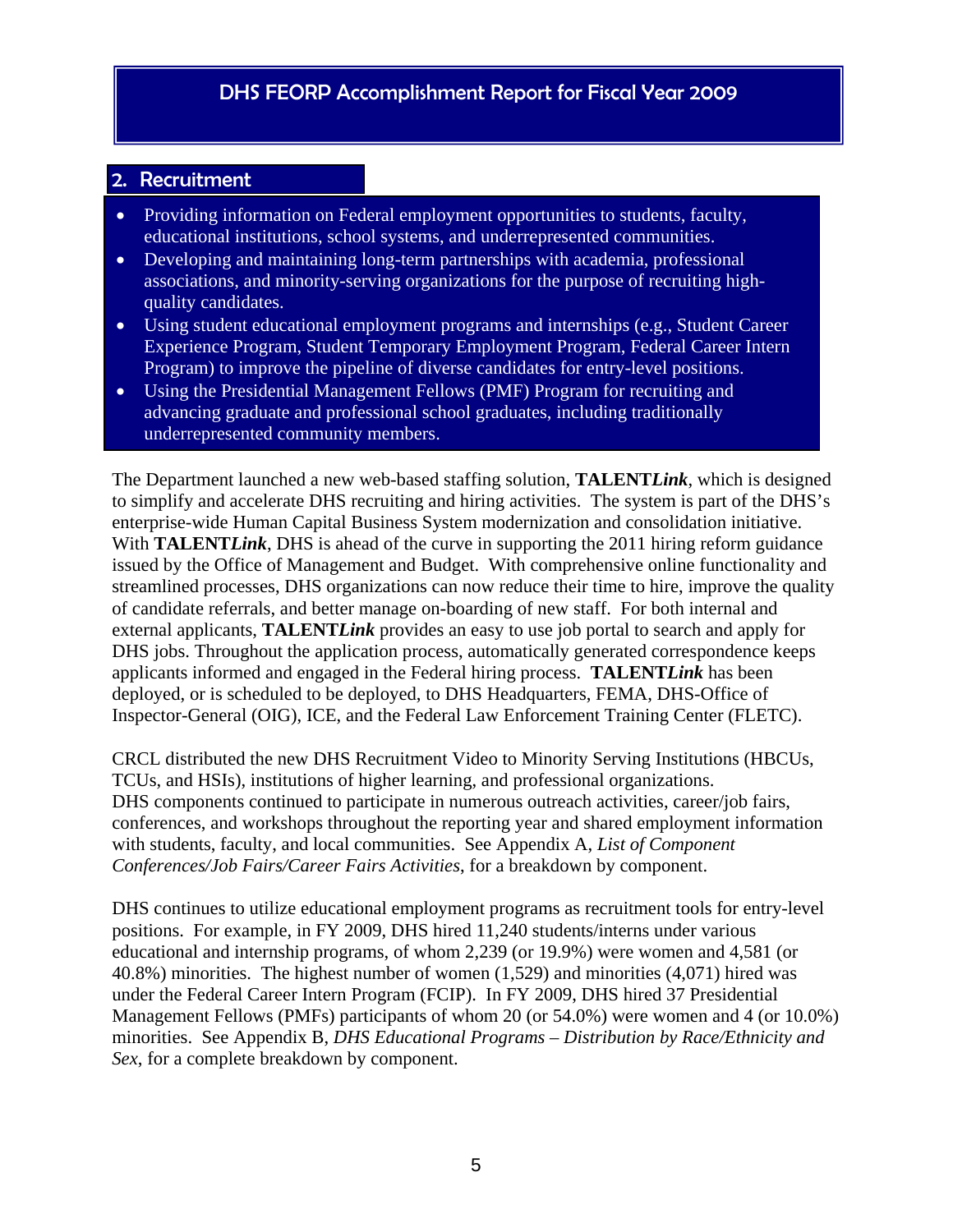The DHS components continued to add recruitment and retention incentives to their human capital plans in order to enhance the value of their recruitment and staffing portfolios. For instance, during FY 2009, a combined total of 322 employees received recruitment and retention incentives, including 82 (or 25.5%) women and 91 (or 28.3%) minorities. Collectively, *USCG*, *FEMA*, *ICE*, and *OIG* reported 156 appointments under the Superior Qualifications Appointments (SQA) flexibility, including 41 (or 26.3%) women and 46 (or 26.5%) minorities. See Appendix C, *Recruitment and Retention Programs – Distribution by Race/Ethnicity and Sex*, for a complete breakdown by component and recruitment/retention program.

In FY 2009, the Office for Civil Rights and Civil Liberties (CRCL) continued its participation in the National Security Internship program in partnership with the Federal Bureau of Investigation (FBI). The National Security Internship is an intensive nine-week, full immersion summer program that combines Arabic language, Homeland Security, Intelligence and Area Studies, and On-the-Job-Training experience at DHS or FBI Headquarters. The objectives of this program are not to develop a cadre of translators, but rather to build a national security workforce of individuals who possess a higher degree of cultural competency. For additional information, please visit [www.nationalsecurityinternship.com.](http://www.nationalsecurityinternship.com/)

#### Component Specific Accomplishments

*CBP* recruitment initiatives attracted over 134,294 applicants for Border Patrol Agent positions, 35,517 applicants for CBP Officer positions and 3,033 applications for Agriculture Specialist positions achieving the agency's applicant goals for the year. Border Patrol events were conducted in major cities from Anchorage and Fairbanks, Alaska; Sacramento, California; Detroit, Michigan; and Memphis, Tennessee. CBP's efforts also included increase the number of CBP Officers at the Northern Border with events in Spokane, Washington; Bangor, Maine; and in hard-to-fill locations such as St. Thomas, Virgin Islands.

Under its Bonus Referral Program, CBP processed 83 referrals and paid over \$65,000 to employees. The program was part of the ongoing effort to hire Border Patrol Agents and was designed to provide all CBP employees with an incentive to identify and recruit potential applicants. Eligible employees received cash awards of up to \$1,500 for referring applicants who are hired as Border Patrol Agents and who complete the CBP Border Patrol Academy and one (1) year of service. Partial payment for the referral (\$1,000) is made after the applicant successfully completes training at the Border Patrol Academy and is re-deployed to his/her sector. The referring employee received an additional \$500 once the applicant completes one (1) year of service.

The CBP Law Enforcement Explorer Program is a targeted effort to reach out to the communities and attract young women and men of all nationalities to the CBP mission and career opportunities. During FY 2009, the Explorer Program increased by 134 new Explorers, with one new Border Patrol post in Lordburg, New Mexico and two new Office of Field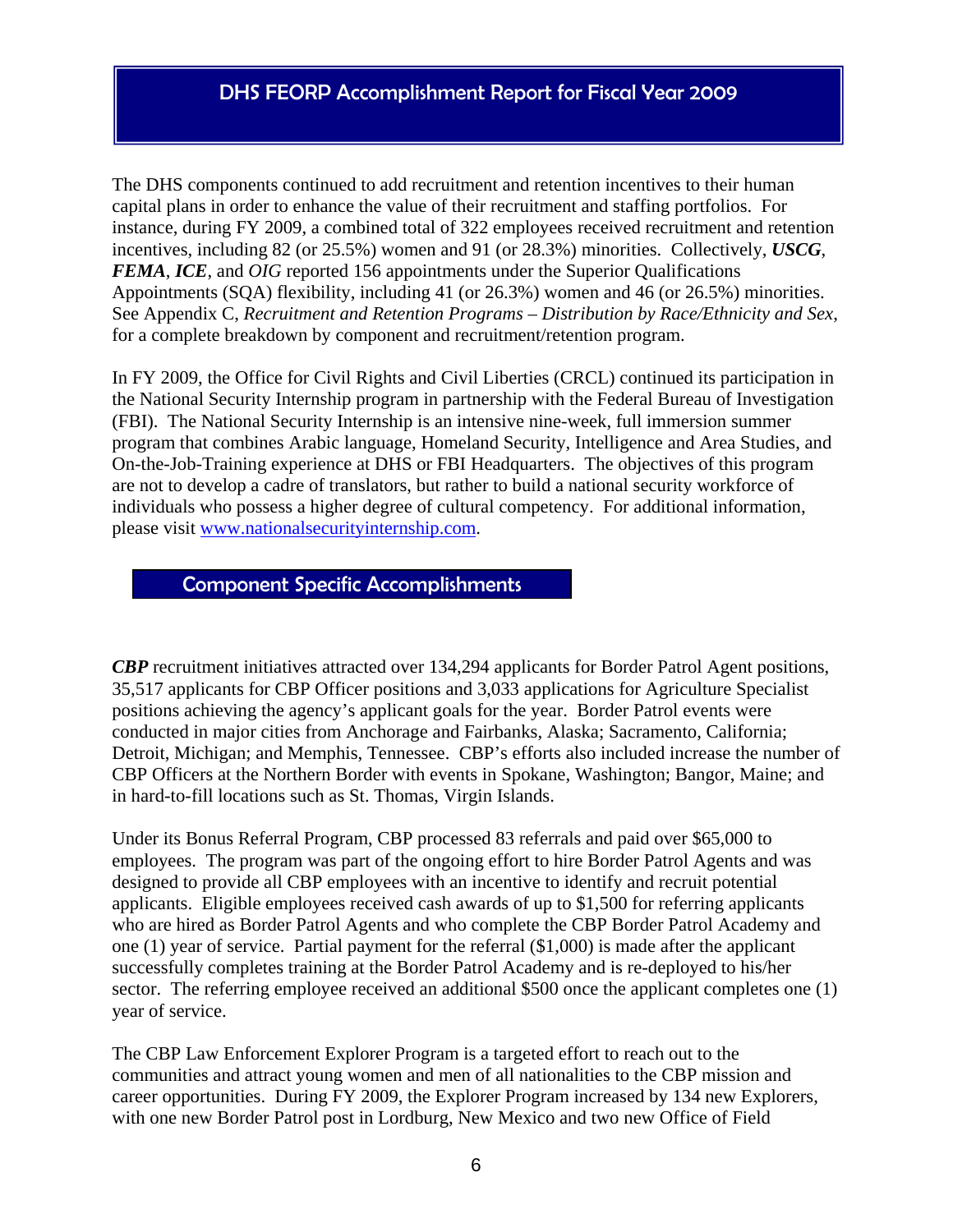Operations posts in Highgate Springs, Vermont and Charleston, South Carolina. There are a total of 65 active posts throughout the country, with 765 CBP Explorers. Seven Explorers were converted to the CBP Officer position. The following table highlights the makeup of the program participants, which included 265 (or 34.6%) women and 608 (or 79.5%) minorities.

| FY 2009 CBP EXPLORER PROGRAM |                                                           |         |          |         |    |          |        |         |    |         |
|------------------------------|-----------------------------------------------------------|---------|----------|---------|----|----------|--------|---------|----|---------|
| Total                        | White<br>Hispanic<br>Asian/Pacific<br>African<br>American |         |          |         |    |          |        |         |    |         |
| No.                          |                                                           |         | American |         |    | Islander | Indian |         |    |         |
| 765                          | 157                                                       | Females | 41       | Females | 4  | Females  |        | Females | 62 | Females |
|                              | 282                                                       | Males   | 103      | Males   | 14 | Males    | 6      | Males   | 95 | Males   |

CBP hosted its first CBP college professional day. Approximately 20 students from the Fashion Institute of Technology, New York, New York, visited CBP and met with a senior Import Specialist from CBP's Office of Trade Relations to learn how their fashion-related degree could qualify them for career opportunities within CBP.

CBP conducted its first Federal Career Intern Program (FCIP) Virtual Job Fair for entry-level positions including Accountant, Budget Analyst, Contract Specialist, Human Resources Specialist, IT Specialist and Management and Program Analyst. Promotion of the virtual job fair was posted on Career Builder in addition to a CBP news release and postings at various communities, professional and special emphasis organizations nationwide to attract applicants to the on-line job fair. The advertising and outreach of the fair resulted in over 40,000 views by the public and approximately 4,500 applications for the positions advertised.

CBP hosted its first career fair targeting careers in the human resources profession. Local newspaper ads, a CBP news release and outreach to various special emphasis organizations were conducted to attract potential applicants to the event. More than 300 people attended the fair. Marketing efforts also included CBP's continued use of the NASCAR Nationwide Series Racing events to market the Border Patrol mission and help meet the Presidential mandate. CBP recognizes that it does not have a Border Patrol presence in non-border cities such as Atlanta, Chicago and Memphis and the states of New Hampshire, New York, Ohio, Kentucky and Virginia. Consequently the NASCAR Nationwide Series sponsorship was a means to sustain a visible presence in those markets.

CBP premiered its Veterans Outreach page on its web site effective January 1, 2009. The page highlights current opportunities for veterans, definitions of the various veterans' authorities and additional resources and links. A mailbox was also created to receive inquiries from veterans interested in employment with CBP.

CBP attended six events targeting persons with disabilities including conferences and forums that provided current information to assist agencies in both their recruiting and hiring efforts to attract persons with disabilities.

*USCG* civilian recruiters visited at least five maritime academies to establish partnerships with the schools and recruit entry-level applicants. The intent was to establish a pipeline into future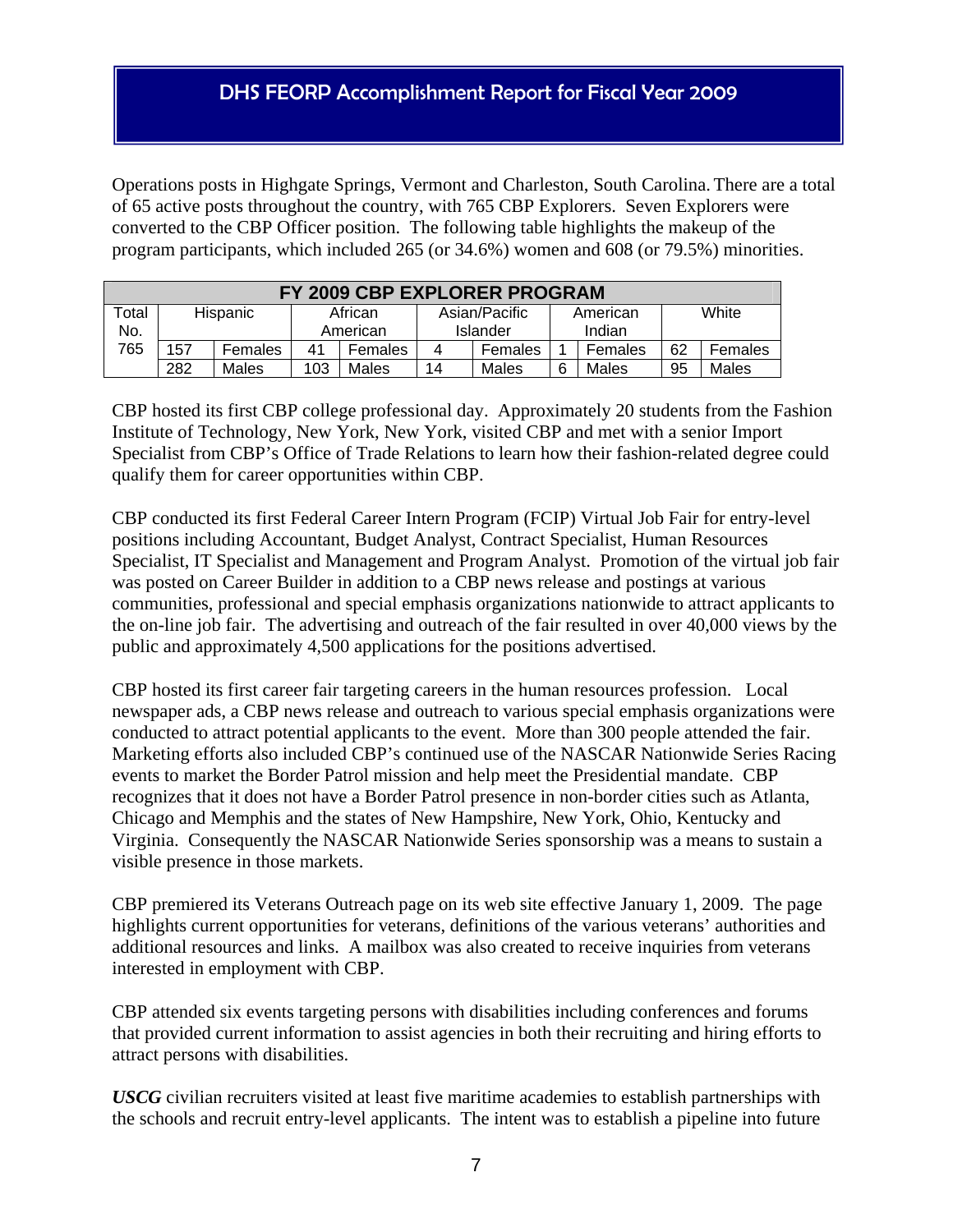vacancies for these graduates who are highly sought after because of their specialized education and hands-on training provided by the schools. As a result of the visits and partnerships, USCG hired approximately 13 students from the maritime academies.

USCG established the Career Entry-Level Opportunity (CEO) Program to build a pipeline of high-potential candidates to meet future USCG civilian workforce needs. The CEO Program is a valuable tool that attracts talented and diverse new employees into the USCG and promotes the career growth of lower-graded USCG employees consistent with their demonstrated capabilities. The key feature of the CEO Program is that it provides hiring managers with a mechanism to hire talent at the entry-level without using their limited higher-grade, permanent positions. Upon successful completion of this developmental period, CEO participants are placed in permanent positions within their program areas. As of September 2009, 16 billets are filled. The diversity of current program participants includes: 13 women (3 African-American, 1 Hispanic, 8 White, and 1 Asian) and 3 males (2 African-American, 1 White).

In addition, full page color advertisements were placed in major diversity and specialized publications such as:

- Society of Women Engineers (SWE)
- Society of Hispanic Professional Engineers (SHPE)
- National Society of Black Engineers (NSBE)
- Diversity/Careers
- Military Officer Magazine
- Corporate Gray

*CIS* participated in the Urban League's Black Executive Exchange Program (BEEP), in which Black executives visited Historically Black Colleges and Universities (HBCUs) and lectured on immigration law, CIS mission, and held panel discussions on current issues affecting industry, government and the economy.

CIS also established the first Wounded Warrior Program (WWP) in DHS whose goal is to recruit and place disabled veterans into qualified CIS positions with advancement opportunities in locations close to their families and support systems. As of September 2009, CIS has hired 30 wounded warriors through the WWP; 17 have come on board and 13 candidates are being processed for future hires.

The *DHS-Office of the Chief Human Capital Officer (OCHCO)* developed a recruiting plan and event schedule that serves the Department as the generally accepted list of activities that most DHS components/offices participate in or have an interest in based on events promoting diversity, law enforcement, prevention and response, mission support or other related pursuits. OCHCO also evaluated the Department's recruitment and marketing costs and benefits and found that an increase in "virtual" recruiting and marketing online will yield a larger impact on attracting talent nationwide. Specific accomplishments under the Recruitment and Marketing initiatives included the following: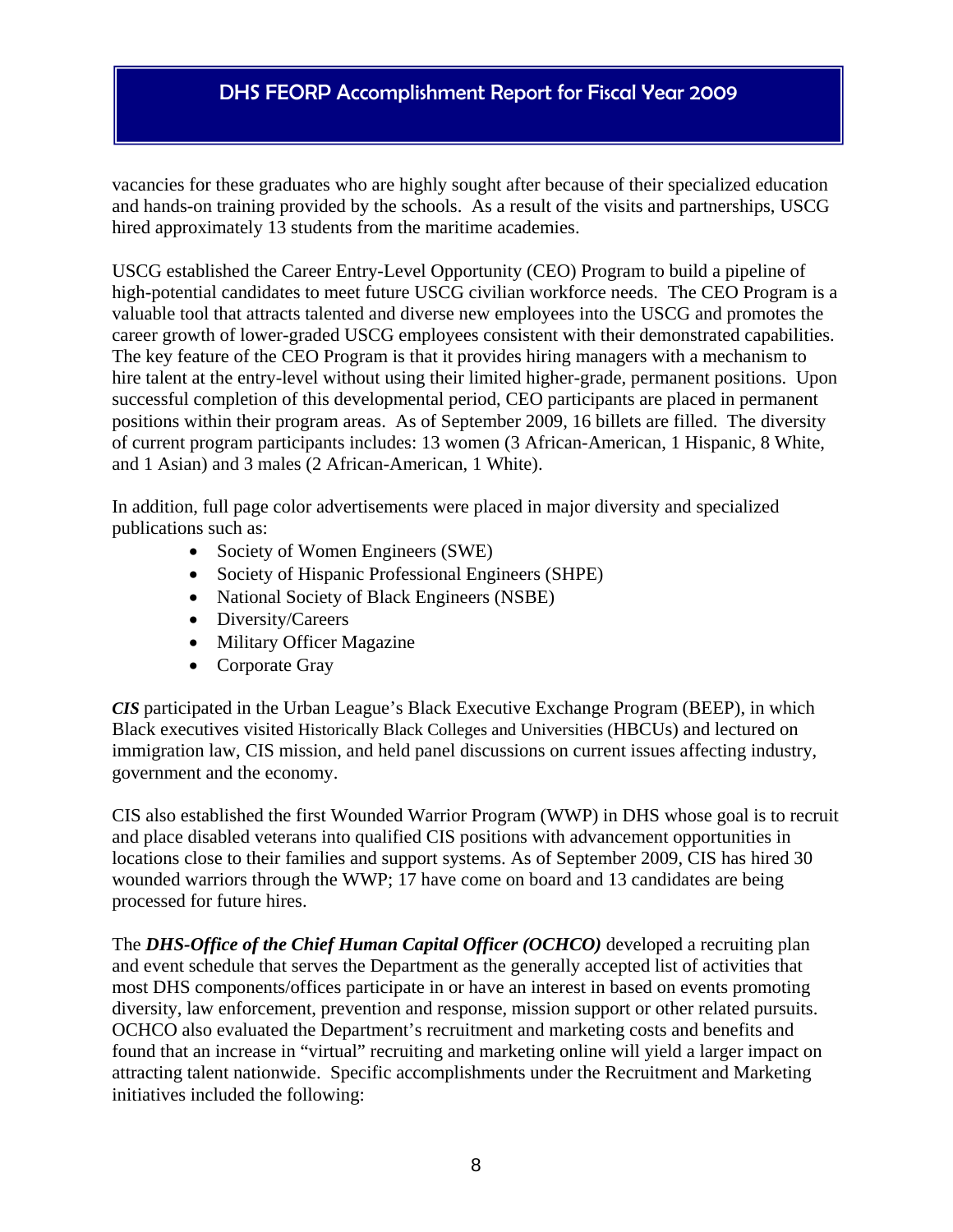- Established an annual Marketing Plan that leverages the heritage month celebrations yearly to promote DHS careers to targeted communities (e.g. DHS ads promote appreciation of employees with disabilities in October.)
- Studied the most powerful and cost effective method for recruiting on the Internet and presented to members of the Corporate Recruiting Council.
- Determined appropriate ratio of marketing to in-person outreach events that will cost effectively spread awareness of DHS careers and how-to-apply information.
- Drafted a "College Benefit Analysis (CBA)" matrix based on the acknowledged talent development needs of DHS offices and mission components. The CBA matrix was developed to show which offices and components will benefit from recruiting at 2 and 4-yr colleges based on student internships, and entry-level hiring and development programs. The CBA matrix is also accompanied by a list of 650 colleges (HBCUs, HSIs, etc.) as leading schools in various disciplines of interest to DHS.
- Designed and deployed the use of slipsheets to attract high school and college students to DHS internships and entry-level careers.
- Held DHS Career Awareness Expos (large public event) and Forums (smaller targeted event) to inform targeted communities of the DHS mission and careers.
- In partnership with CRCL, identified several Tribal Colleges and Universities (TCUs) to develop mutual agreements for student internships and potential on-campus visiting professorships as appropriate for components/headquarter offices.
- Coordinated DHS participation at several 2009 OPM Federal Career Days at nationwide campuses.
- Conducted two Career Awareness Forums at Alabama State University and Tuskegee University.
- Coordinated DHS' participation as a major sponsor for the Equal Opportunity Publication's (EOP) Careers & the Disabled Magazine Job Fair in Boston, MA where DHS awarded a \$1,000 scholarship to an outstanding student in Chemical Engineering at Northeastern University.

OCHCO also reported the following accomplishment under their One-DHS Recruitment Brand initiative:

- Established the Minority Serving Institution Outreach Planning (MOP) Taskforce in collaboration with Science & Technology (S&T) Directorate University Programs, CRCL/EEO, FEMA Grants Management Office, Center for Faith Based and Community Initiatives and Corporate Recruiting Council local/regional representatives to accomplish Department-wide objectives related to diversity outreach and recruitment. The MOP Taskforce was created to align all DHS Headquarters and component elements to accomplish their goals collectively.
- Established three regional DHS internship programs with emphasis on attracting nationwide colleges, HBCUs, TCUs, and HSIs. 1) Delta Region Internship Program (southern colleges and HBCUs); 2) Nation Heritage Internship Program (TCUs,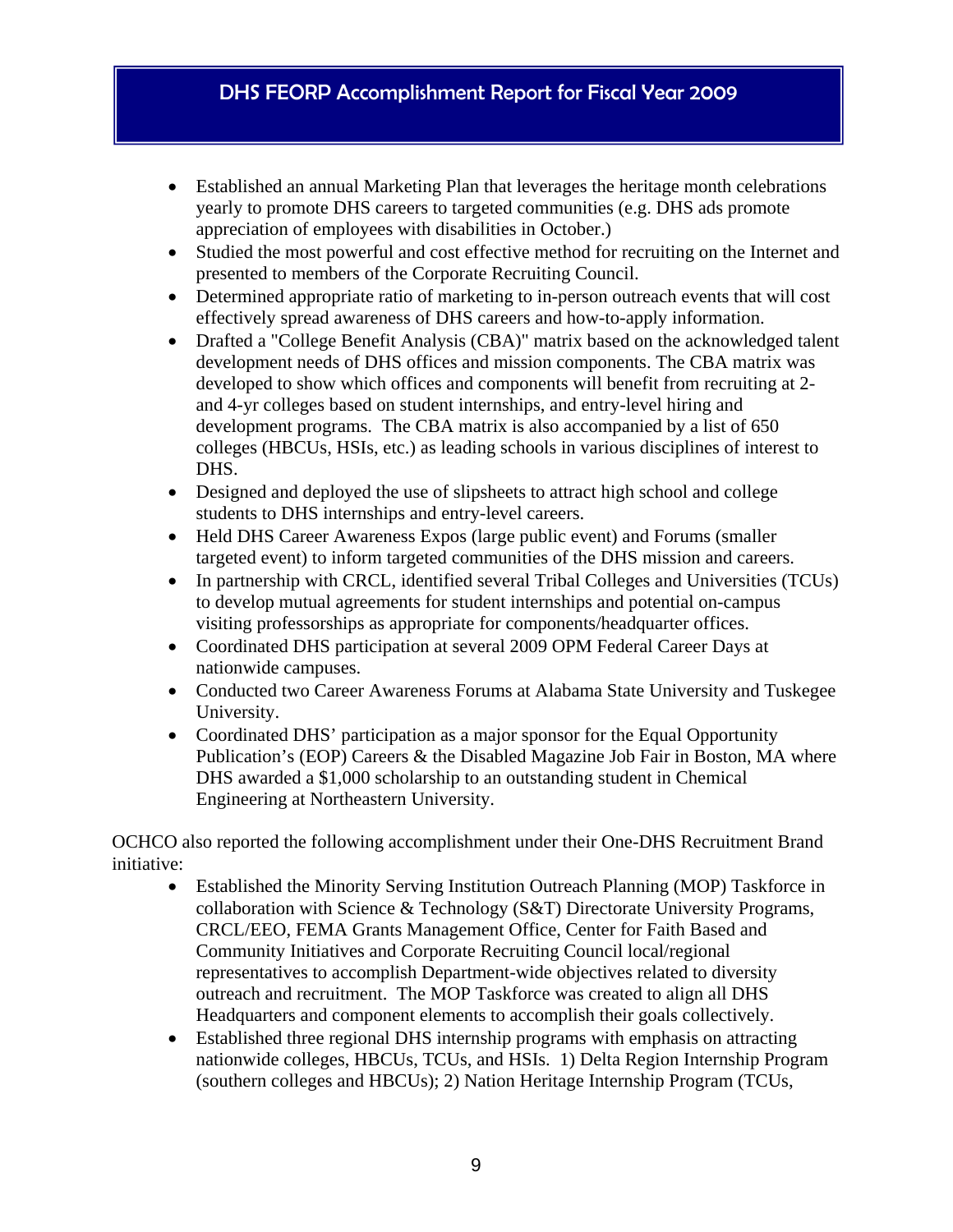HSIs); and 3) Criminal Justice Internship Program (nationwide). The goal is to recruit, hire, and develop regional talent.

- Developed a DHS brand identity (banner-ups, materials, advertisements) that promotes the Department in accordance with OPM's Career Patterns Initiative.
- Developed an Employee Value Proposition (EVP) matrix to address career pattern analysis findings and leverage best practices to attract and retain employees best meet talent management and mission needs.
- Promoted DHS as an employer of choice in various publications and associated websites with a diverse readership including DiversityInc, Diversity/Careers in Engineering & Information Technology, and in various EOP magazines.

The *OIG* Recruitment Program Manager identified targeted HBCUs and HSIs that graduate a significant number of individuals with degrees that meet agency needs. The OIG attended career fairs at Howard University, North Carolina Central University, Morgan State University, and Bowie State University. The OIG also participated in the National Organization of Blacks Law Enforcement Executives' Annual Conference. The OIG also attended the Women in Federal Law Enforcement (WIFLE) annual conference.

*FEMA* completed its design of a Diversity Intern Program targeted towards recruiting minorities in FY 2009. In developing the program concept, the Agency registered with a number of universities with large Hispanic student bodies as well as HBCUs. Unfortunately, budget constraints did not allow us to execute the design in FY 2009; however, given the Agency's renewed focus on diversity, we are planning to implement the program in FY 2010.

FEMA partnered with the District of Columbia government (DC Summer Youth Employment Program) to host a number of summer hires to intern in various capacities within the Agency. Students were assigned to work in the Disaster Reserve Workforce Division, which oversees our intermittent disaster workforce; the Human Capital Division, the Security Division and others. Through this program, the students gained first-hand experience in the workplace and attained valuable job and life skills that may be used in future endeavors. Upon graduation, successful candidates may be eligible for employment with FEMA, or other Federal agencies. In FY 2009, FEMA implemented its Building, Engagement, Strengths & Talent (BEST) initiative, a five year program designed to improve performance; build a culture that expects and rewards excellent performance; and ensure that FEMA attracts and retains a talented and diverse workforce. The program is built around an employee engagement survey  $(Q-12)$ , the Great Manager Program (for all FEMA managers and supervisors), and leveraging each individuals' strengths to accomplish the Agency's mission. FEMA will use the results of the annual employee survey to help shape strategies to create a workplace that supports FEMA employees and their families.

The **FLETC** shared their vacancy information and internship opportunities with educational institutions for Student Educational Experience Programs (SEEPs) and College Internships. In FY 2009, FLETC selected forty (40) individuals for one of its mission critical occupations (1801), of whom 35 were men and 5 women. FLETC converted 5 college students from the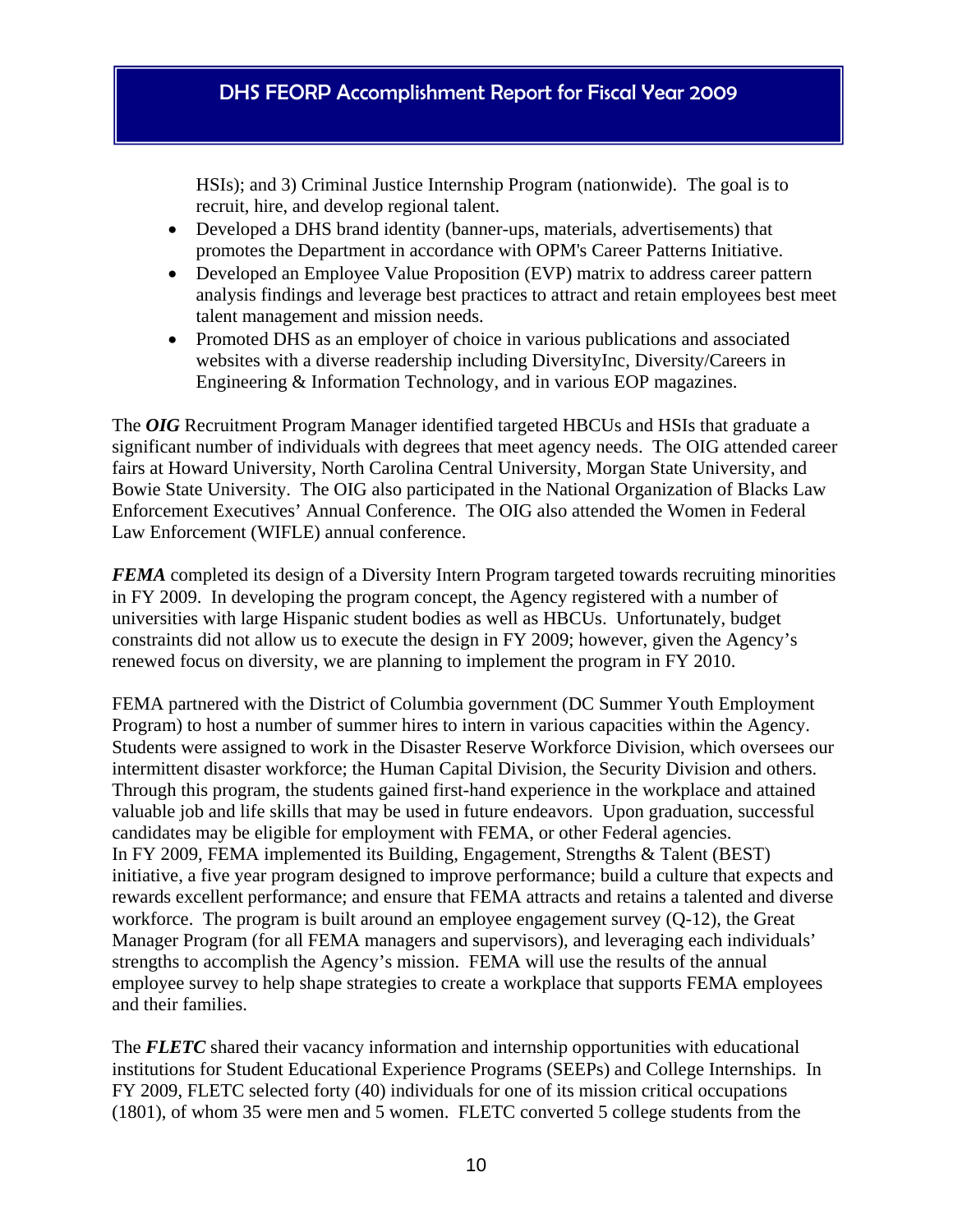Student Career Experience Program (SCEP) to permanent entry-level positions. The FLETC also hired two Workforce Recruitment Program (WRP) interns through the Student Temporary Employment Program (STEP). Additionally, a former WRP intern was selected for a permanent position at the GS-9 level.

*ICE* was an active participant in the Partnership for Public Service "*Call to Serve Recruitment Initiative*." The Initiative is an intense effort to study cost-effective and sustainable ways for Federal agencies to inspire and educate college students toward federal service. In addition, ICE continued to enhance and utilize the "College Relations" program to target diverse candidates, including women and minorities. The program was designed to create, promote, and sustain long-term relations between ICE and diverse institutions.

ICE shared vacancy announcements with all HSIs for all ICE occupations, via email or recruiters and while attending career fairs and outreach events. As part of its recruitment efforts, ICE utilized on-line and printed publications to market and advertise employment opportunities. During FY 2009, ICE placed ads in two publications: Black College Today and Kappa Alpha Psi.

In addition, ICE placed two (2) WRP students in summer appointments and shared vacancy announcements with all Veterans Outreach Transition Centers for all ICE occupations, via email or recruiters. Also, ICE employees participated in the Black Executive Exchange Program (BEEP) at HBCUs nationwide.

The *Secret Service* national recruitment strategies included hiring workshops, the creation of a college alumni directory, conducting high school law enforcement symposiums, local university training exercises, and expanding its recruitment program for transitioning military personnel. Throughout FY 2009 the Secret Service conducted information sessions and met with faculty at colleges/universities and high schools to promote the agency as an employer of choice. As part of this effort information regarding these recruitment events was advertised through each school's email system and via flyers placed around each campus. Furthermore, career opportunities were advertised in campus newspapers and websites.

The Secret Service also continued to advertise as an employer of choice via billboards, radio, and through advertisements placed on buses and in bus shelters. The Secret Service also enhanced its advertising campaign for FY 2009 by increasing its focus on minority publications designed to reach diverse audiences.

*TSA* outreach efforts continued to involve developing and maintaining ongoing relationships with professional organizations, historically diverse colleges and universities, other interest groups, and the community to connect with and target historically underrepresented employment populations. The Federal Air Marshal Service (FAMS) field recruiters attended training which included discussions on expanded recruitment efforts targeted at diverse candidate populations who may not traditionally look at Federal service or law enforcement as a career of choice. This training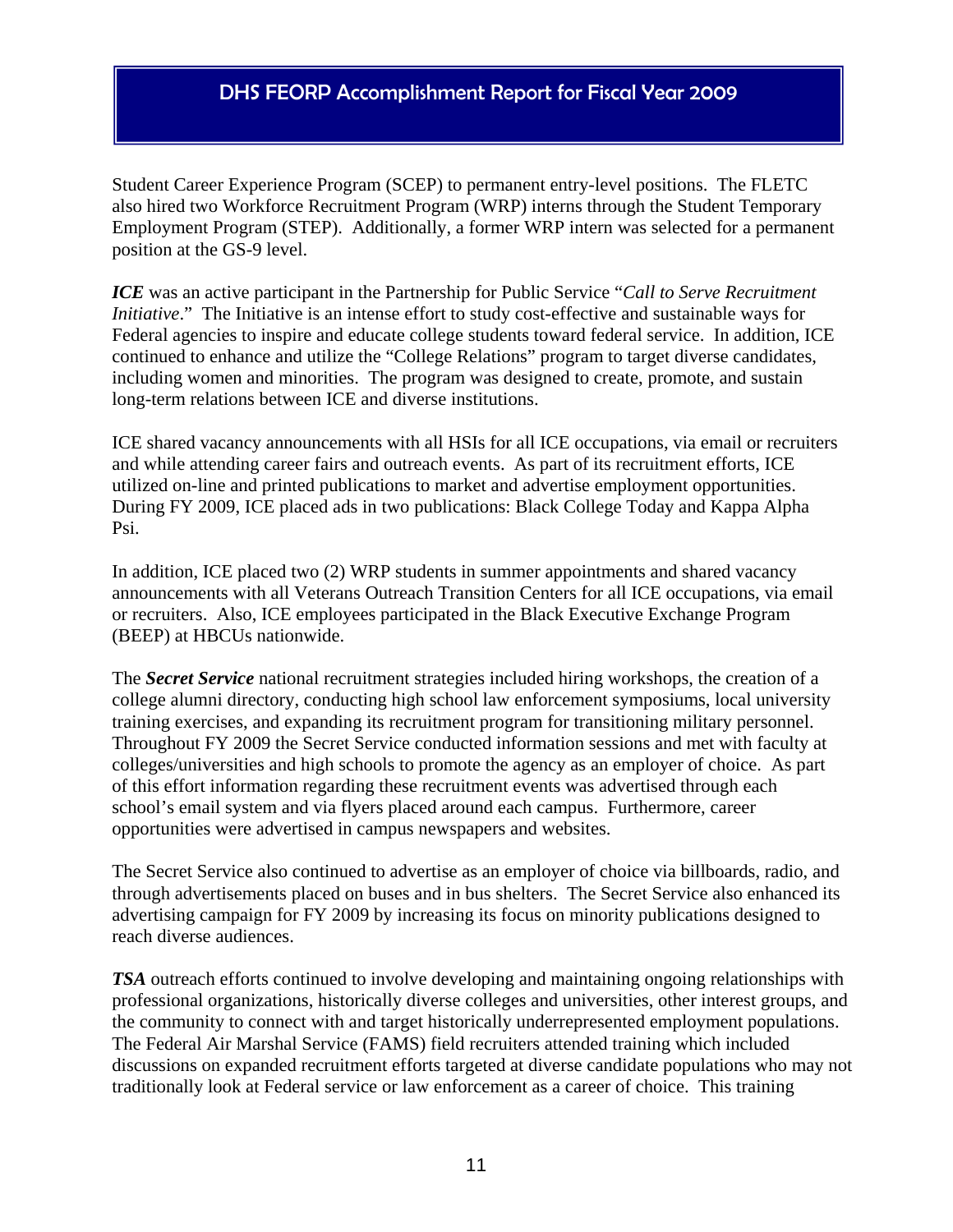continued in the form of monthly virtual conference calls with participation by FAMS, Office of Human Capital, and field recruiting teams.

TSA created recruitment plans specifically for their various locations and field offices. The plans assisted the local hiring efforts of the airports, field offices and headquarters with identifying tools available to research and customize their individual recruitment goals. In addition, TSA developed two Realistic Job Previews (RJPs) for use in recruiting candidates for the Transportation Security Officer (TSO) and FAM positions. The RJPs is a tool used by recruiters to give candidates a close and realistic look at the duties and experiences of real TSOs and FAMs, so that fewer new hires enter the system with unrealistic job expectations, resulting in fewer no-shows and early-exiting employees. Through the images and activities shown in the videos, the RJPs reinforce TSA's commitment to establishing and maintaining a diverse workforce.

TSA created online posting and advertising campaigns to include targeted job posting, targeted banner advertisements, targeted email blasts and targeted newsletters. TSA posted online recruitment information in the following sites:

- Retirementjobs.com & AARP.com
- Disaboom.com & hireds.com
- Arabtimes.com
- Twolingos.com
- National Native American Law Enforcement Association (nnalea.org)
- Military.com and LawEnforcementjobs.com
- Monster.com/Yahoo.com/Careerbuilder.com
- Search Engine Marketing (SEM)
- Cox Cross Media
- G.I. Jobs Magazine
- Black EOE/Professional Women/Hispanic Network Magazines
- NACE Job Choices Magazines

#### 3. Hiring

In FY 2009, DHS hired a total of 20,346 permanent employees and 4,687 temporary employees. Women comprised 6,072 (or 29.8%) of the permanent hires and minorities accounted for 3,859 (or 19.0%). The representation of women within the temporary hires was 2,019 (or 43.1%) and minorities was 872 (or 18.6%). Below provides an overview of the employment participation for the following components:

| Component   | Total Permanent &      | Women           | <b>Minorities</b> |
|-------------|------------------------|-----------------|-------------------|
|             | <b>Temporary Hires</b> |                 |                   |
| <b>TSA</b>  | 4.966                  | 2,193 (44.2%)   | $1,150(23.2\%)$   |
| <b>FEMA</b> | 2.978                  | $1,255(42.1\%)$ | 591 (19.8%)       |
| ICE.        | 2,433                  | 832 (34.2%)     | 554 (22.8%)       |
| DHS-HQ      | 1,473                  | 683 (46.4%)     | $326(22.1\%)$     |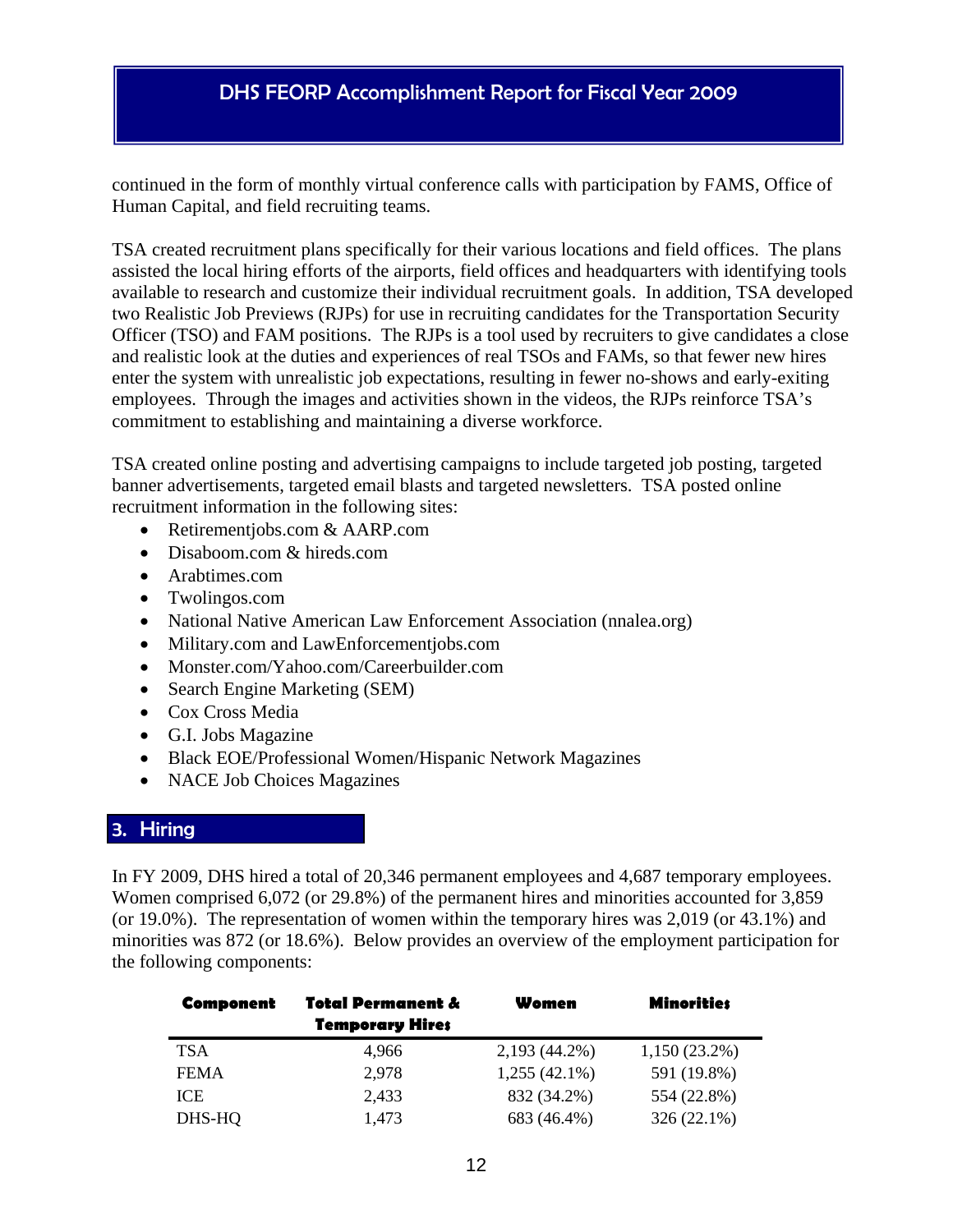See Appendix D, *DHS New Hires by Type of Appointment – Distribution by Race/Ethnicity and Sex*, for a complete breakdown by component.

#### 4. Career Development and Training

• Promoting participation of all employees in management, leadership, and career development programs.

A total of 6,662 DHS employees participated in agency career development programs during the reporting period, of those 1,724 (or 25.9%) were women and 2,742 (or 41.2%) minorities. We note that the highest number of participants (4,657) occupied the GS 9-12, or equivalent pay band, of whom 1,063 (or 22.8%) were women and 2,031 (or 43.6%) minorities. See Appendix E, *DHS Agency Development Programs – Distribution by Race/Ethnicity and Sex*, for a complete breakdown by component and educational program.

In addition, 1,082 DHS employees participated in Government-wide career development programs of whom 361 (or 33.4%) were women and 425 (or 39.3%) minorities. The GS 13-15, or equivalent pay band, showed the highest number of participants (650), of whom 214 (or 32.9%) were women and 223 (or 34.3%) minorities. See Appendix F, *DHS Government-wide Career Development Programs – Distribution by Race/Ethnicity and Sex*, for a complete breakdown by component and educational program.

#### 5. Mentoring

Developing formal or informal mentoring programs for all employees by grade level.

Three DHS components, including OIG, continue to participate in informal and/or formal mentoring programs for their employees. For example, in FY 2009, a total of 4,496 civilian and military employees participated in a mentoring program. Of those, 1,726 (or 38.4%) were women and 1,248 (or 27.7%) were minorities. The highest number of participants was found in the GS 13-15, or equivalent pay band -- with a total of 59 participants, of whom 23 (or 39.0%) were women and 26 (or 44.07%) were minorities.

Also, the USCG was not able to provide a breakdown by grade level for their civilian employees. In FY 2009, 3,997 civilian employees participated in a mentoring program and 1,464 (or 36.6%) were women and 1,119 (or 28.0%) minorities. In addition, the USCG reported 411 military participants in formal mentoring programs, including 224 (or 54.5%) women and 90 (or 21.9%) minorities. See Appendix G, *DHS Mentoring Programs – Distribution by Race/Ethnicity and Sex*, for a complete breakdown by component.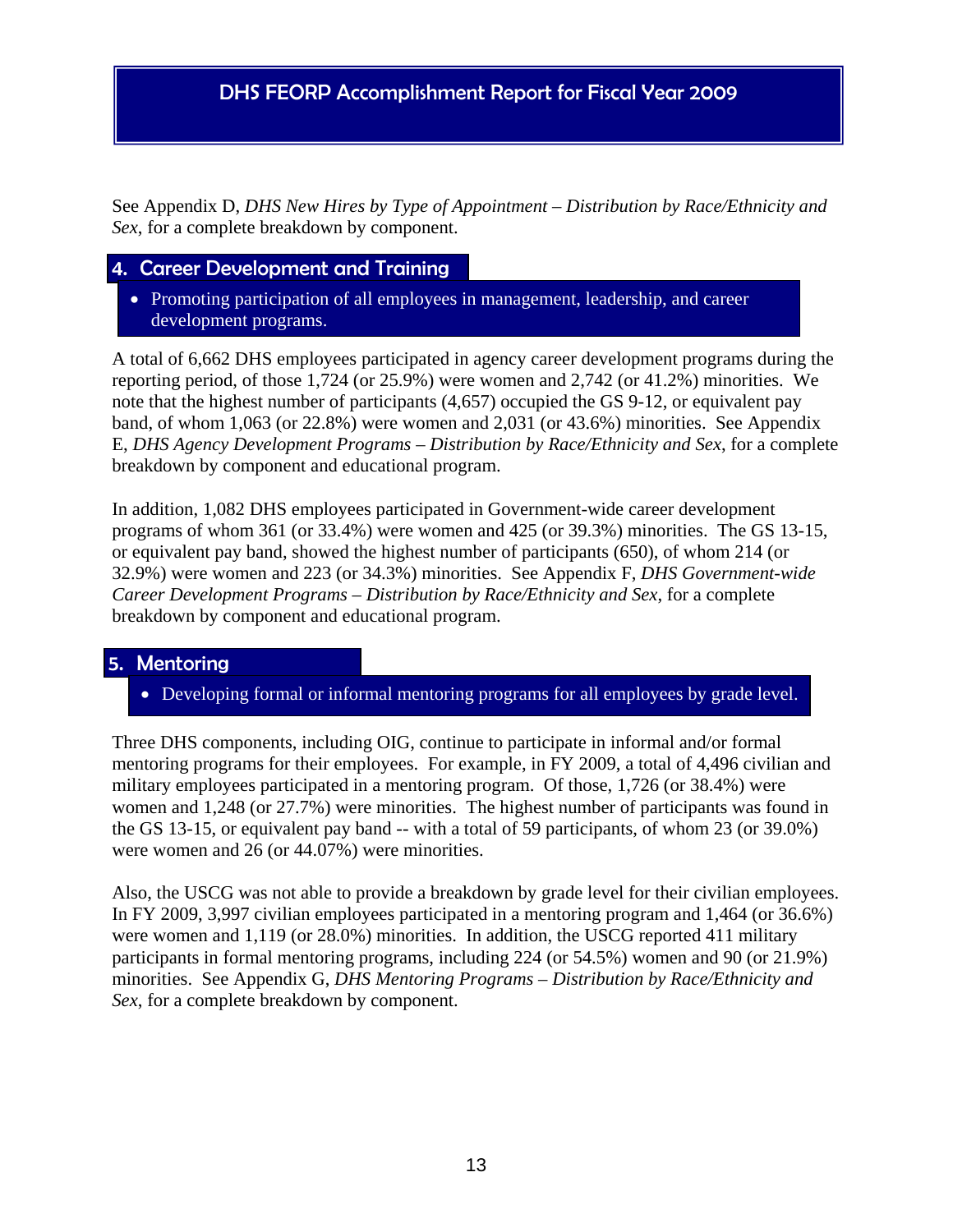## Appendix A

## List of Component Conferences/Job Fairs/Career Fairs Activities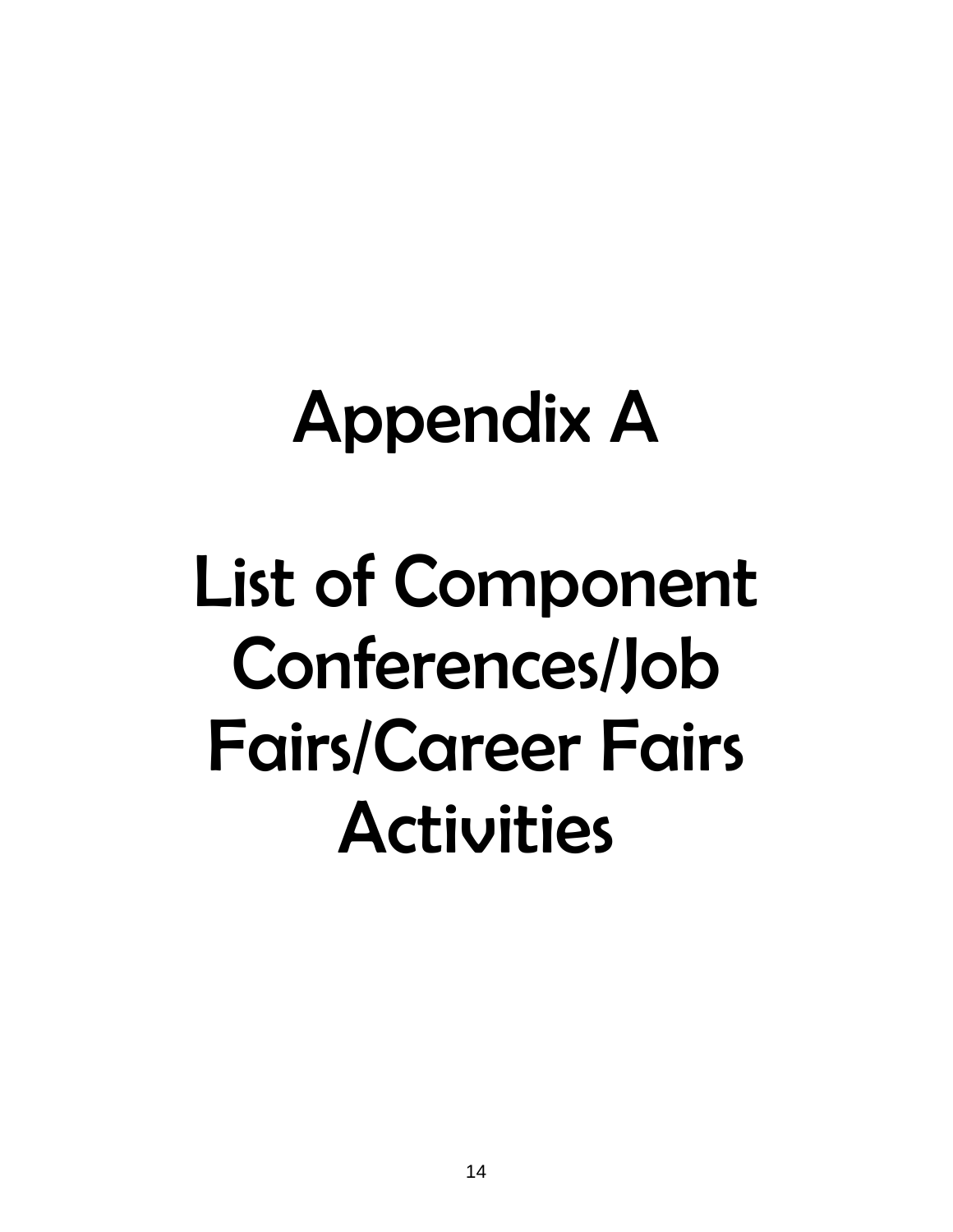| <b>U.S. Customs and Border Patrol</b>                         |                     |
|---------------------------------------------------------------|---------------------|
| Alabama A&M University                                        | Career Fair         |
| <b>Alcorn State University</b>                                | Career Fair         |
| <b>Bennett College</b>                                        | <b>Career Fair</b>  |
| Bethune-Cookman College                                       | <b>Career Fair</b>  |
| <b>Bowie State University</b>                                 | <b>Career Fair</b>  |
| <b>Central State University</b>                               | <b>Career Fair</b>  |
| <b>Clark Atlanta University</b>                               | <b>Career Fair</b>  |
| Florida A&M University                                        | <b>Career Fair</b>  |
| <b>Grambling University</b>                                   | <b>Career Fair</b>  |
| <b>Jackson State University</b>                               | Career Fair         |
| Mississippi Valley State University                           | <b>Career Fair</b>  |
| Morehouse College                                             | <b>Career Fair</b>  |
| Morgan State University                                       | Career Fair         |
| Prairie View A&M University                                   | <b>Career Fair</b>  |
| South Carolina State University                               | <b>Career Fair</b>  |
| Southern University A&M College                               | <b>Career Fair</b>  |
| Spelman College                                               | <b>Career Fair</b>  |
| <b>Texas Southern University</b>                              | <b>Career Fair</b>  |
| University of the District of Columbia                        | <b>Career Fair</b>  |
| Xavier University                                             | <b>Career Fair</b>  |
| NAACP Professional and Executive Diversity Job Fair           | Job Fair            |
| Federal Asian American Pacific Council (FAPAC)                | Conference/Job Fair |
| National Association of Asian American Professionals          | Conference/Job Fair |
| <b>Organization of Chinese Americans</b>                      | Conference/Job Fair |
| San Jose State University                                     | Career Fair         |
| University of California Berkeley                             | Career Fair         |
| University of California Irvine                               | Career Fair         |
| University of California Riverside                            | Career Fair         |
| Hispanic Alliance of Career Enhancement (HACE)                | Conference/Job Fair |
| Hispanic Association of Colleges and Universities (HACU)      | Conference/Job Fair |
| LatCareers.com                                                | Job Fair            |
| Latinos for Hire                                              | Job Fair            |
| LatPros                                                       | Job Fair            |
| National Hispanic Society of MBAs                             | Job Fair            |
| California State University Dominguez Hills                   | Career Fair         |
| California State University Fresno                            | Career Fair         |
| Universidad Inter-Americana de Puerto Rico                    | Career Fair         |
| University of Miami                                           | Career Fair         |
| University of Texas El Paso                                   | Career Fair         |
| University of Texas San Antonio                               | Career Fair         |
| National Native American Law Enforcement Association (NNALEA) | Conference/Job Fair |
| <b>Bay Mills Community College</b>                            | Career Fair         |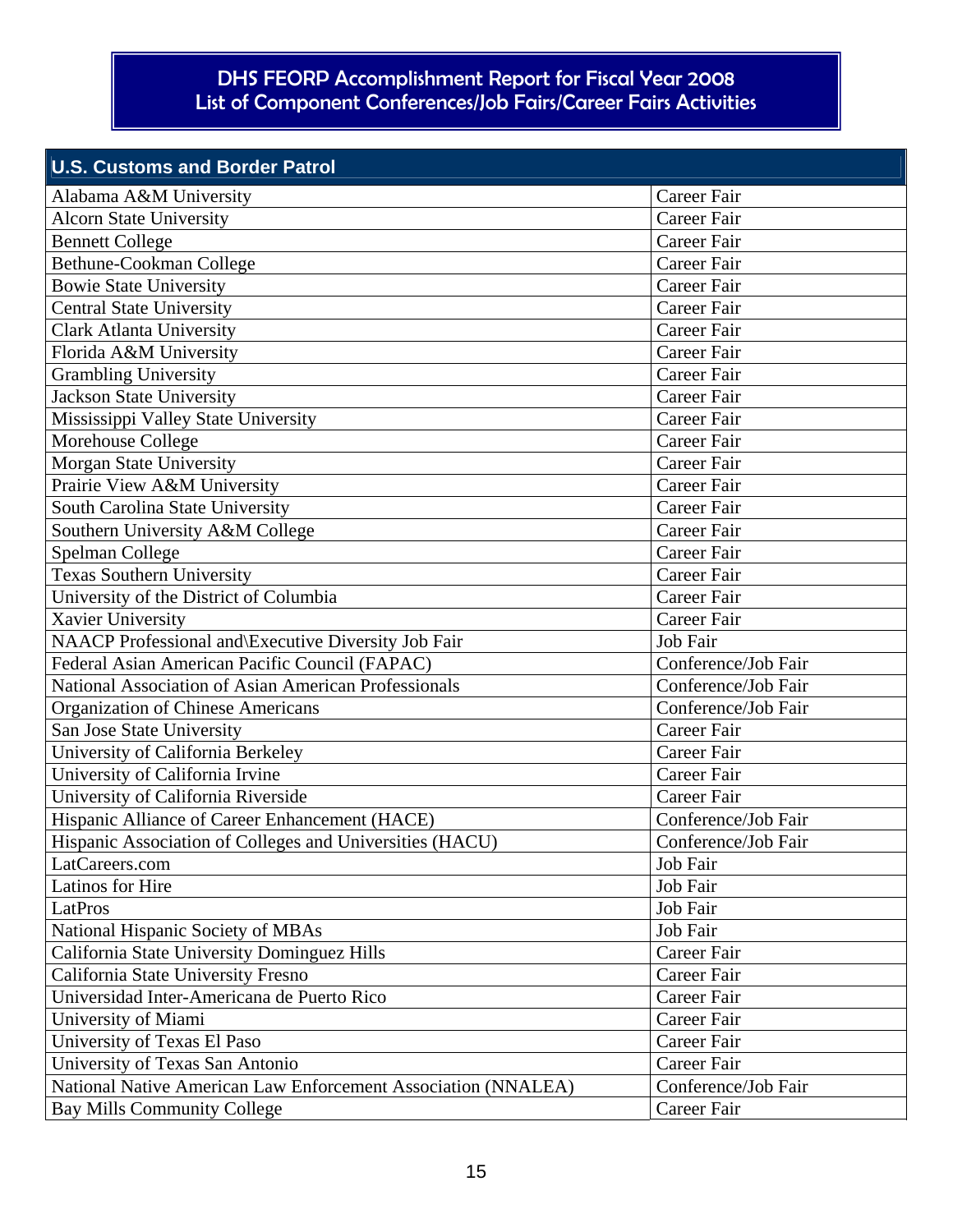| <b>U.S. Customs and Border Patrol (Continued)</b>                                                          |                             |
|------------------------------------------------------------------------------------------------------------|-----------------------------|
| Fond du Lac Tribal Community College                                                                       | Career Fair                 |
| Fort Berthold Community College                                                                            | Career Fair                 |
| <b>United Tribes Technical College</b>                                                                     | Career Fair                 |
| Careers and the Disabled                                                                                   | Job Fair                    |
| <b>Gallaudet University</b>                                                                                | Career Fair                 |
| Army Career Assistance Program (ACAP) Centers                                                              | Orientation/Visit           |
| <b>Hire Heroes</b>                                                                                         | Job Fair                    |
| <b>Military Stars</b>                                                                                      | Job Fair                    |
| Operation War Fighter (OWF)                                                                                | <b>Job Fair/Orientation</b> |
| <b>Recruit Military</b>                                                                                    | Job Fair                    |
| Spelman College                                                                                            | Career Fair                 |
| Texas Woman's University                                                                                   | Career Fair                 |
| Women for Hire                                                                                             | <b>Job Fairs</b>            |
| Women in Federal Law Enforcement (WIFLE)                                                                   | Conference/Job Fair         |
| Womensjobfairs.com                                                                                         | <b>Job Fairs</b>            |
| <b>U.S. Citizenship and Immigration Services</b>                                                           |                             |
| <b>Women</b> in Aviation                                                                                   | Conference/Job Fair         |
| Virginia Tech National Capital Region Alumni                                                               | <b>Career Fair</b>          |
| Hispanic Association of Colleges & Universities (HACU)                                                     | Conference/Job Fair         |
| National Society of Black Engineers (NSBE)                                                                 | Conference/Job Fair         |
| American Society of Naval Engineers (ASNE)                                                                 | Career Fair                 |
| Women in Technology 20 <sup>th</sup> Anniversary Summit                                                    | Conference/Job Fair         |
| People with Disabilities - Careers & Disabled Awards                                                       | Conference & Career Fair    |
| <b>Federal Emergency Management Agency</b>                                                                 |                             |
| League of United Latin American Citizens (LULAC) National Convention &<br>Exposition                       | Conference/Job Fair         |
| University of North Texas                                                                                  | Job Fair                    |
| Texas Women's University                                                                                   | Job Fair                    |
| <b>Federal Law Enforcement Training Center</b>                                                             |                             |
| National Organization of Black Law Enforcement Executives (NOBLE)                                          | Conference/Job Fair         |
| National Asian Peace Officers Association (NAPOA)                                                          | Conference/Job Fair         |
| National Native American Law Enforcement Association (NNALEA)                                              | Conference/Job Fair         |
| Hispanic American Police Command Officers Association (HAPCOA)                                             | Conference/Job Fair         |
| Society of American Indian Government Employees (SAIGE)                                                    | Conference/Job Fair         |
| Florida University                                                                                         | Career Fair                 |
| Southwestern Indian Polytechnic Institute                                                                  | Career Day                  |
| Congressman Bennie G. Thompson Mississippi 2 <sup>nd</sup> Congressional District<br>College & Career Fair | Career Fair                 |
| Walter Reed Veteran's Outreach                                                                             | Job Fair                    |
| Kings Bay Community Service Center's Job Fair                                                              | Job Fair                    |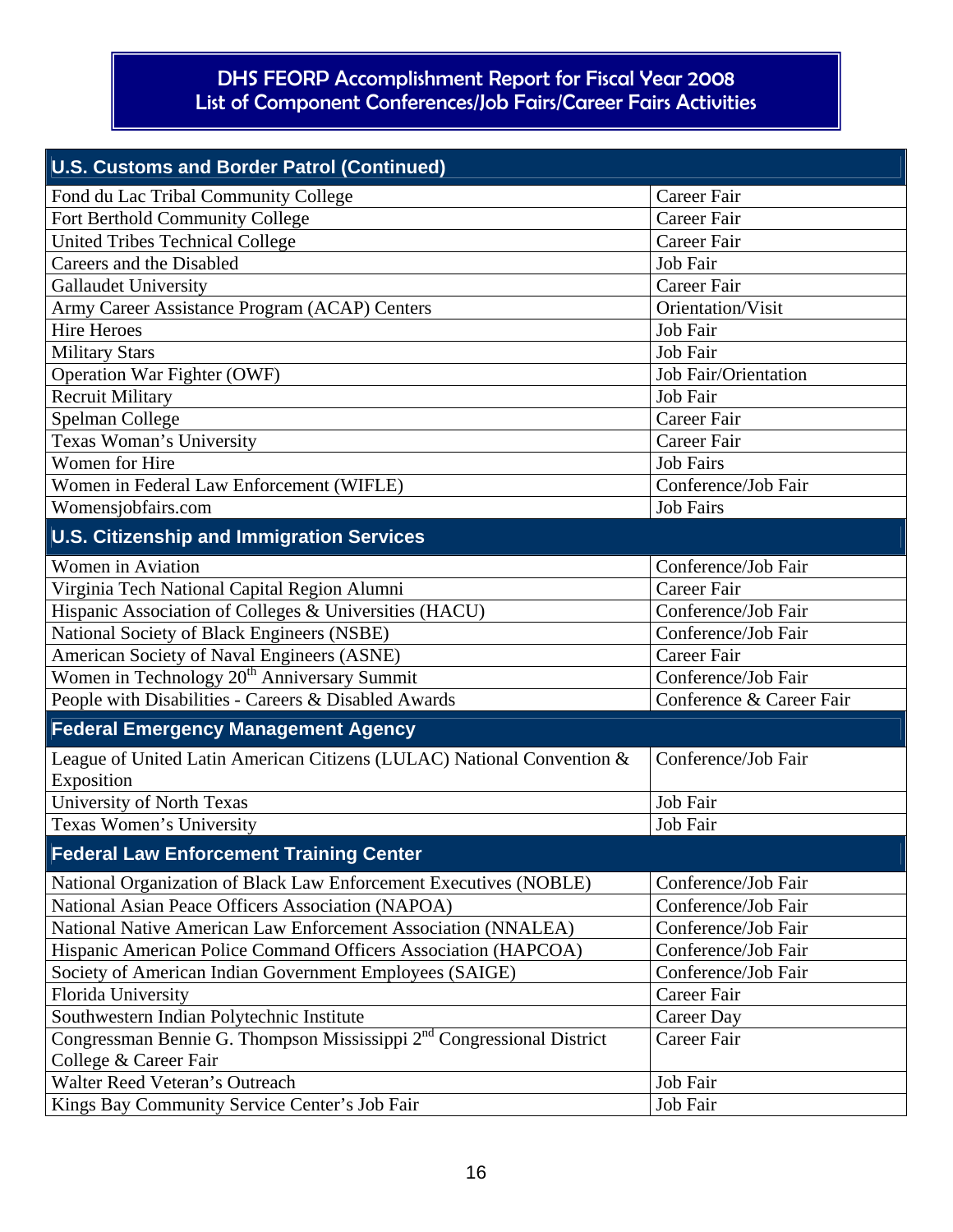| DHS Headquarters - Office of the Inspector General                 |                     |  |  |
|--------------------------------------------------------------------|---------------------|--|--|
| DHS Veteran's Outreach Job Fair                                    | Job Fair            |  |  |
| Navy Tri-Base Job Fair                                             | Job Fair            |  |  |
| <b>Howard University</b>                                           | Career Fair         |  |  |
| North Carolina Central University                                  | Career Fair         |  |  |
| <b>Morgan State University</b>                                     | Career Fair         |  |  |
| <b>Bowie State University</b>                                      | <b>Career Fair</b>  |  |  |
| National Organization of Blacks Law Enforcement Executives' Annual | Conference/Job Fair |  |  |
| Conference                                                         |                     |  |  |
| Women in Federal Law Enforcement (WIFLE) Annual Conference         | Conference/Job Fair |  |  |
| <b>U.S. Immigration and Customs Enforcement</b>                    |                     |  |  |
| Operation Enduring and Iraqi Freedom Veterans Welcome Home         | Job Fair            |  |  |
| Navy Region Southwest Fleet & Family Support Center (FFSC) Spring  | Job Fair            |  |  |
| Army Continuum of Service                                          | Career Fair         |  |  |
| Fort Hood, TX Veterans                                             | Job Fair            |  |  |
| <b>American Heroes Events</b>                                      | Career Fair         |  |  |
| Martinsburg, WV Veterans                                           | Career Fair         |  |  |
| Military Officers Association of America (MOAA) Corporate Grey     | <b>Career Fair</b>  |  |  |
| <b>Recruit Military</b>                                            | Career Fair         |  |  |
| <b>Fort Mead Veterans</b>                                          | Job Fair            |  |  |
| <b>Andrews Air Force Base</b>                                      | Job Fair            |  |  |
| Army Continuum of Service                                          | Job Fair            |  |  |
| <b>First National DHS Veterans</b>                                 | Job Fair            |  |  |
| San Diego Naval Station                                            | Career Fair         |  |  |
| Huston Tillotson University Internship                             | Career Fair         |  |  |
| North Carolina Central University ICE                              | Career Day          |  |  |
| Florida Memorial University                                        | Job Fair            |  |  |
| <b>Bayou Classic HBCU College</b>                                  | Career Fair         |  |  |
| Bethune-Cookman University                                         | Career Fair         |  |  |
| Florida A&M                                                        | Career Expo         |  |  |
| Jackson State University Career/Internship                         | Career Fair         |  |  |
| Mississippi Valley State University                                | Career Fair         |  |  |
| Morgan State Career Connection 2009                                | Career Fair         |  |  |
| <b>Tennessee State University</b>                                  | Career Fair         |  |  |
| North Carolina Central University                                  | Career Day          |  |  |
| Alabama State University Spring 2009                               | Career Fair         |  |  |
| Johnson C. Smith Annual                                            | Career Fair         |  |  |
| Elizabeth City State University                                    | Career Fair         |  |  |
| Hispanic Association of Colleges & Universities (HACU)             | Conference/Job Fair |  |  |
| League of United Latin American Citizens (LULAC)                   | Conference/Job Fair |  |  |
| Salish Kootenai College                                            | Career Fair         |  |  |
| Women for Hire Career Expo                                         | Career Expo         |  |  |
| Women in Federal Law Enforcement (WIFLE)                           | Conference/Job Fair |  |  |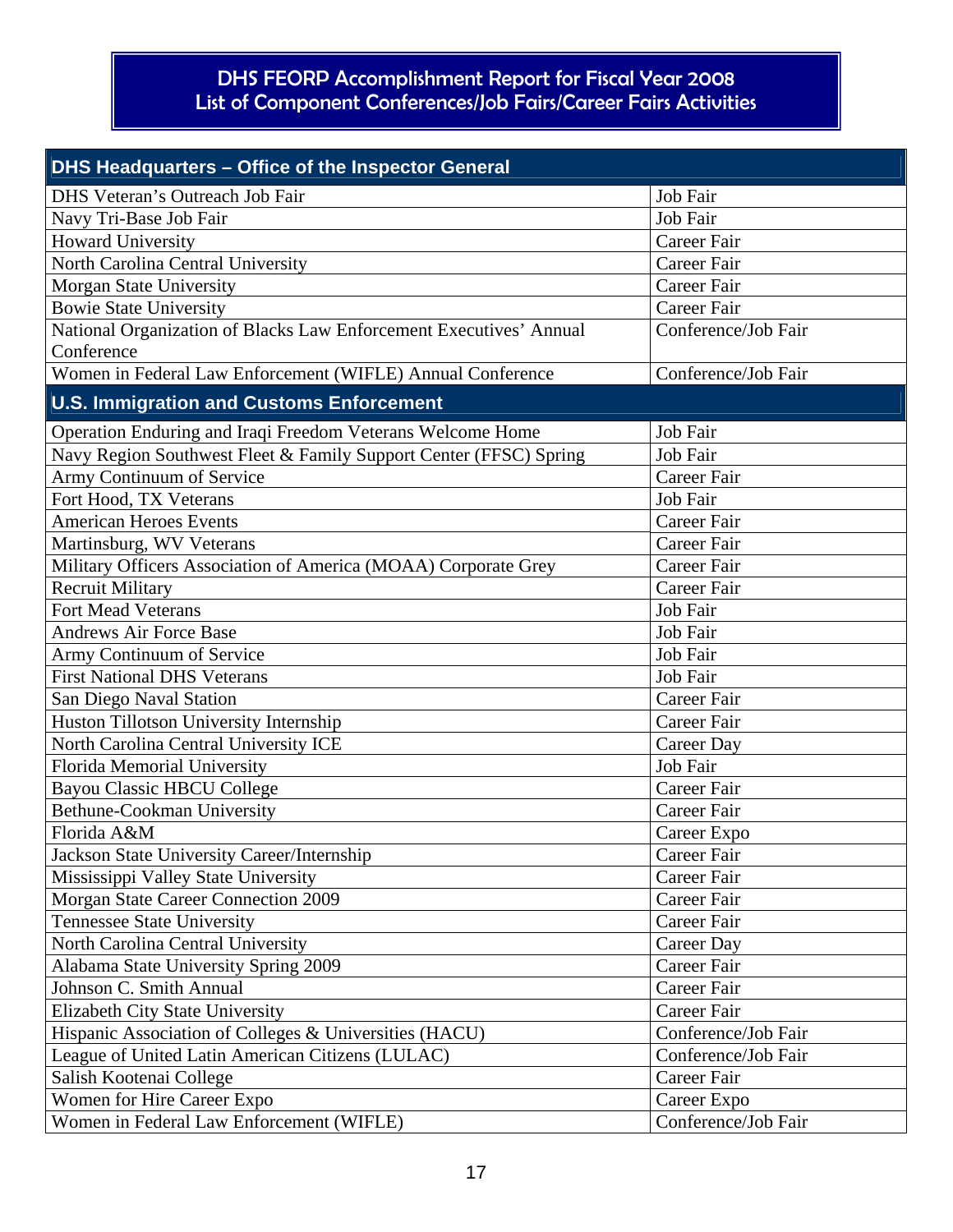| U.S. Immigration and Customs Enforcement (Continued)                                                            |                     |  |  |
|-----------------------------------------------------------------------------------------------------------------|---------------------|--|--|
| Federally Employed Women (FEW) National Training Program Exhibit                                                | Conference/Job Fair |  |  |
| 14 <sup>th</sup> Annual National Association of Women Law Enforcement Executives<br>(NAWLEE)                    | Conference/Job Fair |  |  |
| <b>Binghamton University</b>                                                                                    | Job Fair            |  |  |
| Southeastern Pennsylvania Consortium for Higher Education (SEPCHE)<br><b>Government Career Information Fair</b> | Career Fair         |  |  |
| Fresno State Career and Internship Expo 2009                                                                    | Career Expo         |  |  |
| University of Central Missouri Spring Career Expo 2009                                                          | Career Expo         |  |  |
| 31 <sup>st</sup> Annual Western Michigan University                                                             | <b>Career Fair</b>  |  |  |
| 2009 Government Nonprofit Career Fair, University of Georgia                                                    | Career Fair         |  |  |
| Weber State University Criminal Justice                                                                         | Career Fair         |  |  |
| 3 <sup>rd</sup> Annual Federal Government Fair                                                                  | Career Fair         |  |  |
| California State University, Fresno Law Enforcement                                                             | Career Fair         |  |  |
| John Jay College                                                                                                | <b>Career Fair</b>  |  |  |
| Florida International University                                                                                | Career Fair         |  |  |
| <b>Wake Forest University</b>                                                                                   | Career Fair         |  |  |
| Washington University, St. Louis                                                                                | <b>Career Fair</b>  |  |  |
| Mardi Gras Invitational                                                                                         | <b>Career Fair</b>  |  |  |
| Mega New Years Bilingual Diversity                                                                              | Career Fair         |  |  |
| Presidential Management Fellows (PMF)                                                                           | Career Fair         |  |  |
| Congressman Lincoln Diaz-Balart                                                                                 | Job Fair            |  |  |
| Public Service Recognition Week "Government Goes Green"                                                         | Conference/Job Fair |  |  |
| City of Lutz Annual 4 <sup>th</sup> of July Independence Celebration                                            | Conference/Job Fair |  |  |
| Congressman Eric Cantor                                                                                         | Job Fair            |  |  |
| Congressman Sheila Jackson Lee                                                                                  | Job Fair            |  |  |
| Congressman Bennie G. Thompson Mississippi 2 <sup>nd</sup> Congressional District                               | Job Fair            |  |  |
| Congressman Frank R. Wolf 2009                                                                                  | Job Fair            |  |  |
| Career Builder Fair                                                                                             | Career Fair         |  |  |
| International Association of Workforce Professionals (IAWP) 47 <sup>th</sup> Annual<br>Conference               | Conference/Job Fair |  |  |
| Indiana Black Expo, Inc. Summer Celebration                                                                     | Career Fair         |  |  |
| Justice Series at Piscataway High School                                                                        | Career Fair         |  |  |
| <b>United Middle School</b>                                                                                     | Career Day          |  |  |
| 2009 Benjamin Franklin                                                                                          | Career Day          |  |  |
| Pembroke Pines Charter Elementary                                                                               | Career Day          |  |  |
| Law Enforcement Day (To educate children about Internet safety)                                                 | Career Day          |  |  |
| National Association for the Advancement of Colored People (NAACP)<br><b>National Convention</b>                | Conference/Job Fair |  |  |
| National Urban League (NUL) Conference                                                                          | Conference/Job Fair |  |  |
|                                                                                                                 | Conference/Job Fair |  |  |
| Kappa Alpha Psi Diversity<br><b>Congressional Black Caucus Foundation (CBCF) Conference</b>                     | Conference/Job Fair |  |  |
| National Black MBA Association (NBMBA) Conference                                                               | Conference/Job Fair |  |  |
|                                                                                                                 |                     |  |  |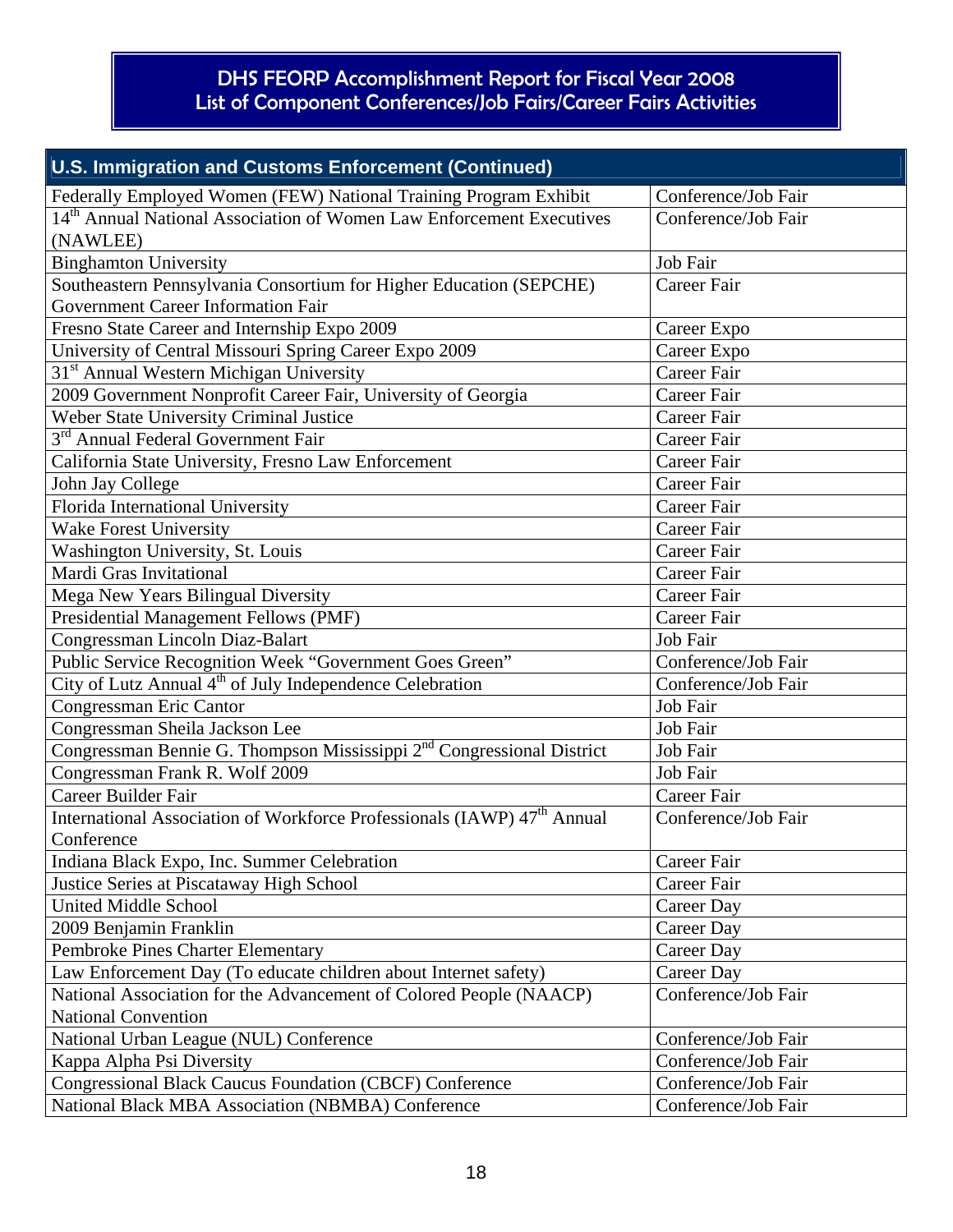| U.S. Immigration and Customs Enforcement (Continued)                                                                                                  |                                |
|-------------------------------------------------------------------------------------------------------------------------------------------------------|--------------------------------|
| Annual National Asian Pacific American Bar Association (NAPABA)<br>Convention                                                                         | Conference/Job Fair            |
| Society of American Indian Government Employees (SAIGE) Annual<br><b>Employee Training</b>                                                            | Conference/Job Fair            |
| National Association of African Americans in the Department of Homeland<br>Security (NAADHS) 4 <sup>th</sup> Annual Professional Development Training | Conference/Job Fair            |
| National Association of Blacks in Criminal Justice (NABCJ)                                                                                            | Conference/Job Fair            |
| National Council of La Raza (NCLR)                                                                                                                    | Conference/Job Fair            |
| National Asian Peace Officers Association (NAPOA) 2009 Training<br>Conference                                                                         | Conference/Job Fair            |
| National Organization of Black Law Enforcement Executives (NOBLE)                                                                                     | Conference/Training/Exhibition |
| <b>Blacks in Government (BIG)</b>                                                                                                                     | Conference/Job Fair            |
| 17 <sup>th</sup> Annual National Native American Law Enforcement Association<br>(NALEA)                                                               | Conference/Job Fair            |
| ICE Hispanic Agents Association (ICEHAA)                                                                                                              | Conference/Job Fair            |
| <b>Transportation Security Administration</b>                                                                                                         |                                |
| 31 <sup>st</sup> Annual Conference & Exposition National Black MBA Association                                                                        | Conference/Job Fair            |
| <b>NAACP Regional Diversity Job Fair</b>                                                                                                              | Job Fair                       |
| NAACP National Convention & Diversity Job Fair                                                                                                        | Job Fair                       |
| National Association of Black Law Enforcement Executives (NOBLE)                                                                                      | Conference/Job Fair            |
| National Urban League National Conference (NUL)                                                                                                       | Conference/Job Fair            |
| Kappa Alpha Psi Grand Meeting Professional and Executive Diversity                                                                                    | Job Fair                       |
| <b>National HBCU Week</b>                                                                                                                             | Conference/Job Fair            |
| 2009 Congressional Black Caucus Foundation                                                                                                            | Conference/Job Fair            |
| 81 <sup>st</sup> Annual Association of African American Executives (AAAE)                                                                             | Conference/Job Fair            |
| 2009 Fairbanks Job Fair                                                                                                                               | Job Fair                       |
| MatSu Job Fair                                                                                                                                        | Job Fair                       |
| Alaska Federation of Natives (AFN) Annual Conference                                                                                                  | Conference/Job Fair            |
| National Native American Law Enforcement Association – 17 <sup>th</sup> Annual<br><b>Training Conference</b>                                          | Conference/Job Fair            |
| National Congress of American Indians (NCAI)                                                                                                          | Job Fair                       |
| Ketchikan Job Fair                                                                                                                                    | Job Fair                       |
| <b>Anchorage Daily News</b>                                                                                                                           | Job Fair                       |
| Federal Asian Pacific American Council Conference (FAPAC)                                                                                             | Job Fair                       |
| $1st$ Annual Asian MBA Leadership Conference & Career Expo                                                                                            | Conference/Job Fair            |
| 8 <sup>th</sup> Annual Asian Diversity Career Expo 2009                                                                                               | Career Fair                    |
| International Conference on Asian Organized Crime and Terrorism (ICAOCT)                                                                              | Conference/Job Fair            |
| East Coast Asian American Student Union (ECAASU) 2009                                                                                                 | Conference/Job Fair            |
| <b>Rutgers University Criminal Justice</b>                                                                                                            | Job Fair                       |
| <b>Eastern Illinois University</b>                                                                                                                    | Career/Job Fair                |
| <b>Indiana State University</b>                                                                                                                       | Career/Job Fair                |
| Southern University and A&M University                                                                                                                | Career/Job Fair                |
| Michigan State University Criminal Justice                                                                                                            | Job Fair                       |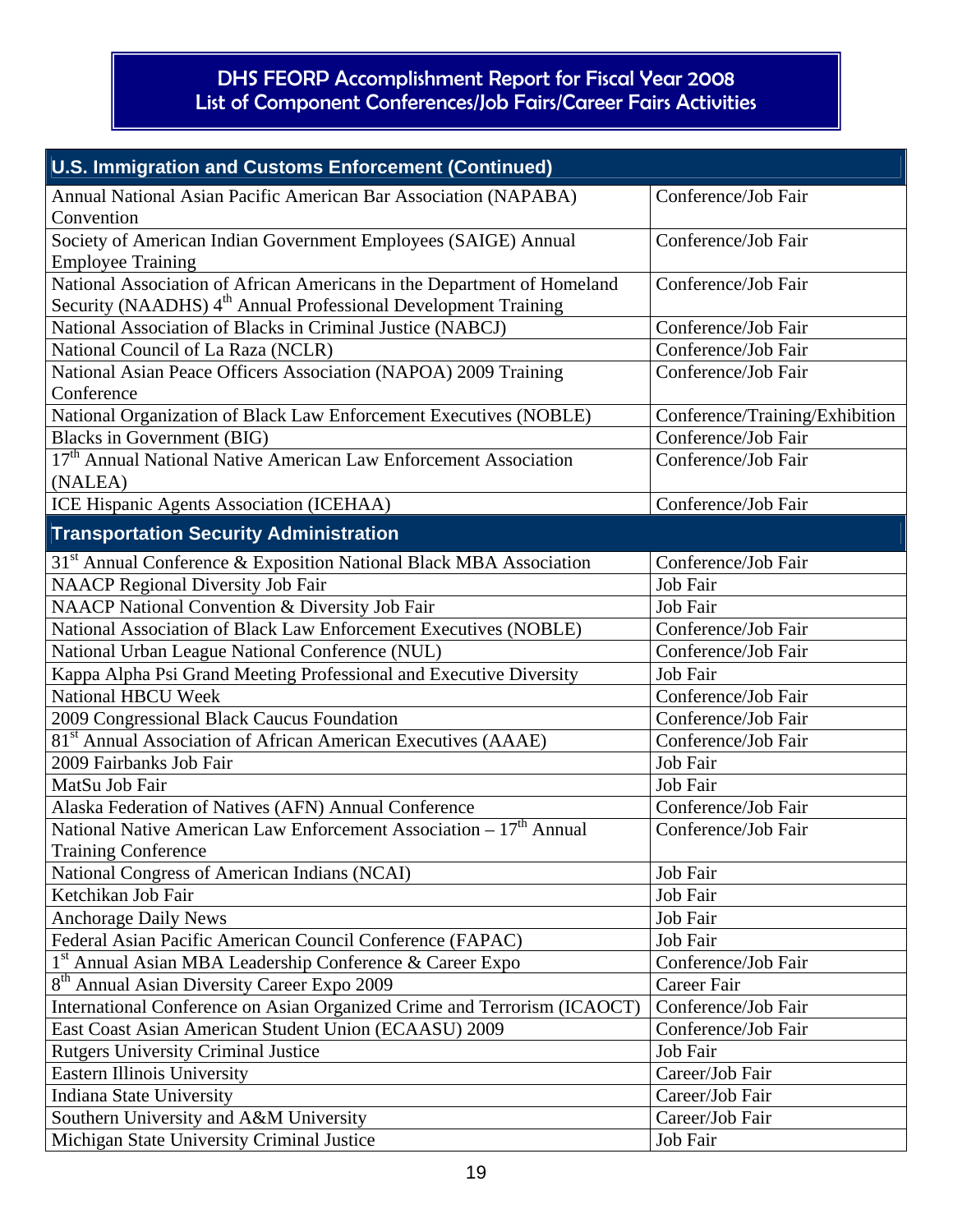| <b>Transportation Security Administration (Continued)</b>                      |                          |
|--------------------------------------------------------------------------------|--------------------------|
| <b>Clark Atlanta University</b>                                                | Career Fair              |
| University of Northern Colorado                                                | Career/Job Fair          |
| Seton Hall University - Public Service and Non-Profit                          | Career Fair              |
| Stephen F. Austin State University                                             | Career/Job Fair          |
| <b>Big East Career Fair</b>                                                    | Career Fair              |
| <b>Barry University Government</b>                                             | Career Fair              |
| New Jersey City University                                                     | Job Fair                 |
| Indiana University of Pennsylvania Criminology and Government                  | <b>Career Fair</b>       |
| Florida Memorial University                                                    | Career Fair              |
| Norwich University                                                             | Career/Job Fair          |
| Cleveland State University $-2^{nd}$ Annual Government Career Fair             | Career Fair              |
| Eastern Kentucky University - Justice and Safety                               | <b>Career Day</b>        |
| Kentucky State University                                                      | Career Fair              |
| Montgomery County Community College 13 <sup>th</sup> Biennial Criminal Justice | Career Day               |
| <b>Eastern New Mexico University</b>                                           | Career Fair              |
| <b>Argosy University</b>                                                       | Career/Job Fair          |
| The Ohio State University Foreign Language Center                              | Career/Job Fair          |
| <b>Rutgers University</b>                                                      | <b>Career Day</b>        |
| Community Job Fair - Employment Guide - DeVry University                       | Career/Job Fair          |
| Waynesburg University                                                          | Career/Job Fair          |
| Fordham University spring 2009 Job Central                                     | Career & Internship Fair |
| Prairie View A&M                                                               | Career/Job Fair          |
| Florida Atlantic University                                                    | Career & Technical Fair  |
| University of Puerto Rico                                                      | Career/Job Fair          |
| Salish Kootenai College                                                        | Job Fair                 |
| Savannah Service Academy Career Conference                                     | Career/Job Fair          |
| Tugaloo College                                                                | Career/Job Fair          |
| Thurgood Marshall College Fund Conference                                      | Conference/Job Fair      |
| <b>Boston University</b>                                                       | Job Fair                 |
| <b>Butler University</b>                                                       | Career/Job Fair          |
| DeVry University Technology and Simulation                                     | Career Fair              |
| George Washington University                                                   | Career Fair              |
| Florida A&M                                                                    | Career Fair              |
| Jackson State University MS Spring Internship Job Fair                         | Job Fair                 |
| University of Las Vegas                                                        | Career/Job Fair          |
| Michigan Collegiate                                                            | Job Fair                 |
| National Association of Colleges and Employers (NACE) National Conference      | Conference/Job Fair      |
| and Exposition                                                                 |                          |
| Call to Serve Federal Service Summit                                           | Summit/Job Fair          |
| 43 <sup>rd</sup> Annual Atlanta University Center's Career Day                 | Career Day               |
| <b>Southern Plains College</b>                                                 | Job Fair                 |
| Fort Worth Independent School District Hiring Fair                             | Job Fair                 |
| Sacramento State Federal Job Fair                                              | Job Fair                 |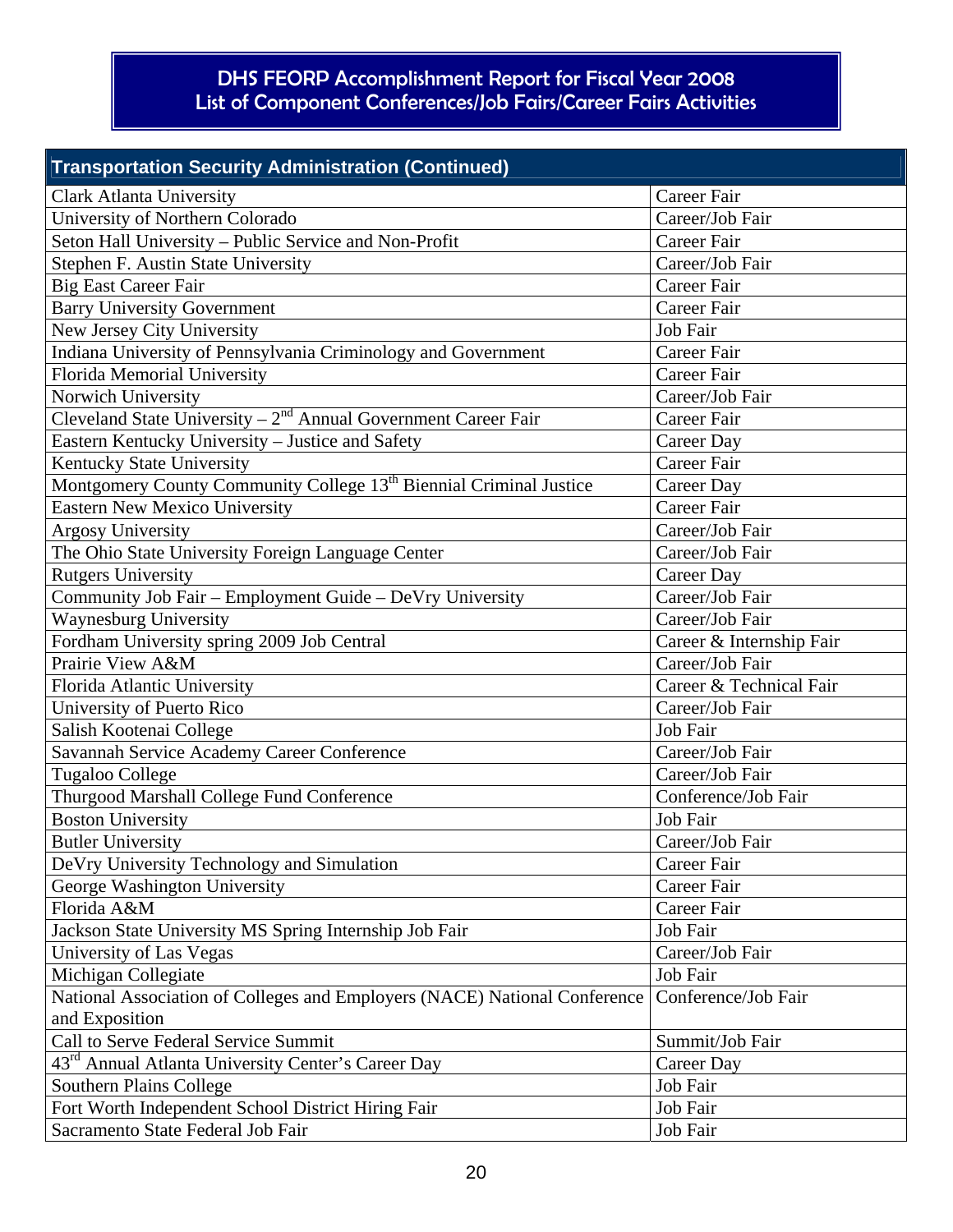| <b>Transportation Security Administration (Continued)</b>                    |                       |  |  |
|------------------------------------------------------------------------------|-----------------------|--|--|
| <b>Informational Session Baltimore City Community College</b>                | Career/Job Fair       |  |  |
| University of the Virgin Islands, St. Thomas Campus                          | Job Fair              |  |  |
| University of Mary Washington                                                | <b>Career Day</b>     |  |  |
| University of Minnesota                                                      | <b>Career Fair</b>    |  |  |
| Texas Tech University                                                        | Career Fair           |  |  |
| National Contract Management Association World Congress                      | Career/Job Fair       |  |  |
| <b>Gallaudet University</b>                                                  | Internship & Job Fair |  |  |
| Alamo Area Disability Alliance                                               | Career/Job Fair       |  |  |
| CAREERS & the disABLED Magazine's Career Expo                                | Career/Job Fair       |  |  |
| Association for Persons in Supported Employment                              | Conference/Job Fair   |  |  |
| Central Intercollegiate Athletic Association                                 | Career/Job Fair       |  |  |
| New York Post Diversity Job Fair                                             | Job Fair              |  |  |
| Pittsburgh Diversity Job Fair                                                | Job Fair              |  |  |
| <b>Cultural Diversity/All Professions</b>                                    | Job Fair              |  |  |
| Diversity Job Fairs.com                                                      | Job Fair              |  |  |
| Professional Executive/Diversity Job Fair                                    | Job Fair              |  |  |
| City Career Fair – Diversity Employment Day                                  | Career/Job Fair       |  |  |
| American Indian OIC                                                          | <b>Career Fair</b>    |  |  |
| Interfaith Spiritual March for World Peace                                   | Career/Job Fair       |  |  |
| DC Metro Diversity Career Fairs                                              | Career Fair           |  |  |
| Tugaloo College Hosted High School                                           | Job Fair              |  |  |
| <b>Barrow High School</b>                                                    | Job Fair              |  |  |
| National Society for Hispanic Professionals (NSHP)                           | Job Fair              |  |  |
| Latinos for Hire                                                             | Career Fair/Expo      |  |  |
| <b>LULAC</b> Conference                                                      | Conference/Job Fair   |  |  |
| National Council of La Raza (NCLR)                                           | Conference/Job Fair   |  |  |
| 2 <sup>nd</sup> Annual Federal Hispanic Career Advancement Summit            | Summit/Job Fair       |  |  |
| Northeast Human Resources Association                                        | Conference/Job Fair   |  |  |
| Society for HR Management                                                    | Conference/Expo       |  |  |
| Information Technology Association of America "Beyond the Beltway"           | Conference/Job Fair   |  |  |
| <b>American Correctional Association</b>                                     | Conference/Job Fair   |  |  |
| National Narcotic Detector Dog Association                                   | Conference/Job Fair   |  |  |
| National Sheriff's Association                                               | Conference/Job Fair   |  |  |
| <b>Airborne Law Enforcement Association</b>                                  | Conference/Job Fair   |  |  |
| 18 <sup>th</sup> Annual Law Enforcement Opportunities                        | Career Fair           |  |  |
| Westwood College - Criminal Justice Career Fair                              | Career Fair           |  |  |
| <b>Texas Women in Law Enforcement</b>                                        | Career/Job Fair       |  |  |
| 2009 South Florida Police, Fire & Security Expo                              | Career Fair/Expo      |  |  |
| National Association of Police Organizations (NAPO) Annual Convention        | Conference/Job Fair   |  |  |
| California Association of Public Purchasing Officers                         | Conference/Job Fair   |  |  |
| Midwest Hazardous Materials Response Conference                              | Conference/Job Fair   |  |  |
| International Association of Bomb Technicians and Investigators              | Conference/Job Fair   |  |  |
| $7th$ Annual International Counter Terrorism Officers Association Conference | Conference/Job Fair   |  |  |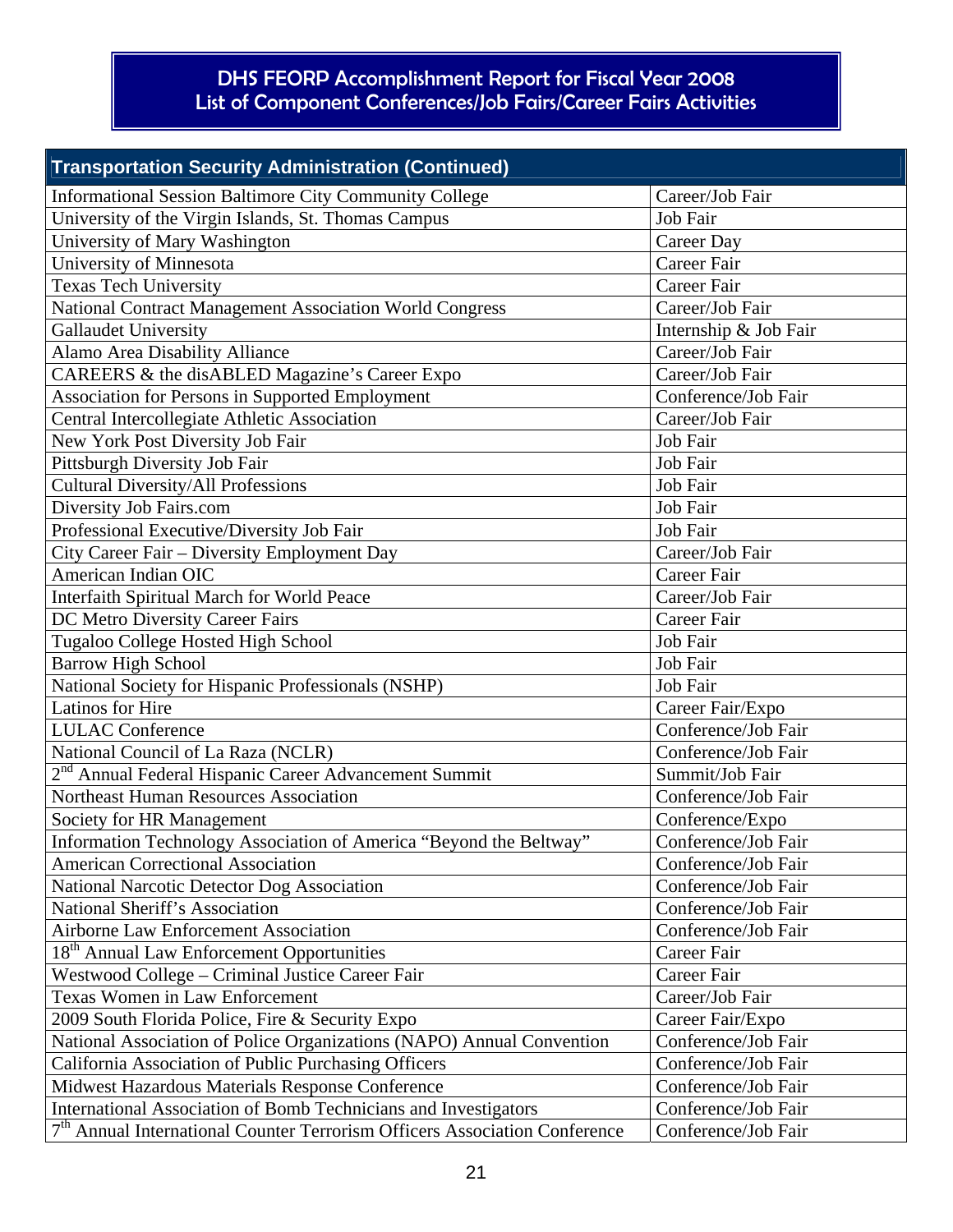| <b>Transportation Security Administration (Continued)</b>                  |                     |  |
|----------------------------------------------------------------------------|---------------------|--|
| International Association of Chiefs of Police Annual Conference            | Conference/Job Fair |  |
| American Correction Association – 139 <sup>th</sup> Congress of Correction | Conference/Job Fair |  |
| Washington DC Military/Veteran Career Fair                                 | Career Fair         |  |
| <b>National Military Career Fair</b>                                       | <b>Career Fair</b>  |  |
| <b>Southeast Regional Career Event</b>                                     | Career Fair         |  |
| Marine Corps Recruitment Depot - Career & Education Fair                   | <b>Career Fair</b>  |  |
| Boston Military/Veteran Career Fair                                        | <b>Career Fair</b>  |  |
| San Francisco Career Fair                                                  | Career Fair         |  |
| New Military/Veteran Career Fair                                           | Career Fair         |  |
| Northwest Job Expo                                                         | Job Fair            |  |
| Fort Hood Semi-Annual Job Fair                                             | Job Fair            |  |
| <b>DHS</b> Veterans Job Fair                                               | Job Fair            |  |
| JobZone2009 - Patuxent River NAS                                           | Career/Job Fair     |  |
| Navy Tri-Base Job Fair                                                     | Job Fair            |  |
| Camp LeJeune's Spring National Job Fair                                    | Job Fair            |  |
| Joint Navy and Air Force Job Fair                                          | Job Fair            |  |
| Spring Southern Region Military & Civilian Job Fair                        | Job Fair            |  |
| Marine Corp Air Ground Combat Center                                       | Job Fair            |  |
| JobZone2009 - Andrews TOP III Association                                  | Job Fair            |  |
| Virginia Peninsula Chamber of Commerce Military Affairs Council            | Job Fair            |  |
| Service Academy Career Conference (SACC)                                   | Job Fair            |  |
| Corporate Gray "Security Clearance"                                        | Job Fair            |  |
| <b>MOAA/Corporate Gray</b>                                                 | Job Fair            |  |
| Ft. Carson Job Fair                                                        | Job Fair            |  |
| Ft. Lewis Job Fair                                                         | Job Fair            |  |
| Chicago Military/Veteran Career Fair                                       | Career Fair         |  |
| Corporate Gray/Hire Patriot                                                | <b>Career Fair</b>  |  |
| Ft. Leonard Wood Mini Job Fair                                             | Job Fair            |  |
| Red River Career Expo                                                      | Career Expo         |  |
| Military Edge Job Fair                                                     | Job Fair            |  |
| Military Overseas Recruitment Events (M.O.R.E.)                            | Career/Job Fair     |  |
| Ft. Irwin Job Fair                                                         | Job Fair            |  |
| Hiring Heroes Career Fair                                                  | Career Fair         |  |
| Military Officers Association of America (MOAA)                            | Career/Job Fair     |  |
| Ft. Drum Job Fair                                                          | Job Fair            |  |
| <b>Willow Grove Naval Air Station</b>                                      | Career/Job Fair     |  |
| Military Stars Career Expo - Western Regional Event                        | Career/Job Fair     |  |
| Hiring Heroes Career Fair - Ft. Sam Houston                                | Career Fair         |  |
| Ft. Leonard Wood Semi-Annual Job Fair                                      | Job Fair            |  |
| Chicago and Dallas Military/Veterans Career Fair                           | Career Fair         |  |
| CivilianJobs.com Career Fair                                               | Career Fair         |  |
| Ft. Bliss Job Fair                                                         | Job Fair            |  |
| <b>Recruit Military Career Fair</b>                                        | Career Fair         |  |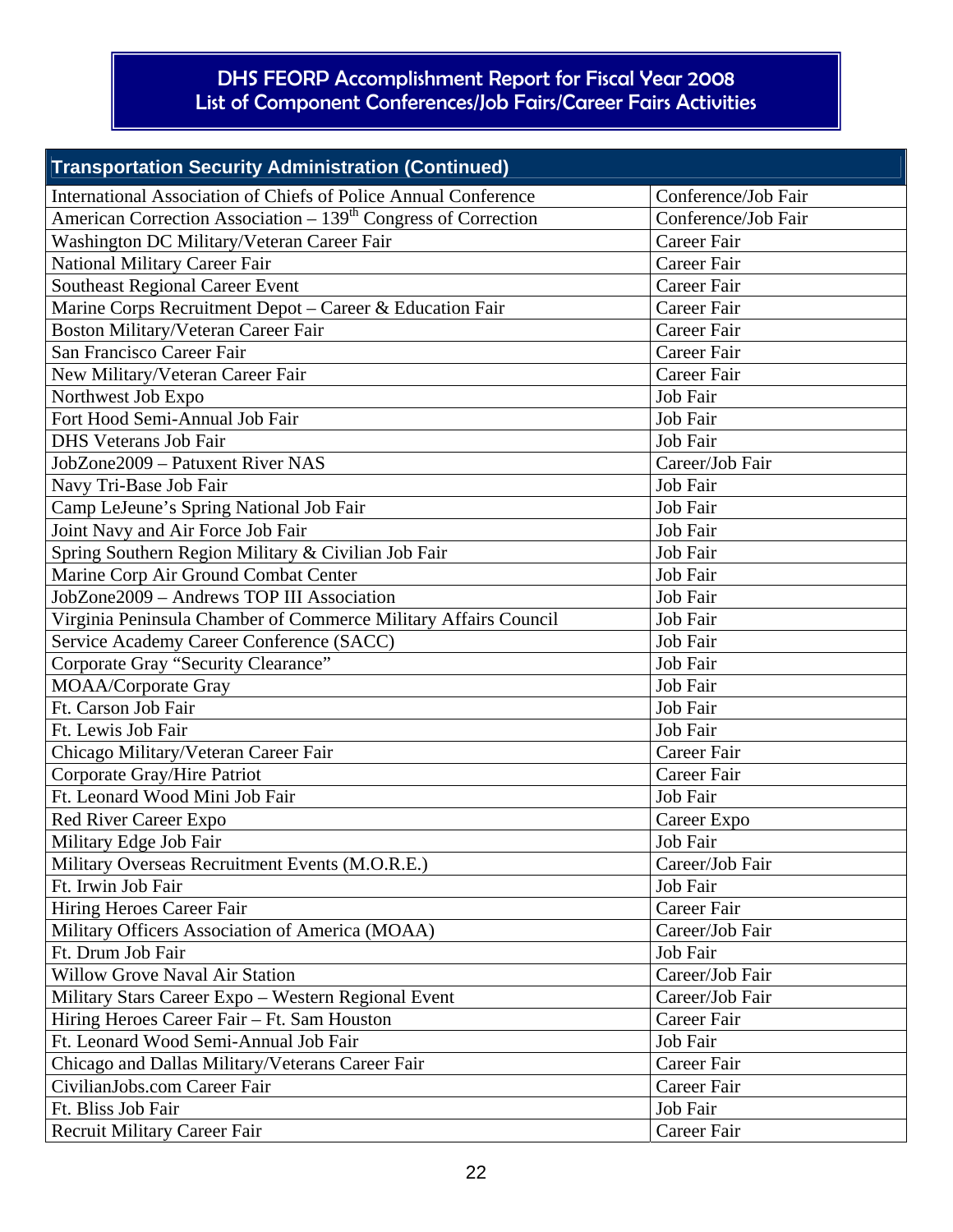| <b>Transportation Security Administration (Continued)</b>                                    |                          |
|----------------------------------------------------------------------------------------------|--------------------------|
| Washington Semester American Indian Program                                                  | Career/Job Fair          |
| American Indian Higher Education Council (AIHEC) 2009 Student Conference Conference/Job Fair |                          |
| Gathering of Nations 26 <sup>th</sup> Annual Event                                           | Career/Job Fair          |
| 3 <sup>rd</sup> Annual Native American Career Fair                                           | <b>Career Fair</b>       |
| Red Earth Native American Cultural Festival                                                  | Career/Job Fair          |
| 11 <sup>th</sup> Annual Nagar Kirtan                                                         | Career/Job Fair          |
| Women Job Fair                                                                               | Job Fair                 |
| National Association of Women Law Enforcement Executives (NAWLEE)                            | Conference/Job Fair      |
| International Association of Women Police Annual Conference                                  | Conference/Job Fair      |
| Women for Hire                                                                               | Job Fair                 |
| League of United Latin American Citizens 2009 National Women's                               | Conference/Job Fair      |
| Conference                                                                                   |                          |
| Women in Federal Law Enforcement (WIFLE)                                                     | Conference/Job Fair      |
| National Organization for Women National Conference                                          | Conference/Job Fair      |
| Federally Employed Women 40 <sup>th</sup> National Training Program                          | Conference/Job Fair      |
| ReWork Career Fair at the Pennsylvania Governor's Conference for Women                       | Conference/Job Fair      |
| North West Women's Show                                                                      | Conference/Job Fair      |
| Federal Job Fair - Hosted by Naval Support Activity (NSA)                                    | Career/Job Fair          |
| Heroes to Hometowns' Transition and Benefit Fair                                             | Career/Job Fair          |
| <b>U.S. Secret Service</b>                                                                   |                          |
| Hispanic American Police Command Officers Association (HAPCOA)                               | Conference/Job Fair      |
| Women in Federal Law Enforcement (WIFLE)                                                     | Conference/Job Fair      |
| National Organization of Black Law Enforcement Executives (NOBLE)                            | Conference/Job Fair      |
| National Asian Peace Officers Association (NAPOA)                                            | Conference/Job Fair      |
| National Native American Law Enforcement Association (NNALEA)                                | Conference/Job Fair      |
| Hispanic Association of Colleges and Universities (HACU)                                     | Conference/Job Fair      |
| League of United Latin American Citizens (LULAC)                                             | Conference/Job Fair      |
| New Mexico Highlands University                                                              | Career & Internship Fair |
| 2 <sup>nd</sup> Annual Federal Hispanic Career Advancement Summit                            | Conference/Job Fair      |
| Bilingual Latino & Diversity Career Expo 2009                                                | Career Expo              |
| <b>Morton College</b>                                                                        | Job Fair                 |
| Hispanic Heritage Law Enforcement Committee Criminal Justice                                 | Career/Internship Fair   |
| Cal State Los Angeles                                                                        | Job Fair                 |
| Miami Dade College                                                                           | Job Fair                 |
| <b>Cerritos College</b>                                                                      | Career Expo              |
| Miami Dad College                                                                            | Job Fair                 |
| Congressman Lincoln Diaz-Balart                                                              | Job Fair                 |
| Los Angeles Valley College                                                                   | Job Fair                 |
| La Feria La Familia                                                                          | Career Fair              |
| <b>East Los Angeles College</b>                                                              | Job Fair                 |
| Cerritos College 2008 Fall                                                                   | Job Fair                 |
| First Annual Federal Hispanic Career Advancement Summit                                      | Conference/Job Fair      |
| National Association for the Advancement of Colored People (NAACP)                           | Conference/Job Fair      |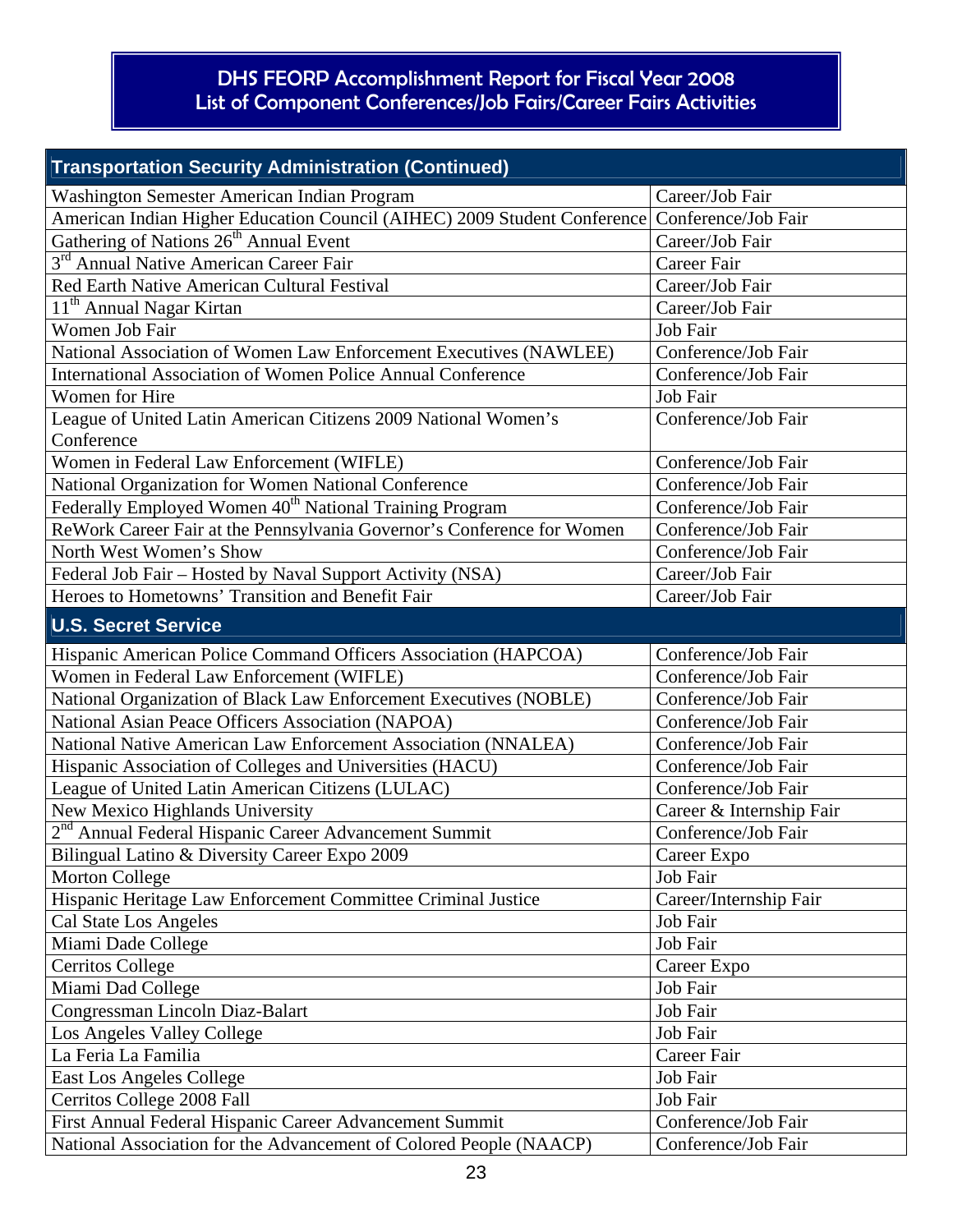| <b>U.S. Secret Service (Continued)</b>                                             |                          |
|------------------------------------------------------------------------------------|--------------------------|
| <b>Congressional Black Caucus</b>                                                  | Conference/Job Fair      |
| <b>Congressional Black Caucus Foundation's 2009</b>                                | Conference/Job Fair      |
| <b>Annual Legislative Conference Diversity</b>                                     | Job Fair                 |
| Congressman Bennie G. Thompson Mississippi $2nd$ Congressional District            | Career Fair              |
| 2009 Historically Black Colleges & Universities (HBCU) Week                        | Conference/Job Fair      |
| Blacks in Government 31 <sup>st</sup> Annual National Training                     | Conference & Career Fair |
| National Urban League's 2009 Annual National Conference Employment Zone            | Career Fair              |
| National Organization of Black Law Enforcement Executives (NOBLE) 33 <sup>rd</sup> | Conference/Job Fair      |
| <b>Annual Training</b>                                                             |                          |
| NAACP 100 <sup>th</sup> Anniversary Centennial Year Celebration Annual National    | Job Fair                 |
| <b>Convention Diversity</b>                                                        |                          |
| <b>NAACP Centennial Professional &amp; Executive</b>                               | Job Fair                 |
| <b>NAACP</b> Centennial                                                            | Job Fair                 |
| <b>Black College Spring Break</b>                                                  | Career Fair              |
| North Carolina Central University 09 Spring                                        | Career Fair              |
| <b>NAACP Centennial Year Celebration Regional "Executive" Diversity</b>            | <b>Career Fair</b>       |
| Howard University School of Communication                                          | <b>Career Fair</b>       |
| <b>Tuskegee University</b>                                                         | <b>Career Fair</b>       |
| Alabama State University                                                           | <b>Career Fair</b>       |
| <b>Howard University</b>                                                           | <b>Career Fair</b>       |
| North Carolina Central University Fall Career Fair                                 | <b>Career Fair</b>       |
| Women in Federal Law Enforcement National                                          | Conference/Job Fair      |
| Texas Woman's University                                                           | Career Expo              |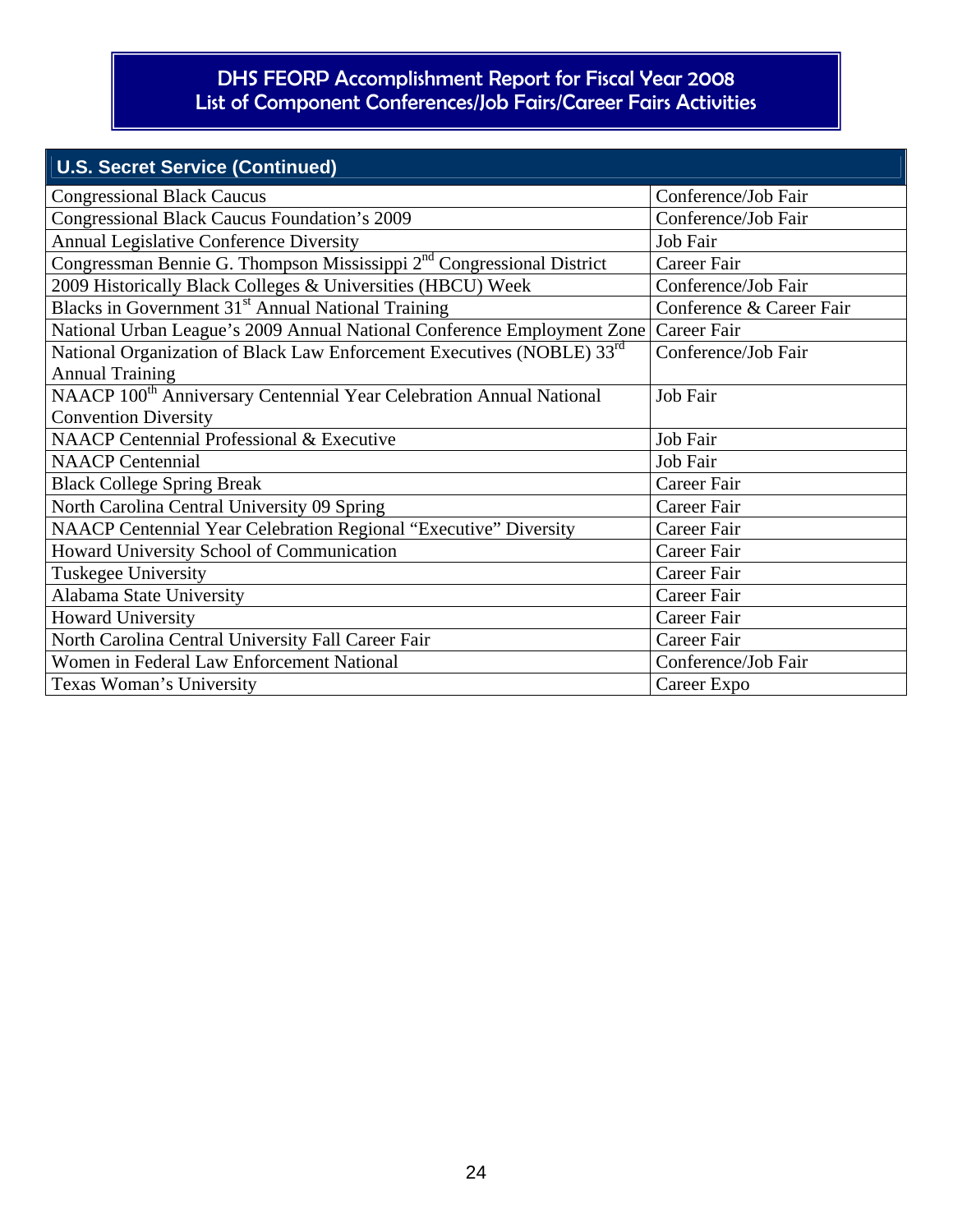# Appendix B DHS New Hires by Type of Appointment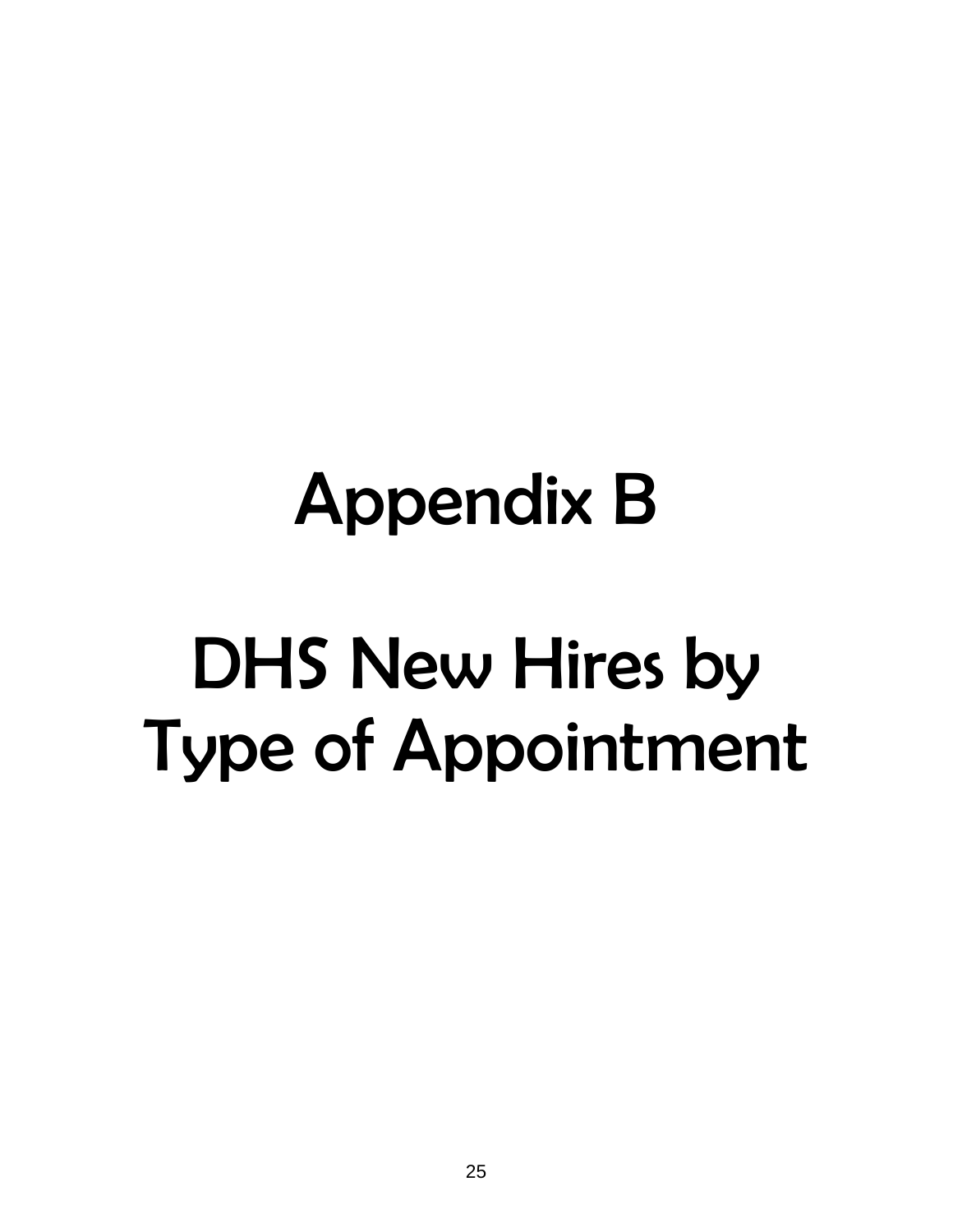## DHS EDUCATIONAL PROGRAMS - Distribution by Race/Ethnicity and Sex

|                  |                    |                |                |                        |                   |                              |                      |                |                         |                |                                                    | Race/Ethnicity   |                        |             |                                                                                   |              |                                                   |                      |                               |
|------------------|--------------------|----------------|----------------|------------------------|-------------------|------------------------------|----------------------|----------------|-------------------------|----------------|----------------------------------------------------|------------------|------------------------|-------------|-----------------------------------------------------------------------------------|--------------|---------------------------------------------------|----------------------|-------------------------------|
|                  |                    |                |                |                        |                   |                              |                      |                |                         |                |                                                    |                  | Non-Hispanic or Latino |             |                                                                                   |              |                                                   |                      |                               |
|                  |                    |                |                | <b>Total Employees</b> |                   | <b>Hispanic or</b><br>Latino |                      |                | White                   |                | <b>Black or</b><br>African<br>American             |                  | Asian                  |             | <b>Native</b><br><b>Hawaiian or</b><br>Other<br><b>Pacific</b><br><b>Islander</b> |              | American<br>Indian or<br>Alaskan<br><b>Native</b> |                      | Two or<br>More/Other<br>Races |
|                  |                    | All            | Male           | Female                 | <b>Minorities</b> | <b>Male</b>                  | <b>Female</b>        | Male           | Female                  | Male           | Female                                             | <b>Male</b>      | Female                 | <b>Male</b> | Female                                                                            | Male         | Female                                            | Male                 | Female                        |
|                  |                    |                |                |                        |                   |                              |                      |                |                         |                | <b>Student Career Employment Program (SCEP)</b>    |                  |                        |             |                                                                                   |              |                                                   |                      |                               |
| <b>CBP</b>       | #                  | 109            | 42             | 67                     | 40                | $\overline{a}$               | 8                    | 28             | 41                      | 10             | 16                                                 | $\overline{2}$   | $\overline{c}$         |             |                                                                                   |              |                                                   |                      |                               |
|                  | %                  | 100            | 38.53          | 61.47                  | 36.70             | 1.83                         | 7.34                 | 25.69          | 37.61                   | 9.17           | 14.68                                              | 1.83             | 1.83                   | 0.00        | 0.00                                                                              | 0.00         | 0.00                                              | 0.00                 | $0.00\,$                      |
| <b>CIS</b>       | #                  | 29             | $\overline{7}$ | 22                     | $\mathbf{1}$      |                              |                      | $\overline{7}$ | 20                      |                |                                                    |                  | 1                      |             |                                                                                   |              |                                                   |                      | $\mathbf{1}$                  |
|                  | $\frac{9}{6}$      | 100            | 24.14          | 75.86                  | 3.45              | 0.00                         | 0.00                 | 24.14          | 68.97                   | 0.00           | 0.00                                               | 0.00             | 3.45                   | 0.00        | 0.00                                                                              | 0.00         | 0.00                                              | 0.00                 | 3.45                          |
| <b>USCG</b>      | #                  | 34             | 16             | 18                     | 12                |                              |                      | 12             | 10                      | $\overline{4}$ | $\overline{7}$                                     |                  | 1                      |             |                                                                                   |              |                                                   |                      |                               |
|                  | %                  | 100            | 47.06          | 52.94                  | 35.29             | 0.00                         | 0.00                 | 35.29          | 29.41                   | 11.76          | 20.59                                              | 0.00             | 2.94                   | 0.00        | 0.00                                                                              | 0.00         | 0.00                                              | 0.00                 | 0.00                          |
| <b>FLETC</b>     | #<br>$\frac{9}{6}$ | 12             | 3              | 9                      | $\mathbf{3}$      |                              |                      | $\overline{2}$ | $\overline{7}$          |                | $\overline{2}$                                     | $\mathbf{1}$     |                        |             |                                                                                   |              |                                                   |                      |                               |
|                  |                    | 100            | 25.00          | 75.00                  | 25.00<br>15       | 0.00                         | 0.00                 | 16.67          | 58.33<br>$\overline{7}$ | 0.00           | 16.67                                              | 8.33             | 0.00                   | 0.00        | 0.00                                                                              | 0.00         | 0.00                                              | 0.00                 | 0.00                          |
| ICE <sup>*</sup> | #<br>$\frac{9}{6}$ | 44<br>91       | 22<br>50.00    | 18<br>40.91            | 34.09             | 4<br>9.09                    | $\mathbf{1}$<br>2.27 | 14<br>31.82    | 15.91                   | 3<br>6.82      | 5<br>11.36                                         | 0.00             | $\overline{c}$<br>4.55 | 0.00        | 0.00                                                                              | 0.00         | 0.00                                              | $\mathbf{1}$<br>2.27 | 3<br>6.82                     |
|                  | #                  | 13             | 4              | 9                      | 4                 |                              | $\mathbf{1}$         | 3              | 6                       |                | $\mathbf{1}$                                       | $\mathbf{1}$     | 1                      |             |                                                                                   |              |                                                   |                      |                               |
| <b>DHS-HQ</b>    | %                  | 100            | 30.77          | 69.23                  | 30.77             | 0.00                         | 7.69                 | 23.08          | 46.15                   | 0.00           | 7.69                                               | 7.69             | 7.69                   | 0.00        | 0.00                                                                              | 0.00         | 0.00                                              | 0.00                 | 0.00                          |
|                  | #                  | $\overline{1}$ | 1              | 0                      | $\mathbf 1$       |                              |                      |                | $\mathbf{1}$            |                |                                                    | $\mathbf{1}$     |                        |             |                                                                                   |              |                                                   |                      |                               |
| <b>OIG</b>       | $\frac{9}{6}$      | 100            | 100.00         | 0.00                   | 100.00            | 0.00                         | 0.00                 | 0.00           | 0.00                    | 0.00           | 0.00                                               | 100.00           | 0.00                   | 0.00        | 0.00                                                                              | 0.00         | 0.00                                              | 0.00                 | 0.00                          |
|                  |                    |                |                |                        |                   |                              |                      |                |                         |                | <b>Student Temporary Employment Program (STEP)</b> |                  |                        |             |                                                                                   |              |                                                   |                      |                               |
|                  | #                  | 354            | 148            | 206                    | 170               | 32                           | 36                   | 83             | 101                     | 29             | 57                                                 | 3                | 12                     |             |                                                                                   | $\mathbf{1}$ |                                                   |                      |                               |
| <b>CBP</b>       | $\frac{9}{6}$      | 100            | 41.81          | 58.19                  | 48.02             | 9.04                         | 10.17                | 23.45          | 28.53                   | 8.19           | 16.10                                              | 0.85             | 3.39                   | 0.00        | 0.00                                                                              | 0.28         | 0.00                                              | 0.00                 | 0.00                          |
| <b>CIS</b>       | #                  | 115            | 54             | 61                     | 42                |                              |                      | 35             | 35                      | 6              | 13                                                 | 11               | 12                     |             |                                                                                   |              |                                                   | $\boldsymbol{2}$     | $\mathbf{1}$                  |
|                  | %                  | 100            | 46.96          | 53.04                  | 36.52             | 0.00                         | 0.00                 | 30.43          | 30.43                   | 5.22           | 11.30                                              | 9.57             | 10.43                  | 0.00        | 0.00                                                                              | 0.00         | 0.00                                              | 1.74                 | 0.87                          |
| <b>USCG</b>      | #                  | 139            | 60             | 79                     | 51                | 3                            | $\overline{4}$       | 45             | 41                      | 10             | 25                                                 | $\overline{c}$   | 6                      |             | 1                                                                                 |              |                                                   |                      | $\overline{a}$                |
|                  | $\frac{9}{6}$      | 100            | 43.17          | 56.83                  | 36.69             | 2.16                         | 2.88                 | 32.37          | 29.50                   | 7.19           | 17.99                                              | 1.44             | 4.32                   | 0.00        | 0.72                                                                              | 0.00         | 0.00                                              | 0.00                 | 1.44                          |
| <b>FLETC</b>     | #                  | 55             | 16             | 39                     | 22                | $\overline{a}$               | $\overline{c}$       | 10             | 23                      | 3              | 14                                                 | $\mathbf{1}$     |                        |             |                                                                                   |              |                                                   |                      |                               |
|                  | $\frac{9}{6}$      | 100            | 29.09          | 70.91                  | 40.00             | 3.64                         | 3.64                 | 18.18          | 41.82                   | 5.45           | 25.45                                              | 1.82             | 0.00                   | 0.00        | 0.00                                                                              | 0.00         | 0.00                                              | 0.00                 | 0.00                          |
| ICE <sup>*</sup> | #                  | 191            | 67             | 92                     | 71                | 14                           | 24                   | 43             | 40                      | $\overline{7}$ | 20                                                 | $\boldsymbol{2}$ | 4                      |             |                                                                                   |              |                                                   | $\mathbf{1}$         | $\overline{4}$                |
|                  | $\frac{9}{6}$      | 83             | 35.08          | 48.17                  | 37.17             | 7.33                         | 12.57                | 22.51          | 20.94                   | 3.66           | 10.47                                              | 1.05             | 2.09                   | 0.00        | 0.00                                                                              | 0.00         | 0.00                                              | 0.52                 | 2.09                          |
| <b>DHS-HQ</b>    | #                  | 61             | 31             | 30                     | 29                |                              | 1                    | 13             | 16                      | 12             | 8                                                  | $\overline{4}$   | $\overline{2}$         |             | $\mathbf{1}$                                                                      | 1            |                                                   | $\mathbf{1}$         | $\overline{2}$                |
|                  | $\frac{9}{6}$      | 100            | 50.82          | 49.18                  | 47.54             | 0.00                         | 1.64                 | 21.31          | 26.23                   | 19.67          | 13.11                                              | 6.56             | 3.28                   | 0.00        | 1.64                                                                              | 1.64         | 0.00                                              | 1.64                 | 3.28                          |
| <b>OIG</b>       | #                  | 27             | 11             | 16                     | 11                | 4                            | 1                    | 3              | 13                      | 3              | $\mathbf{1}$                                       | $\mathbf{1}$     | 1                      |             |                                                                                   |              |                                                   |                      |                               |
|                  | $\frac{9}{6}$      | 100            | 40.74          | 59.26                  | 40.74             | 14.81                        | 3.70                 | 11.11          | 48.15                   | 11.11          | 3.70                                               | 3.70             | 3.70                   | 0.00        | 0.00                                                                              | 0.00         | 0.00                                              | 0.00                 | 0.00                          |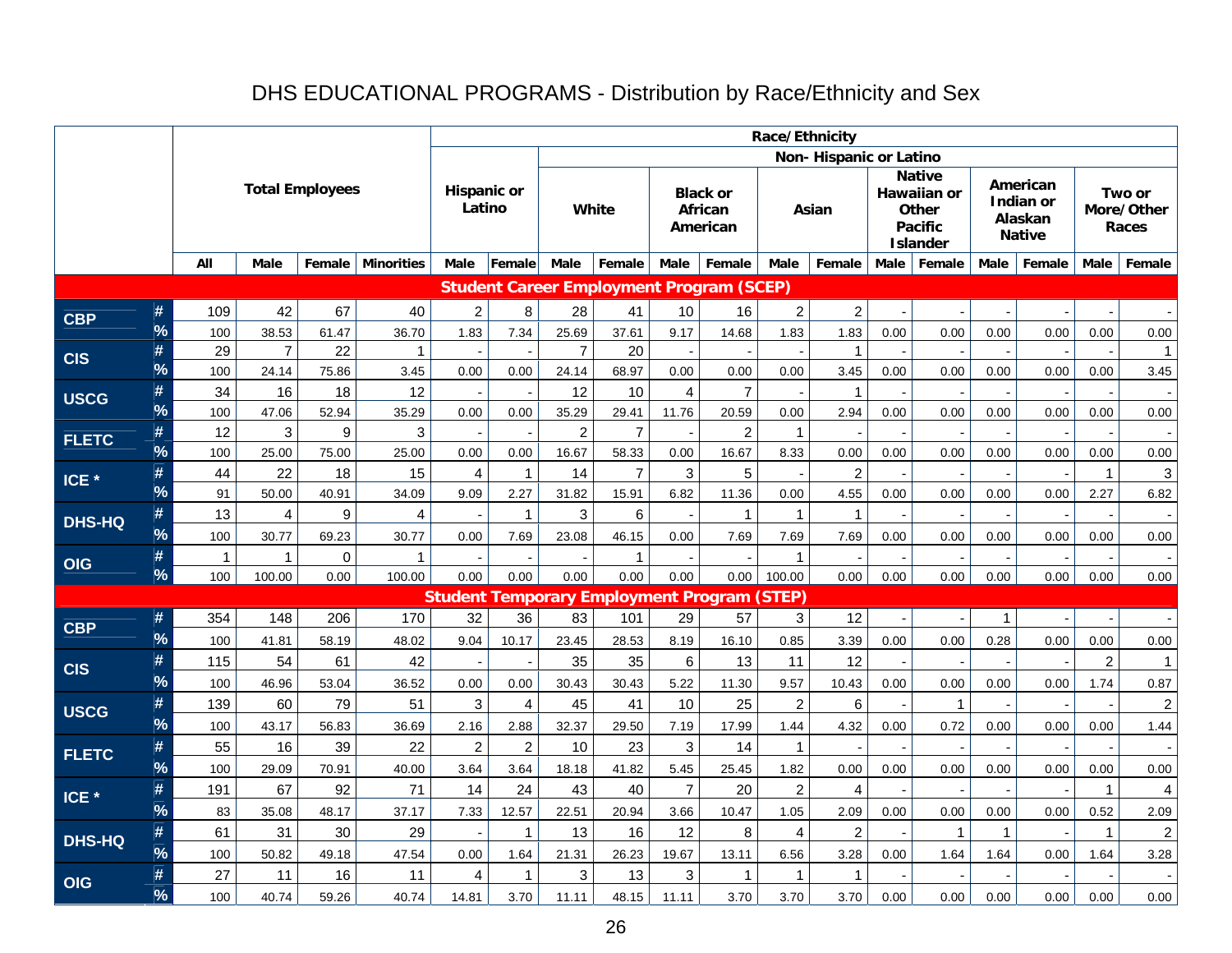## DHS EDUCATIONAL PROGRAMS - Distribution by Race/Ethnicity and Sex

|                  |               |                |                |                        |                    |                              |                |              |                         |                          |                                              | Race/Ethnicity |                        |                |                                                                            |              |                                                   |      |                               |
|------------------|---------------|----------------|----------------|------------------------|--------------------|------------------------------|----------------|--------------|-------------------------|--------------------------|----------------------------------------------|----------------|------------------------|----------------|----------------------------------------------------------------------------|--------------|---------------------------------------------------|------|-------------------------------|
|                  |               |                |                |                        |                    |                              |                |              |                         |                          |                                              |                | Non-Hispanic or Latino |                |                                                                            |              |                                                   |      |                               |
|                  |               |                |                | <b>Total Employees</b> |                    | <b>Hispanic or</b><br>Latino |                |              | White                   |                          | <b>Black or</b><br>African<br>American       |                | Asian                  |                | <b>Native</b><br>Hawaiian or<br>Other<br><b>Pacific</b><br><b>Islander</b> |              | American<br>Indian or<br>Alaskan<br><b>Native</b> |      | Two or<br>More/Other<br>Races |
|                  |               | All            | Male           | Female                 | <b>Minorities</b>  | Male                         | Female         | <b>Male</b>  | Female                  | Male                     | Female                                       | Male           | Female                 | <b>Male</b>    | Female                                                                     | <b>Male</b>  | Female                                            | Male | Female                        |
|                  |               |                |                |                        |                    |                              |                |              |                         |                          | <b>Federal Career Intern Program (FCIP)</b>  |                |                        |                |                                                                            |              |                                                   |      |                               |
| <b>CBP</b>       | #             | 7,112          | 6,159          | 953                    | 3,000              | 2,145                        | 238            | 3,525        | 587                     | 239                      | 89                                           | 175            | 30                     |                |                                                                            | 75           | 9                                                 |      |                               |
|                  | $\frac{9}{6}$ | 100            | 86.60          | 13.40                  | 42.18              | 30.16                        | 3.35           | 49.56        | 8.25                    | 3.36                     | 1.25                                         | 2.46           | 0.42                   | 0.00           | 0.00                                                                       | 1.05         | 0.13                                              | 0.00 | 0.00                          |
| <b>CIS</b>       | #             | 364            | 158            | 206                    | 115                | $\overline{2}$               | $\overline{7}$ | 109          | 135                     | 21                       | 33                                           | 20             | 26                     |                |                                                                            | 3            | 3                                                 | 3    | $\overline{2}$                |
|                  | %             | 100            | 43.41          | 56.59                  | 31.59              | 0.55                         | 1.92           | 29.95        | 37.09                   | 5.77                     | 9.07                                         | 5.49           | 7.14                   | 0.00           | 0.00                                                                       | 0.82         | 0.82                                              | 0.82 | 0.55                          |
| <b>USCG</b>      | #             | 19             | 14             | 5                      | 3                  | $\mathbf{1}$                 |                | 12           | $\overline{\mathbf{4}}$ | $\mathbf{1}$             | $\mathbf{1}$                                 |                |                        |                |                                                                            |              |                                                   |      |                               |
|                  | $\frac{9}{6}$ | 100            | 73.68          | 26.32                  | 15.79              | 5.26                         | 0.00           | 63.16        | 21.05                   | 5.26                     | 5.26                                         | 0.00           | 0.00                   | 0.00           | 0.00                                                                       | 0.00         | 0.00                                              | 0.00 | 0.00                          |
| <b>FLETC</b>     | #             | $\mathbf{1}$   | $\mathbf{0}$   | $\mathbf 1$            | $\mathbf{1}$       |                              |                |              |                         |                          | $\mathbf{1}$                                 |                |                        |                |                                                                            |              |                                                   |      |                               |
|                  | $\frac{9}{6}$ | 100            | 0.00           | 100.00                 | 100.00             | 0.00                         | 0.00           | 0.00         | 0.00                    | 0.00                     | 100.00                                       | 0.00           | 0.00                   | 0.00           | 0.00                                                                       | 0.00         | 0.00                                              | 0.00 | 0.00                          |
| ICE <sup>*</sup> | #             | 2,511          | 2,053          | 304                    | 910                | 525                          | 78             | 1,266        | 174                     | 146                      | 39                                           | 99             | 10                     | $\overline{c}$ |                                                                            | 9            | $\overline{2}$                                    | 6    | $\mathbf{1}$                  |
|                  | $\frac{9}{6}$ | 94             | 81.76          | 12.11                  | 36.24              | 20.91                        | 3.11           | 50.42        | 6.93                    | 5.81                     | 1.55                                         | 3.94           | 0.40                   | 0.08           | 0.00                                                                       | 0.36         | 0.08                                              | 0.24 | 0.04                          |
| <b>DHS-HQ</b>    | #             | 113            | 61             | 52                     | 34                 | $\overline{1}$               | $\sqrt{3}$     | 48           | 31                      | 8                        | 10                                           | $\overline{c}$ | 8                      | $\overline{1}$ |                                                                            | $\mathbf{1}$ |                                                   |      |                               |
|                  | $\frac{9}{6}$ | 100            | 53.98          | 46.02                  | 30.09              | 0.88                         | 2.65           | 42.48        | 27.43                   | 7.08                     | 8.85                                         | 1.77           | 7.08                   | 0.88           | 0.00                                                                       | 0.88         | 0.00                                              | 0.00 | 0.00                          |
| <b>OIG</b>       | #             | 24             | 16             | $\bf8$                 | 8                  | $\overline{1}$               |                | 12           | 4                       | $\mathbf{1}$             | $\sqrt{3}$                                   | $\overline{2}$ | $\mathbf{1}$           |                |                                                                            |              |                                                   |      |                               |
|                  | %             | 100            | 66.67          | 33.33                  | 33.33              | 4.17                         | 0.00           | 50.00        | 16.67                   | 4.17                     | 12.50                                        | 8.33           | 4.17                   | 0.00           | 0.00                                                                       | 0.00         | 0.00                                              | 0.00 | 0.00                          |
|                  |               |                |                |                        |                    |                              |                |              |                         |                          | <b>Presidential Management Fellows (PMF)</b> |                |                        |                |                                                                            |              |                                                   |      |                               |
| <b>CBP</b>       | #             | $6\phantom{1}$ | $\mathfrak{S}$ | $\mathbf{3}$           |                    |                              |                | 3            | 3                       |                          |                                              |                |                        |                |                                                                            |              |                                                   |      |                               |
|                  | %             | 100            | 50.00          | 50.00                  | 0.00               | 0.00                         | 0.00           | 50.00        | 50.00                   | 0.00                     | 0.00                                         | 0.00           | 0.00                   | 0.00           | 0.00                                                                       | 0.00         | 0.00                                              | 0.00 | 0.00                          |
| <b>CIS</b>       | #             | 9              | 5              | 4                      | $\overline{1}$     |                              |                | 4            | 4                       |                          |                                              | $\mathbf{1}$   |                        |                |                                                                            |              |                                                   |      |                               |
|                  | $\frac{9}{6}$ | 100            | 55.56          | 44.44                  | 11.11              | 0.00                         | 0.00           | 44.44        | 44.44                   | 0.00                     | 0.00                                         | 11.11          | 0.00                   | 0.00           | 0.00                                                                       | 0.00         | 0.00                                              | 0.00 | 0.00                          |
| <b>USCG</b>      | #             | $\mathbf 1$    | 1              | $\mathbf 0$            |                    |                              |                | $\mathbf{1}$ |                         |                          |                                              |                |                        |                |                                                                            |              |                                                   |      |                               |
|                  | $\frac{9}{6}$ | 100            | 100.00         | 0.00                   | 0.00               | 0.00                         | 0.00           | 100.00       | 0.00                    | 0.00                     | 0.00                                         | 0.00           | 0.00                   | 0.00           | 0.00                                                                       | 0.00         | 0.00                                              | 0.00 | 0.00                          |
| <b>ICE</b>       | #             | 3              | 0              | 3                      | $\mathbf{1}$       |                              |                |              | $\overline{2}$          | $\overline{\phantom{a}}$ | $\overline{\phantom{a}}$                     |                | 1                      |                |                                                                            |              |                                                   |      |                               |
|                  | $\frac{9}{6}$ | 100            | 0.00           | 100.00                 | 33.33              | 0.00                         | 0.00           | 0.00         | 66.67                   | 0.00                     | 0.00                                         | 0.00           | 33.33                  | 0.00           | 0.00                                                                       | 0.00         | 0.00                                              | 0.00 | 0.00                          |
| <b>DHS-HQ</b>    | #<br>%        | 17             | 8              | 9                      | $\overline{c}$     |                              | $\overline{c}$ | 8            | $\overline{7}$          |                          |                                              | $\pmb{0}$      |                        |                |                                                                            |              |                                                   |      |                               |
|                  | #             | 100<br>-1      | 47.06<br>0     | 52.94<br>1             | 11.76<br>$\pmb{0}$ | 0.00                         | 11.76          | 47.06        | 41.18<br>1              | 0.00                     | 0.00                                         | 0.00           | 0.00                   | 0.00           | 0.00                                                                       | 0.00         | 0.00                                              | 0.00 | 0.00                          |
| <b>OIG</b>       | $\frac{9}{6}$ | 100            | 0.00           | 100.00                 | 0.00               | 0.00                         | 0.00           | 0.00         | 100.00                  | 0.00                     | 0.00                                         | 0.00           | 0.00                   | 0.00           | 0.00                                                                       | 0.00         | 0.00                                              | 0.00 | 0.00                          |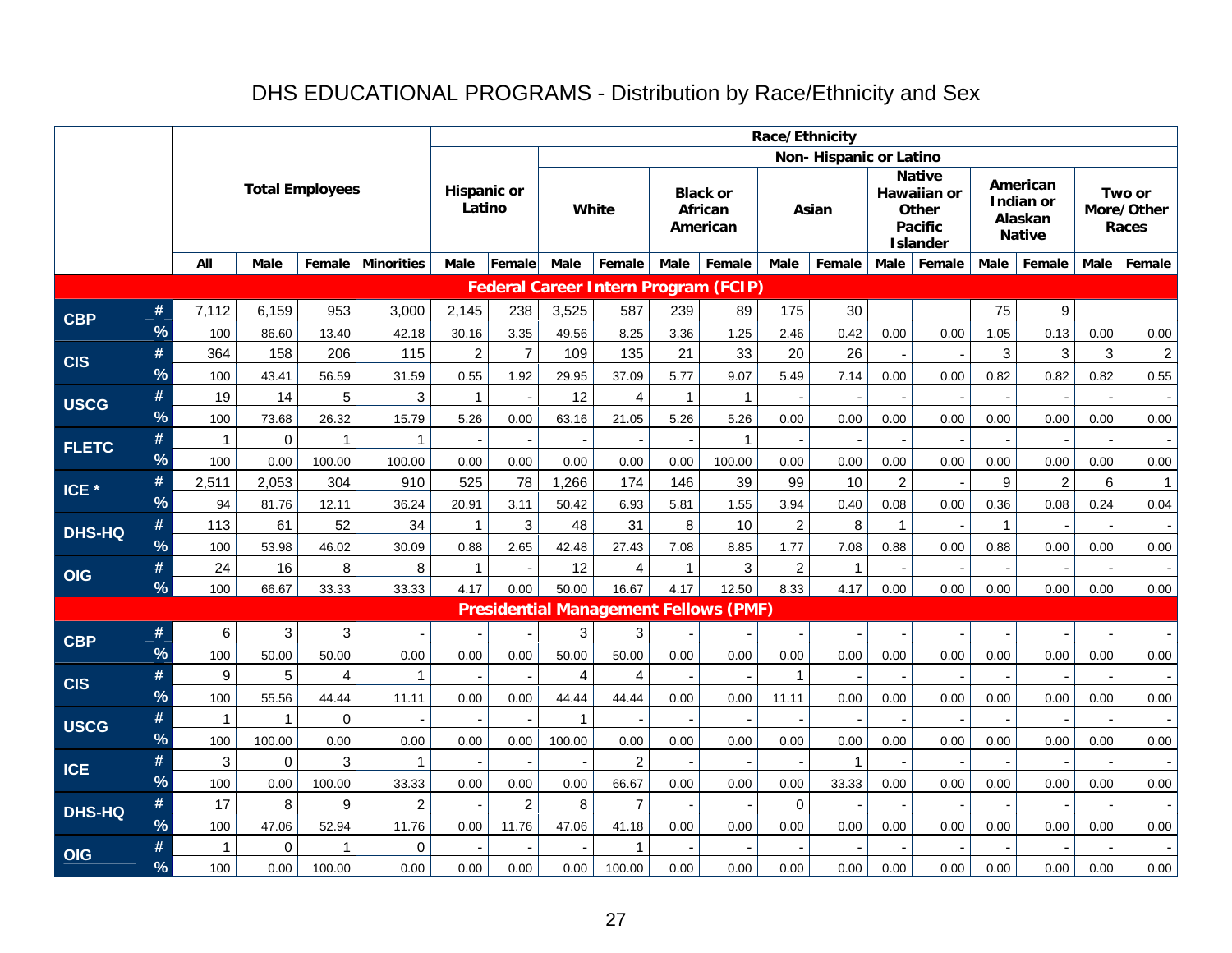## DHS EDUCATIONAL PROGRAMS - Distribution by Race/Ethnicity and Sex

|              |               |                |             |                         |                   |                              |                |       |                     |                |                                                             | Race/Ethnicity |                        |                |                                                                                   |                |                                                   |                |                               |
|--------------|---------------|----------------|-------------|-------------------------|-------------------|------------------------------|----------------|-------|---------------------|----------------|-------------------------------------------------------------|----------------|------------------------|----------------|-----------------------------------------------------------------------------------|----------------|---------------------------------------------------|----------------|-------------------------------|
|              |               |                |             |                         |                   |                              |                |       |                     |                |                                                             |                | Non-Hispanic or Latino |                |                                                                                   |                |                                                   |                |                               |
|              |               |                |             | <b>Total Employees</b>  |                   | <b>Hispanic or</b><br>Latino |                | White |                     |                | <b>Black or</b><br>African<br>American                      |                | Asian                  |                | <b>Native</b><br><b>Hawaiian or</b><br>Other<br><b>Pacific</b><br><b>Islander</b> |                | American<br>Indian or<br>Alaskan<br><b>Native</b> |                | Two or<br>More/Other<br>Races |
|              |               | All            | Male        | Female                  | <b>Minorities</b> | Male                         | Female         | Male  | Female              | Male           | Female                                                      | <b>Male</b>    | Female                 | Male           | Female                                                                            | Male           | Female                                            | Male           | Female                        |
|              |               |                |             |                         |                   |                              |                |       |                     |                | <b>College Student Pre-Commissioning Initiative (CSPCI)</b> |                |                        |                |                                                                                   |                |                                                   |                |                               |
| <b>USCG</b>  | #             | 60             | 40          | 20                      | 31                | $\overline{7}$               | 4              | 19    | 10                  | 7              | 4                                                           | 2              | 1                      | $\overline{c}$ |                                                                                   | 3              |                                                   |                |                               |
|              | %             | 100            | 66.67       | 33.33                   | 51.67             | 11.67                        | 6.67           | 31.67 | 16.67               | 11.67          | 6.67                                                        | 3.33           | 1.67                   | 3.33           | 1.67                                                                              | 5.00           | 0.00                                              | 0.00           | 0.00                          |
|              |               |                |             |                         |                   |                              |                |       |                     |                | <b>Workforce Recruitment Program (WRP)</b>                  |                |                        |                |                                                                                   |                |                                                   |                |                               |
| <b>CIS</b>   | #             | 4              | $\mathbf 0$ | $\overline{\mathbf{4}}$ | $\overline{c}$    |                              |                |       | $\overline{2}$      |                | $\overline{2}$                                              |                |                        |                |                                                                                   |                |                                                   |                |                               |
|              | %             | 100            | 0.00        | 100.00                  | 50.00             | 0.00                         | 0.00           | 0.00  | 50.00               | 0.00           | 50.00                                                       | 0.00           | 0.00                   | 0.00           | 0.00                                                                              | 0.00           | 0.00                                              | 0.00           | 0.00                          |
|              |               |                |             |                         |                   |                              |                |       | <b>SUMMARY</b>      |                |                                                             |                |                        |                |                                                                                   |                |                                                   |                |                               |
| <b>Total</b> | #             | 239            | 96          | 143                     | 77                | 6                            | 10             | 66    | 91                  | 17             | 31                                                          | 6              | $\overline{7}$         |                |                                                                                   |                |                                                   | -1             | 4                             |
| <b>SCEP</b>  | $\%$          | 100            | 40.17       | 59.83                   | 32.22             | 2.51                         | 4.18           | 27.62 | 38.08               | 7.11           | 12.97                                                       | 2.51           | 2.93                   | 0.00           | 0.00                                                                              | 0.00           | 0.00                                              | 0.42           | 1.67                          |
| <b>Total</b> | #             | 910            | 387         | 523                     | 396               | 55                           | 68             | 232   | 269                 | 70             | 138                                                         | 24             | 37                     |                | $\overline{c}$                                                                    | $\overline{2}$ |                                                   | $\overline{4}$ | 9                             |
| <b>STEP</b>  | $\frac{9}{6}$ | 100            | 42.53       | 57.47                   | 43.52             | 6.04                         | 7.47           | 25.49 | 29.56               | 7.69           | 15.16                                                       | 2.64           | 4.07                   | 0.00           | 0.22                                                                              | 0.22           | 0.00                                              | 0.44           | 0.99                          |
| <b>Total</b> | #             | 9,990          | 8,461       | 1,529                   | 4,071             | 2,675                        | 326            | 4,972 | 935                 | 416            | 176                                                         | 298            | 75                     | 3              | $\mathbf 0$                                                                       | 88             | 14                                                | 9              | 3                             |
| <b>FCIP</b>  | $\frac{9}{6}$ | 100            | 84.69       | 15.31                   | 40.75             | 26.78                        | 3.26           | 49.77 | 9.36                | 4.16           | 1.76                                                        | 2.98           | 0.75                   | 0.03           | 0.00                                                                              | 0.88           | 0.14                                              | 0.09           | 0.03                          |
| <b>Total</b> | #             | 37             | 17          | 20                      | $\overline{4}$    |                              | $\overline{2}$ | 16    | 17                  |                |                                                             | $\mathbf{1}$   | 1                      |                |                                                                                   |                |                                                   |                |                               |
| <b>PMF</b>   | %             | 100            | 45.95       | 54.05                   | 10.81             | 0.00                         | 5.41           | 43.24 | 45.95               | 0.00           | 0.00                                                        | 2.70           | 2.70                   | 0.00           | 0.00                                                                              | 0.00           | 0.00                                              | 0.00           | 0.00                          |
| <b>Total</b> | #             | 60             | 40          | 20                      | 31                | $\overline{7}$               | $\overline{4}$ | 19    | 10                  | $\overline{7}$ | $\overline{4}$                                              | $\overline{c}$ | 1                      | $\overline{c}$ | 1                                                                                 | 3              |                                                   |                |                               |
| <b>CSPCI</b> | $\%$          | 100            | 66.67       | 33.33                   | 51.67             | 11.67                        | 6.67           | 31.67 | 16.67               | 11.67          | 6.67                                                        | 3.33           | 1.67                   | 3.33           | 1.67                                                                              | 5.00           | 0.00                                              | 0.00           | 0.00                          |
| <b>Total</b> | #             | $\overline{4}$ | $\mathbf 0$ | 4                       | $\overline{c}$    |                              |                |       | $\overline{c}$      |                | $\overline{c}$                                              |                |                        |                |                                                                                   |                |                                                   |                |                               |
| <b>WRP</b>   | $\%$          | 100            | 0.00        | 100.00                  | 50.00             | 0.00                         | 0.00           | 0.00  | 50.00               | 0.00           | 50.00                                                       | 0.00           | 0.00                   | 0.00           | 0.00                                                                              | 0.00           | 0.00                                              | 0.00           | 0.00                          |
|              |               |                |             |                         |                   |                              |                |       | <b>GRAND TOTALS</b> |                |                                                             |                |                        |                |                                                                                   |                |                                                   |                |                               |
|              | #             | 11,240         | 9,001       | 2,239                   | 4,581             | 2,743                        | 410            | 5,305 | 1,324               | 510            | 351                                                         | 331            | 121                    | $\sqrt{5}$     | 3                                                                                 | 93             | 14                                                | 14             | 16                            |
|              | $\%$          | 100            | 80.08       | 19.92                   | 40.76             | 24.40                        | 3.65           | 47.20 | 11.78               | 4.54           | 3.12                                                        | 2.94           | 1.08                   | 0.04           | 0.03                                                                              | 0.83           | 0.12                                              | 0.12           | 0.14                          |

\* The total for each program includes the employees whose gender and/or race and ethnicity are unknown. Specifically, SCEP = 4; STEP = 32; and FCIP = 154.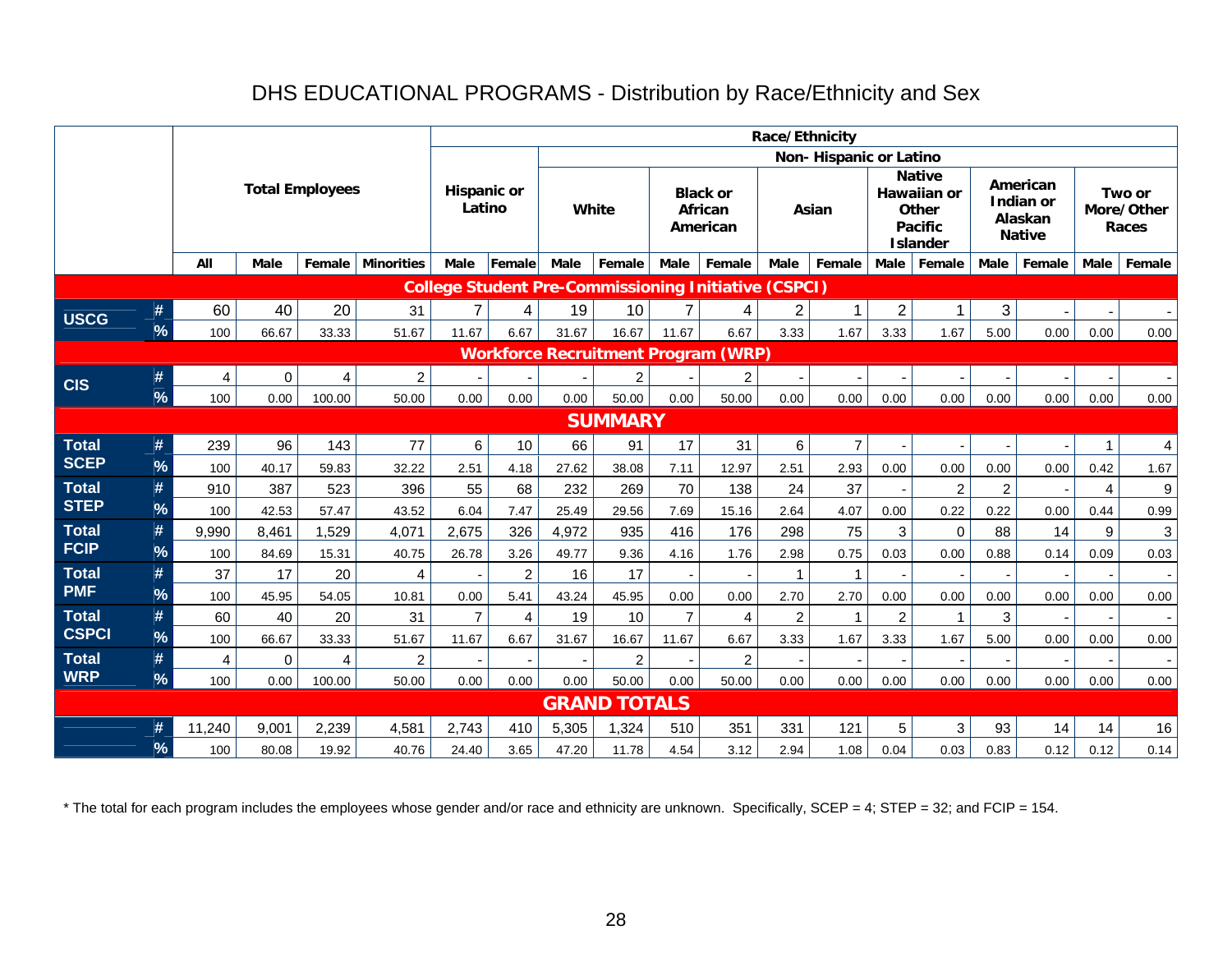## Appendix C

## DHS Recruitment and Retention Programs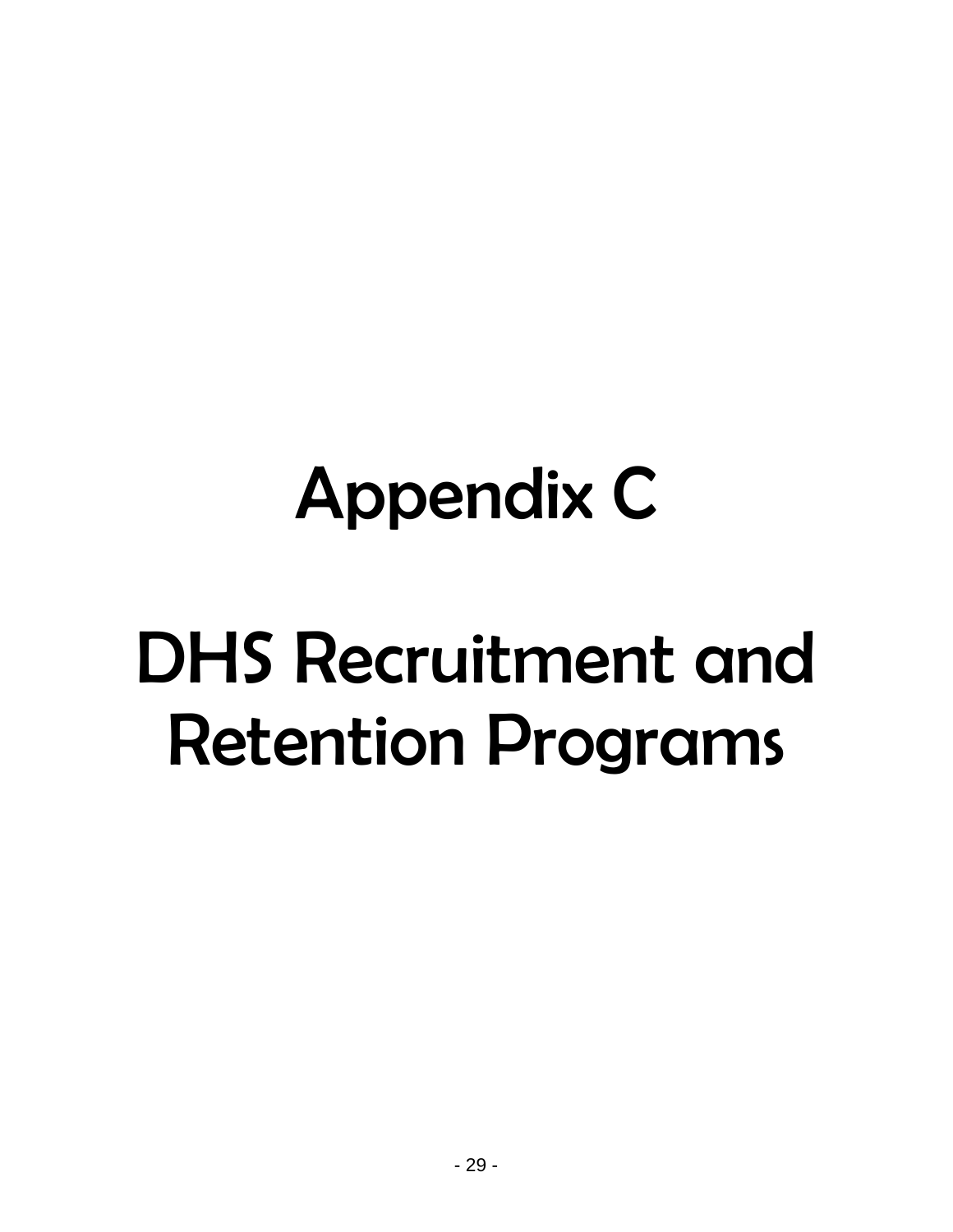## DHS RECRUITMENT & RETENTION PROGRAMS - Distribution by Race/Ethnicity and Sex

|                  |                          |                     |                         |                        |                   |              |                    |                       |                                   |       |                                               |              | <b>Race/Ethnicity</b>         |             |                                                                         |              |                                                   |       |                                             |
|------------------|--------------------------|---------------------|-------------------------|------------------------|-------------------|--------------|--------------------|-----------------------|-----------------------------------|-------|-----------------------------------------------|--------------|-------------------------------|-------------|-------------------------------------------------------------------------|--------------|---------------------------------------------------|-------|---------------------------------------------|
|                  |                          |                     |                         |                        |                   |              |                    |                       |                                   |       |                                               |              | <b>Non-Hispanic or Latino</b> |             |                                                                         |              |                                                   |       |                                             |
|                  |                          |                     |                         | <b>Total Employees</b> |                   | Latino       | <b>Hispanic or</b> |                       | White                             |       | <b>Black or</b><br><b>African</b><br>American |              | Asian                         |             | <b>Native</b><br>Hawaiian or<br><b>Other Pacific</b><br><b>Islander</b> |              | American<br>Indian or<br>Alaskan<br><b>Native</b> |       | Two or<br><b>More/Other</b><br><b>Races</b> |
|                  |                          | All                 | <b>Male</b>             |                        | Female Minorities | <b>Male</b>  | Female             | <b>Male</b>           | Female                            |       | Male   Female                                 | <b>Male</b>  | Female                        | <b>Male</b> | Female                                                                  |              | Male   Female                                     |       | Male   Female                               |
|                  |                          |                     |                         |                        |                   |              |                    |                       | <b>RECRUITMENT INCENTIVE (RI)</b> |       |                                               |              |                               |             |                                                                         |              |                                                   |       |                                             |
| <b>CBP</b>       | #                        | 8                   | 6                       | $\overline{c}$         | 1                 |              |                    | 5                     | $\overline{c}$                    | 1     |                                               |              |                               |             |                                                                         |              |                                                   |       |                                             |
|                  | %                        | 100                 | 75.00                   | 25.00                  | 12.50             | 0.00         | 0.00               | 62.50                 | 25.00                             | 12.50 | 0.00                                          | 0.00         | 0.00                          | 0.00        | 0.00                                                                    | 0.00         | 0.00                                              | 0.00  | 0.00                                        |
| <b>USCG</b>      | #                        | 27                  | 20                      | $\overline{7}$         | 12                | $\mathbf{1}$ |                    | 12                    | 3                                 |       |                                               | $\mathbf{1}$ |                               |             |                                                                         | $\mathbf{1}$ |                                                   | 5     | 4                                           |
|                  | %                        | 100                 | 74.07                   | 25.93                  | 44.44             | 3.70         | 0.00               | 44.44                 | 11.11                             | 0.00  | 0.00                                          | 3.70         | 0.00                          | 0.00        | 0.00                                                                    | 3.70         | 0.00                                              | 18.52 | 14.81                                       |
| <b>FLETC</b>     | #                        | $\mathbf{1}$        | $\mathbf{1}$            | $\overline{0}$         |                   |              |                    | 1                     |                                   |       |                                               |              |                               |             |                                                                         |              |                                                   |       |                                             |
|                  | %                        | 100                 | 100.00                  | 0.00                   | 0.00              | 0.00         | 0.00               | 100.00                | 0.00                              | 0.00  | 0.00                                          | 0.00         | 0.00                          | 0.00        | 0.00                                                                    | 0.00         | 0.00                                              | 0.00  | 0.00                                        |
| ICE <sup>*</sup> | #                        | $\overline{7}$      | $\pmb{0}$               | 3                      | $\mathbf{1}$      |              |                    |                       | $\overline{c}$                    |       |                                               |              |                               |             |                                                                         |              |                                                   |       | $\mathbf{1}$                                |
|                  | $\overline{\mathcal{C}}$ | 100                 | 0.00                    | 42.86                  | 14.29             | 0.00         | 0.00               | 0.00                  | 28.57                             | 0.00  | 0.00                                          | 0.00         | 0.00                          | 0.00        | 0.00                                                                    | 0.00         | 0.00                                              | 0.00  | 14.29                                       |
|                  |                          |                     |                         |                        |                   |              |                    |                       | <b>RELOCATION INCENTIVE</b>       |       |                                               |              |                               |             |                                                                         |              |                                                   |       |                                             |
| <b>CBP</b>       | #                        | $\overline{7}$      | $\,6\,$                 | 1                      |                   |              |                    | 6                     | 1                                 |       |                                               |              |                               |             |                                                                         |              |                                                   |       | $\blacksquare$                              |
|                  | %                        | 100                 | 85.71                   | 14.29                  | 0.00              | 0.00         | 0.00               | 85.71                 | 14.29                             | 0.00  | 0.00                                          | 0.00         | 0.00                          | 0.00        | 0.00                                                                    | 0.00         | 0.00                                              | 0.00  | 0.00                                        |
| <b>USCG</b>      | #                        | $\overline{7}$      | 5                       | $\overline{c}$         |                   |              |                    | 5                     | $\overline{2}$                    |       |                                               |              |                               |             |                                                                         |              |                                                   |       |                                             |
|                  | %                        | 100                 | 71.43<br>$\overline{4}$ | 28.57                  | 0.00              | 0.00         | 0.00               | 71.43                 | 28.57                             | 0.00  | 0.00                                          | 0.00         | 0.00                          | 0.00        | 0.00                                                                    | 0.00         | 0.00                                              | 0.00  | 0.00                                        |
| <b>FEMA</b>      | #<br>%                   | 5                   |                         | $\mathbf{1}$           | $\mathbf{1}$      |              |                    | 3                     |                                   |       |                                               |              |                               |             |                                                                         |              |                                                   |       |                                             |
|                  | #                        | 100<br>$\mathbf{1}$ | 80.00<br>$\mathbf 1$    | 20.00<br>0             | 20.00             | 0.00         | 0.00               | 60.00<br>$\mathbf{1}$ | 20.00                             | 0.00  | 0.00                                          | 0.00         | 0.00                          | 0.00        | 0.00                                                                    | 20.00        | 0.00                                              | 0.00  | 0.00                                        |
| <b>OIG</b>       | $\overline{\frac{9}{6}}$ | 100                 | 100.00                  | 0.00                   | 0.00              | 0.00         | 0.00               | 100.00                | 0.00                              | 0.00  | 0.00                                          | 0.00         | 0.00                          | 0.00        | 0.00                                                                    | 0.00         | 0.00                                              | 0.00  | 0.00                                        |
|                  |                          |                     |                         |                        |                   |              |                    |                       | <b>RETENTION INCENTIVE</b>        |       |                                               |              |                               |             |                                                                         |              |                                                   |       |                                             |
|                  | #                        | 13                  | 12                      | 1                      | 3                 | 1            | $\mathbf 1$        | 10                    |                                   |       |                                               |              |                               |             |                                                                         |              |                                                   |       |                                             |
| <b>CBP</b>       | %                        | 100                 | 92.31                   | 7.69                   | 23.08             | 7.69         | 7.69               | 76.92                 | 0.00                              | 7.69  | 0.00                                          | 0.00         | 0.00                          | 0.00        | 0.00                                                                    | 0.00         | 0.00                                              | 0.00  | 0.00                                        |
|                  | #                        | $\overline{2}$      | $\overline{c}$          | 0                      | $\mathbf{1}$      |              |                    | $\overline{1}$        |                                   |       |                                               | $\mathbf{1}$ |                               |             |                                                                         |              |                                                   |       |                                             |
| <b>USCG</b>      | %                        | 100                 | 100.00                  | 0.00                   | 50.00             | 0.00         | 0.00               | 50.00                 | 0.00                              | 0.00  | 0.00                                          | 50.00        | 0.00                          | 0.00        | 0.00                                                                    | 0.00         | 0.00                                              | 0.00  | 0.00                                        |
| <b>FEMA</b>      | #                        | $\mathbf{1}$        | $\mathbf{1}$            | $\mathbf 0$            | $\mathbf{1}$      | $\mathbf{1}$ |                    |                       |                                   |       |                                               |              |                               |             |                                                                         |              |                                                   |       |                                             |
|                  | %                        | 100                 | 100.00                  | 0.00                   | 100.00            | 100.00       | 0.00               | 0.00                  | 0.00                              | 0.00  | 0.00                                          | 0.00         | 0.00                          | 0.00        | 0.00                                                                    | 0.00         | 0.00                                              | 0.00  | 0.00                                        |
| <b>FLETC</b>     | #                        | 3                   | $\mathfrak{S}$          | $\pmb{0}$              |                   |              |                    | 3                     |                                   |       |                                               |              |                               |             |                                                                         |              |                                                   |       |                                             |
|                  | %                        | 100                 | 100.00                  | 0.00                   | 0.00              | 0.00         | 0.00               | 100.00                | 0.00                              | 0.00  | 0.00                                          | 0.00         | 0.00                          | 0.00        | 0.00                                                                    | 0.00         | 0.00                                              | 0.00  | 0.00                                        |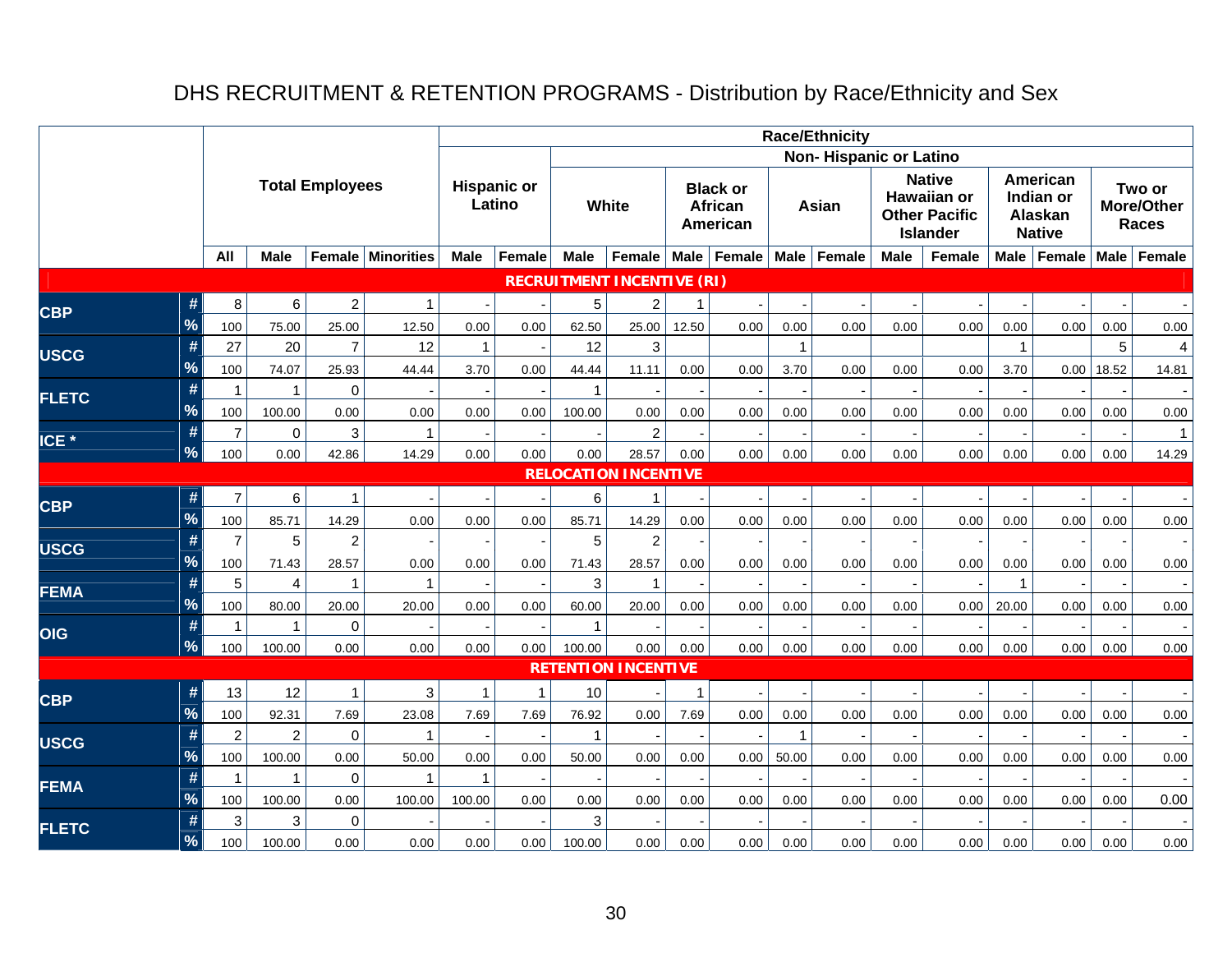## DHS RECRUITMENT & RETENTION PROGRAMS - Distribution by Race/Ethnicity and Sex

|                  |      |     |                |                        |                |             |                              |                |                                             |       |                                        |                | <b>Race/Ethnicity</b>  |             |                                                                                |      |                                                          |                          |                                             |
|------------------|------|-----|----------------|------------------------|----------------|-------------|------------------------------|----------------|---------------------------------------------|-------|----------------------------------------|----------------|------------------------|-------------|--------------------------------------------------------------------------------|------|----------------------------------------------------------|--------------------------|---------------------------------------------|
|                  |      |     |                |                        |                |             |                              |                |                                             |       |                                        |                | Non-Hispanic or Latino |             |                                                                                |      |                                                          |                          |                                             |
|                  |      |     |                | <b>Total Employees</b> |                |             | <b>Hispanic or</b><br>Latino |                | White                                       |       | <b>Black or</b><br>African<br>American |                | Asian                  |             | <b>Native</b><br><b>Hawaiian or</b><br><b>Other Pacific</b><br><b>Islander</b> |      | American<br>Indian or<br><b>Alaskan</b><br><b>Native</b> |                          | Two or<br><b>More/Other</b><br><b>Races</b> |
|                  |      | All | <b>Male</b>    | Female                 | Minorities     | <b>Male</b> | Female                       | <b>Male</b>    | Female                                      |       | Male   Female                          | <b>Male</b>    | Female                 | <b>Male</b> | Female                                                                         | Male | Female                                                   | <b>Male</b>              | Female                                      |
|                  |      |     |                |                        |                |             |                              |                | <b>STUDENT LOAN REPAYMENT (SLR)</b>         |       |                                        |                |                        |             |                                                                                |      |                                                          |                          |                                             |
|                  | #    | 10  | $\overline{7}$ | 3                      |                |             |                              | 6              | 3                                           |       |                                        | 1              |                        |             |                                                                                |      |                                                          |                          |                                             |
| <b>CBP</b>       | %    | 100 | 70.00          | 30.00                  | 10.00          | 0.00        | 0.00                         | 60.00          | 30.00                                       | 0.00  | 0.00                                   | 10.00          | 0.00                   | 0.00        | 0.00                                                                           | 0.00 | 0.00                                                     | 0.00                     | $0.00\,$                                    |
| ICE <sup>*</sup> |      | 26  | $\overline{7}$ | 9                      | 12             |             |                              | 3              |                                             | 3     | 8                                      |                |                        |             |                                                                                |      |                                                          |                          |                                             |
|                  | %    | 100 | 26.92          | 34.62                  | 46.15          | 0.00        | 0.00                         | 11.54          | 3.85                                        | 11.54 | 30.77                                  | 0.00           | 0.00                   | 0.00        | 0.00                                                                           | 3.85 | 0.00                                                     | 0.00                     | 0.00                                        |
|                  |      |     |                |                        |                |             |                              |                | <b>ENHANCED ANNUAL LEAVE ACCRUAL (EALA)</b> |       |                                        |                |                        |             |                                                                                |      |                                                          |                          |                                             |
| <b>CBP</b>       | #    | 13  | 9              | $\overline{4}$         | 3              |             |                              | $\overline{7}$ | 3                                           |       | 1                                      | 1              |                        |             |                                                                                |      |                                                          |                          |                                             |
|                  | $\%$ | 100 | 69.23          | 30.77                  | 23.08          | 0.00        | 0.00                         | 53.85          | 23.08                                       | 7.69  | 7.69                                   | 7.69           | 0.00                   | 0.00        | 0.00                                                                           | 0.00 | 0.00                                                     | 0.00                     | 0.00                                        |
| <b>USCG</b>      |      | 34  | 30             | $\overline{4}$         | $\overline{4}$ |             |                              | 28             | $\overline{2}$                              |       |                                        | $\overline{1}$ |                        |             |                                                                                |      |                                                          | 1                        | $\boldsymbol{2}$                            |
|                  | $\%$ | 100 | 88.24          | 11.76                  | 11.76          | 0.00        | 0.00                         | 82.35          | 5.88                                        | 0.00  | 0.00                                   | 2.94           | 0.00                   | 0.00        | 0.00                                                                           | 0.00 | 0.00                                                     | 2.94                     | 5.88                                        |
| ICE <sup>*</sup> | #    | 26  | 11             | $\overline{4}$         | 5              |             |                              | 9              |                                             |       | $\overline{2}$                         | $\overline{2}$ |                        |             |                                                                                |      |                                                          |                          | 1                                           |
|                  | %    | 100 | 42.31          | 15.38                  | 19.23          | 0.00        | 0.00                         | 34.62          | 3.85                                        | 0.00  | 7.69                                   | 7.69           | 0.00                   | 0.00        | 0.00                                                                           | 0.00 | 0.00                                                     | 0.00                     | 3.85                                        |
|                  |      |     |                |                        |                |             |                              |                | SUPERIOR QUALIFICATIONS APPOINTMENTS (SQA)  |       |                                        |                |                        |             |                                                                                |      |                                                          |                          |                                             |
| <b>USCG</b>      |      | 97  | 78             | 19                     | 29             | 1           |                              | 52             | 16                                          | 5     | $\overline{2}$                         | 3              |                        |             |                                                                                |      |                                                          | 16                       | $\mathbf{1}$                                |
|                  | %    | 100 | 80.41          | 19.59                  | 29.90          | 1.03        | 0.00                         | 53.61          | 16.49                                       | 5.15  | 2.06                                   | 3.09           | 0.00                   | 0.00        | 0.00                                                                           | 1.03 |                                                          | $0.00$   16.49           | 1.03                                        |
| <b>FEMA</b>      |      | 22  | 12             | 10                     | 9              | 1           |                              | 9              | 4                                           |       | $\overline{4}$                         | -1             | $\overline{c}$         |             |                                                                                |      |                                                          | $\overline{\phantom{a}}$ | $\sim$                                      |
|                  | %    | 100 | 54.55          | 45.45                  | 40.91          | 4.55        | 0.00                         | 40.91          | 18.18                                       | 4.55  | 18.18                                  | 4.55           | 9.09                   | 0.00        | 0.00                                                                           | 0.00 | 0.00                                                     | 0.00                     | 0.00                                        |
| ICE <sup>*</sup> | #    | 44  | 22             | 11                     | 8              |             |                              | 15             | 10                                          | 3     | $\overline{1}$                         | 3              |                        |             |                                                                                |      |                                                          |                          |                                             |
|                  | %    | 100 | 50.00          | 25.00                  | 18.18          | 0.00        | 0.00                         | 34.09          | 22.73                                       | 6.82  | 2.27                                   | 6.82           | 0.00                   | 0.00        | 0.00                                                                           | 2.27 | 0.00                                                     | 0.00                     | 0.00                                        |
| <b>OIG</b>       |      | 4   | 3              |                        |                |             |                              | 3              |                                             |       |                                        |                |                        |             |                                                                                |      |                                                          |                          |                                             |
|                  | %    | 100 | 75.00          | 25.00                  | 0.00           | 0.00        | 0.00                         | 75.00          | 25.00                                       | 0.00  | 0.00                                   | 0.00           | 0.00                   | 0.00        | 0.00                                                                           | 0.00 | 0.00                                                     | 0.00                     | 0.00                                        |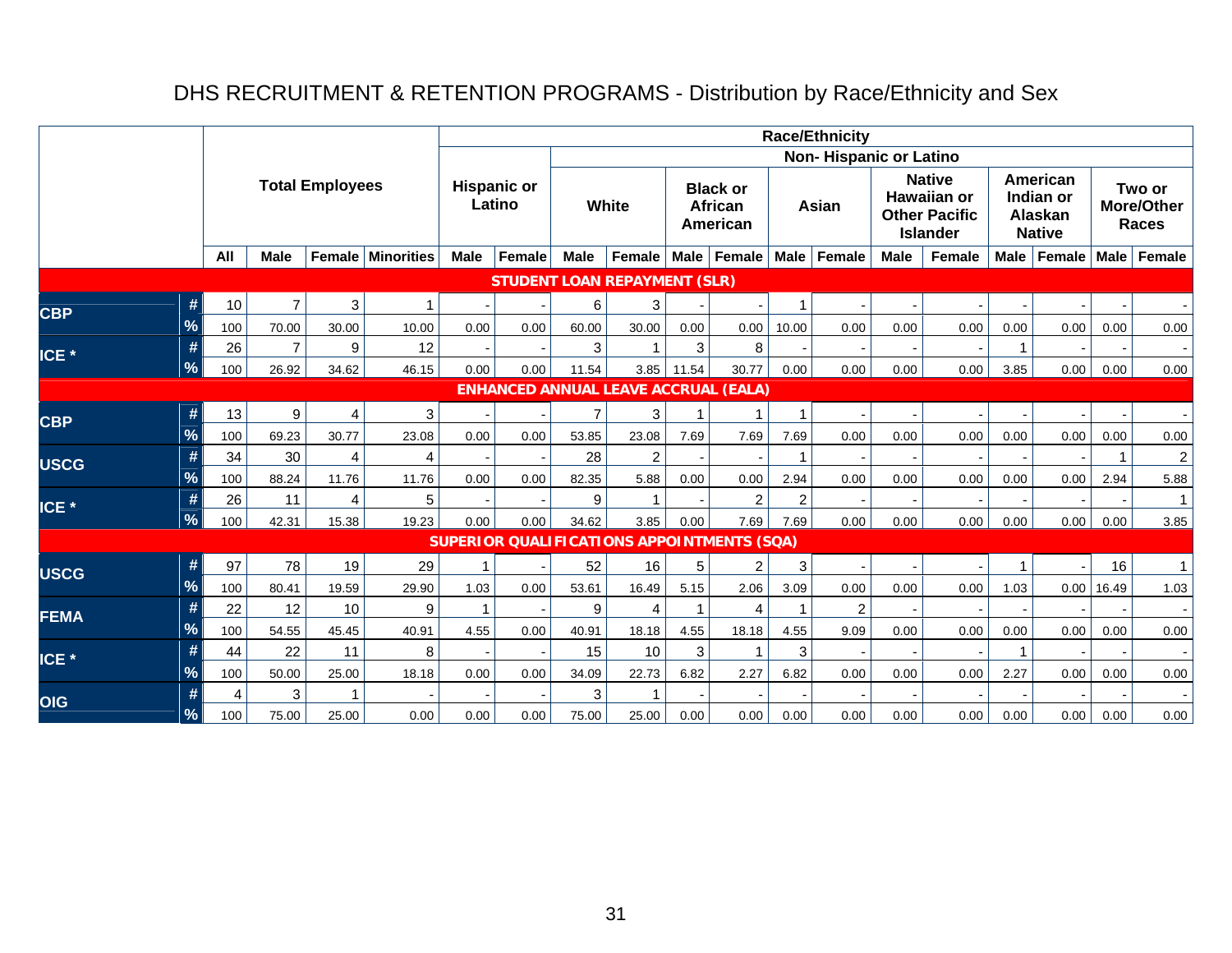## DHS RECRUITMENT & RETENTION PROGRAMS - Distribution by Race/Ethnicity and Sex

|                          |               |     |             |                        |            |                |                              |             |                |             |                                        |      | <b>Race/Ethnicity</b>  |             |                                                                         |                |                                                   |                |                               |
|--------------------------|---------------|-----|-------------|------------------------|------------|----------------|------------------------------|-------------|----------------|-------------|----------------------------------------|------|------------------------|-------------|-------------------------------------------------------------------------|----------------|---------------------------------------------------|----------------|-------------------------------|
|                          |               |     |             |                        |            |                |                              |             |                |             |                                        |      | Non-Hispanic or Latino |             |                                                                         |                |                                                   |                |                               |
|                          |               |     |             | <b>Total Employees</b> |            |                | <b>Hispanic or</b><br>Latino |             | White          |             | <b>Black or</b><br>African<br>American |      | Asian                  |             | <b>Native</b><br>Hawaiian or<br><b>Other Pacific</b><br><b>Islander</b> |                | American<br>Indian or<br>Alaskan<br><b>Native</b> |                | Two or<br>More/Other<br>Races |
|                          |               | All | <b>Male</b> | Female                 | Minorities | <b>Male</b>    | Female                       | <b>Male</b> | Female         | <b>Male</b> | Female                                 | Male | Female                 | <b>Male</b> | Female                                                                  | <b>Male</b>    | Female                                            | Male           | Female                        |
|                          |               |     |             |                        |            |                |                              |             | <b>SUMMARY</b> |             |                                        |      |                        |             |                                                                         |                |                                                   |                |                               |
| <b>Total Recruitment</b> | #             | 39  | 27          | 12                     | 14         |                |                              | 18          | 7              |             |                                        |      |                        |             |                                                                         |                |                                                   | 5              | $5\phantom{.0}$               |
| <b>Incentive</b>         | %             | 100 | 69.23       | 30.77                  | 35.90      | 2.56           | 0.00                         | 46.15       | 17.95          | 2.56        | 0.00                                   | 2.56 | 0.00                   | 0.00        | 0.00                                                                    | 2.56           |                                                   | $0.00$   12.82 | 12.82                         |
| <b>Total Relocation</b>  | #             | 20  | 16          | 4                      |            | 0              |                              | 15          | 4              |             |                                        |      |                        |             |                                                                         |                |                                                   |                |                               |
| Incentive                | %             | 100 | 80.00       | 20.00                  | 5.00       | 0.00           | 0.00                         | 75.00       | 20.00          | 0.00        | 0.00                                   | 0.00 | 0.00                   | 0.00        | 0.00                                                                    | 5.00           | 0.00                                              | 0.00           | 0.00                          |
| <b>Total Retention</b>   | #             | 19  | 18          | 1                      | 5          | 2              |                              | 14          |                |             |                                        |      |                        |             |                                                                         |                |                                                   |                |                               |
| <b>Incentive</b>         | %             | 100 | 94.74       | 5.26                   | 26.32      | 10.53          | 5.26                         | 73.68       | 0.00           | 5.26        | 0.00                                   | 5.26 | 0.00                   | 0.00        | 0.00                                                                    | 0.00           | 0.00                                              | 0.00           | 0.00                          |
| <b>Total SRL</b>         |               | 26  | 14          | 12                     | 13         |                |                              | 9           | 4              | 3           | 8                                      |      |                        |             |                                                                         |                |                                                   |                |                               |
|                          | $\frac{1}{2}$ | 100 | 53.85       | 46.15                  | 50.00      | 0.00           | 0.00                         | 34.62       | 15.38          | 11.54       | 30.77                                  | 3.85 | 0.00                   | 0.00        | 0.00                                                                    | 3.85           | 0.00                                              | 0.00           | 0.00                          |
| <b>Total EALA</b>        |               | 62  | 50          | 12                     | 12         |                |                              | 44          | 6              |             | 3                                      | 4    |                        |             |                                                                         |                |                                                   |                | $\mathbf{3}$                  |
|                          | $\frac{1}{2}$ | 100 | 80.65       | 19.35                  | 19.35      | 0.00           | 0.00                         | 70.97       | 9.68           | 1.61        | 4.84                                   | 6.45 | 0.00                   | 0.00        | 0.00                                                                    | 0.00           | 0.00                                              | 1.61           | 4.84                          |
| <b>Total SQA</b>         |               | 156 | 115         | 41                     | 46         | $\overline{2}$ |                              | 79          | 31             | 9           | $\overline{7}$                         |      | $\overline{2}$         |             |                                                                         | $\overline{2}$ |                                                   | 16             | $\mathbf{1}$                  |
|                          | $\frac{9}{6}$ | 100 | 73.72       | 26.28                  | 29.49      | 1.28           | 0.00                         | 50.64       | 19.87          | 5.77        | 4.49                                   | 4.49 | 1.28                   | 0.00        | 0.00                                                                    | 1.28           |                                                   | $0.00$   10.26 | 0.64                          |
|                          |               |     |             |                        |            |                |                              |             |                |             |                                        |      |                        |             |                                                                         |                |                                                   |                | <b>GRAND TOTALS</b>           |
|                          | #             | 322 | 240         | 82                     | 91         | 5              |                              | 179         | 52             | 15          | 18                                     | 14   | $\overline{c}$         |             |                                                                         | 5              |                                                   | 22             | 9                             |
|                          | %             | 100 | 74.53       | 25.47                  | 28.26      | 1.55           | 0.31                         | 55.59       | 16.15          | 4.66        | 5.59                                   | 4.35 | 0.62                   | 0.00        | 0.00                                                                    | 1.55           | 0.00                                              | 6.83           | 2.80                          |

**\* The total for each program includes the employees whose gender and/or race and ethnicity are unknown. Specifically, RI = 4; SLR = 10; EALA = 11; and SQA = 11.**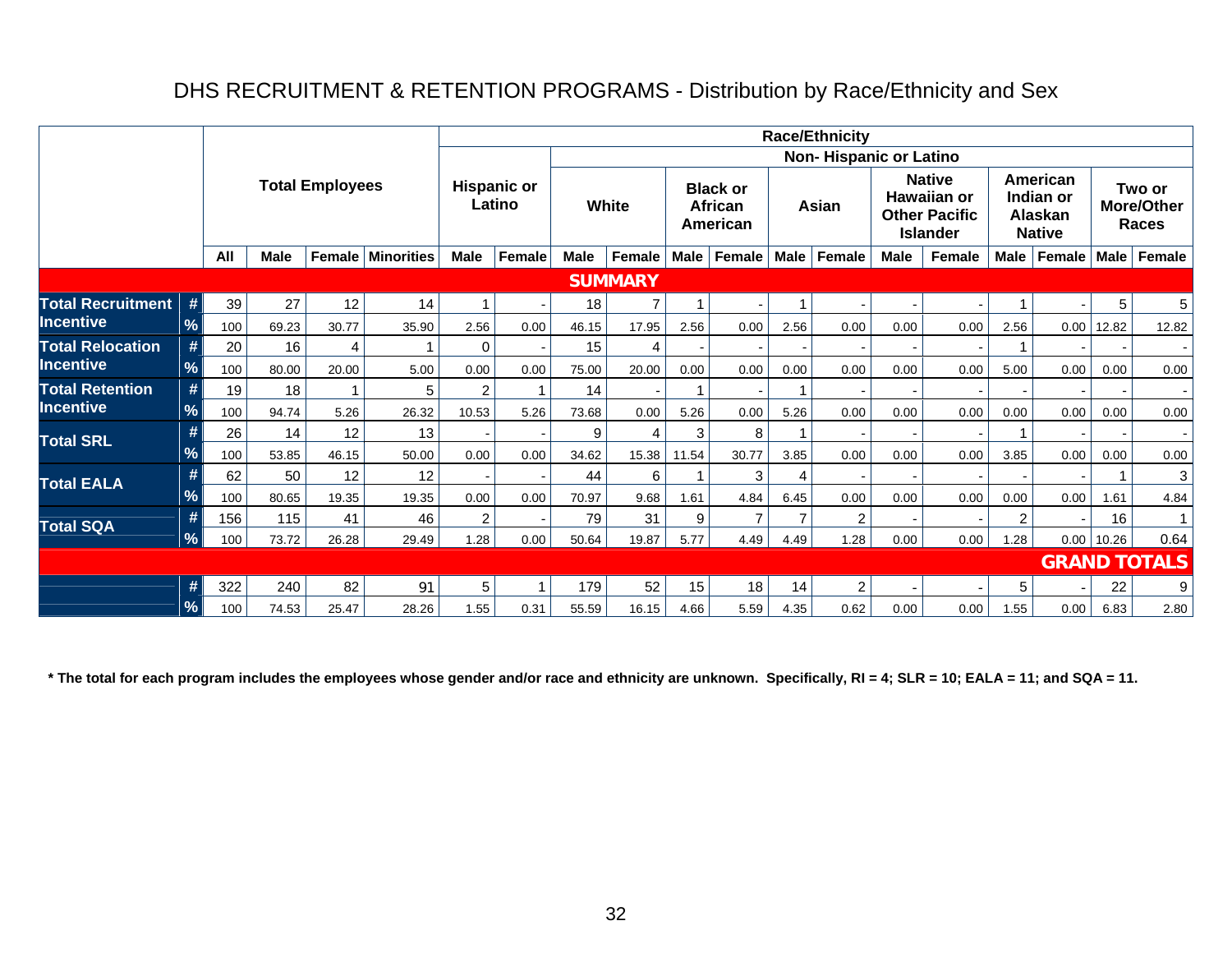# Appendix D DHS Educational Programs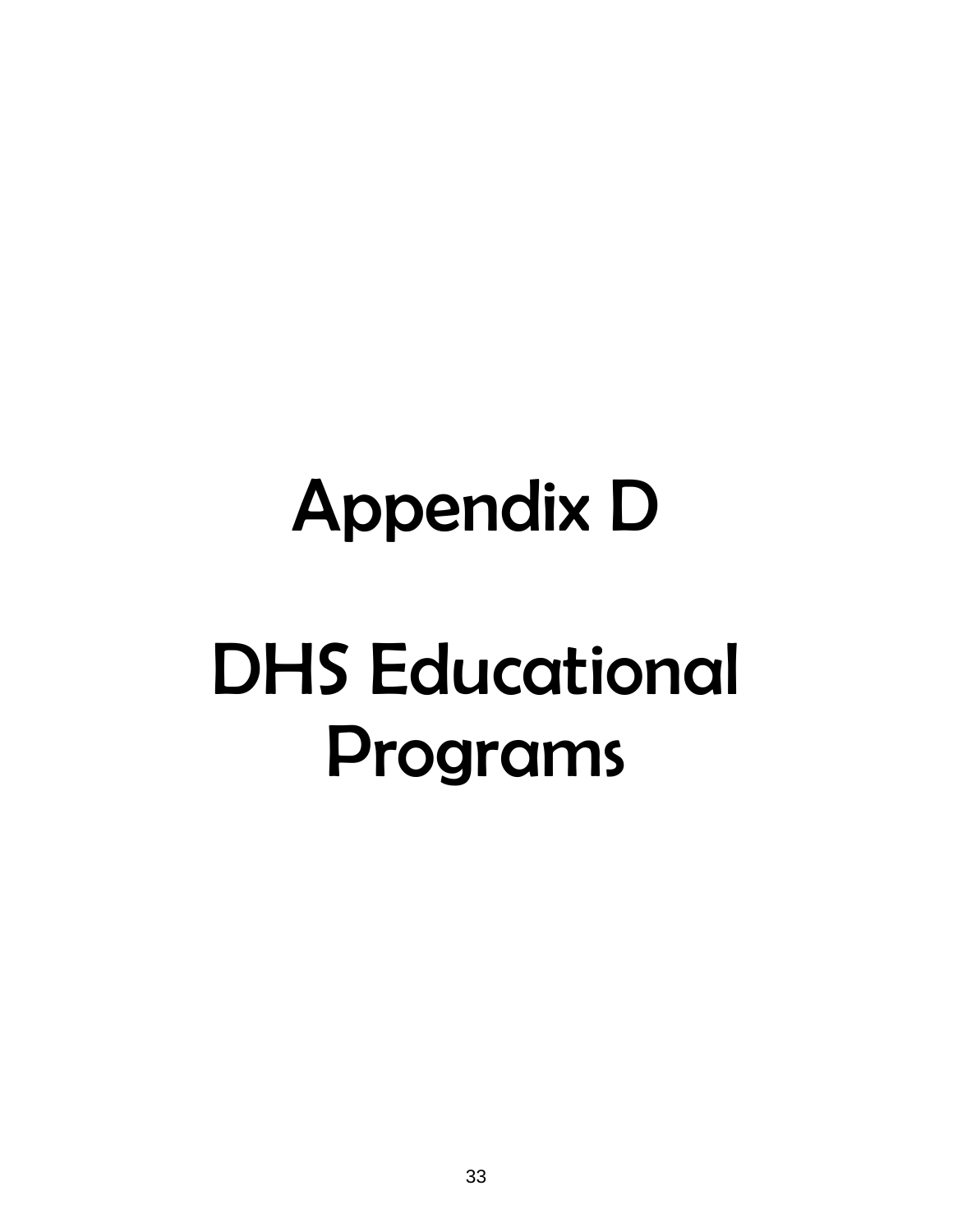## DHS NEW HIRES BY TYPE OF APPOINTMENT - Distribution by Race/Ethnicity and Sex

|                  |               |        |                                                                                                                                                                                                                                                                                                                                                                                                                                               |        |                   |             |                              |             |                                           |                |                                                  |             | <b>Race/Ethnicity</b>           |             |                                                                            |                      |                                                   |       |                               |
|------------------|---------------|--------|-----------------------------------------------------------------------------------------------------------------------------------------------------------------------------------------------------------------------------------------------------------------------------------------------------------------------------------------------------------------------------------------------------------------------------------------------|--------|-------------------|-------------|------------------------------|-------------|-------------------------------------------|----------------|--------------------------------------------------|-------------|---------------------------------|-------------|----------------------------------------------------------------------------|----------------------|---------------------------------------------------|-------|-------------------------------|
|                  |               |        |                                                                                                                                                                                                                                                                                                                                                                                                                                               |        |                   |             |                              |             |                                           |                |                                                  |             | Non-Hispanic or Latino          |             |                                                                            |                      |                                                   |       |                               |
|                  |               |        |                                                                                                                                                                                                                                                                                                                                                                                                                                               |        |                   |             | <b>Hispanic or</b><br>Latino |             | White                                     |                | <b>Black or</b><br><b>African</b><br>American    |             | Asian                           |             | <b>Native</b><br>Hawaiian or<br>Other<br><b>Pacific</b><br><b>Islander</b> |                      | American<br>Indian or<br>Alaskan<br><b>Native</b> |       | Two or<br>More/Other<br>Races |
|                  |               | All    | <b>Male</b>                                                                                                                                                                                                                                                                                                                                                                                                                                   | Female | <b>Minorities</b> | Male        | Female                       | <b>Male</b> | Female                                    | Male           | Female                                           | <b>Male</b> | Female                          | Male        | Female                                                                     | <b>Male</b>          | Female                                            | Male  | Female                        |
|                  |               |        | <b>Total Employees</b><br>14,274<br>6,072<br>29.84<br>70.16<br>2,668<br>2,019<br>56.92<br>43.08<br>16,942<br>8,091<br>32.32<br>67.68<br>53.10<br>46.80<br>8,021<br>1,748<br>82.11<br>17.89<br>188<br>130<br>40.88<br>59.12<br>8,209<br>1,878<br>81.38<br>18.62<br>359<br>384<br>48.32<br>51.68<br>75<br>95<br>44.12<br>55.88<br>913<br>434<br>479<br>100<br>47.54<br>52.46<br>929<br>633<br>296<br>100<br>31.86<br>68.14<br>450<br>254<br>196 |        |                   |             |                              |             | <b>DEPARTMENT-WIDE</b>                    |                |                                                  |             |                                 |             |                                                                            |                      |                                                   |       |                               |
| <b>Permanent</b> | #             | 20,346 |                                                                                                                                                                                                                                                                                                                                                                                                                                               |        | 3,859             | 1,567       | 313                          | 8,800       | 3,403                                     | 719            | 761                                              | 227         | 141                             | 13          | 15                                                                         | 70                   | 33                                                | 2,878 | 1,406                         |
|                  | $\frac{6}{6}$ | 100    |                                                                                                                                                                                                                                                                                                                                                                                                                                               |        | 18.97             | 7.70        | 1.54                         | 43.25       | 16.73                                     | 3.53           | 3.74                                             | 1.12        | 0.69                            | 0.06        | 0.07                                                                       | 0.34                 | 0.16                                              | 14.15 | 6.91                          |
| <b>Temporary</b> | #             | 4,687  |                                                                                                                                                                                                                                                                                                                                                                                                                                               |        | 872               | 151         | 140                          | 1,797       | 1,172                                     | 193            | 258                                              | 50          | 57                              | 6           | $\mathbf{1}$                                                               | 10                   | 6                                                 | 461   | 385                           |
|                  |               | 100    |                                                                                                                                                                                                                                                                                                                                                                                                                                               |        | 18.60             | 3.22        | 2.99                         | 38.34       | 25.01                                     | 4.12           | 5.50                                             | 1.07        | 1.22                            | 0.13        | 0.02                                                                       | 0.21                 | 0.13                                              | 9.84  | 8.21                          |
| <b>Total</b>     | #             | 25,033 |                                                                                                                                                                                                                                                                                                                                                                                                                                               |        | 4,731             | 1,718       | 453                          | 10,597      | 4,575                                     | 912            | 1,019                                            | 277         | 198                             | 19          | 16                                                                         | 80                   | 39                                                | 3,339 | 1,791                         |
|                  |               | 100    |                                                                                                                                                                                                                                                                                                                                                                                                                                               |        |                   | 6.86        | 1.81                         | 42.33       | 18.28                                     | 3.64           | 4.07                                             | 1.11        | 0.79                            | 0.08        | 0.06                                                                       | 0.32                 | 0.16                                              | 13.34 | 7.15                          |
| <b>CLF</b>       | $\%$          | 100    |                                                                                                                                                                                                                                                                                                                                                                                                                                               |        |                   | 6.20        | 4.50                         | 39.00       | 33.70                                     | 4.80           | 5.70                                             | 1.90        | 1.70                            | 0.10        | 0.10                                                                       | 0.30                 | 0.30                                              | 0.80  | 0.80                          |
|                  |               |        |                                                                                                                                                                                                                                                                                                                                                                                                                                               |        |                   |             |                              |             | <b>US Customs &amp; Border Protection</b> |                |                                                  |             |                                 |             |                                                                            |                      |                                                   |       |                               |
| <b>Permanent</b> |               | 9,769  |                                                                                                                                                                                                                                                                                                                                                                                                                                               |        | 1,585             | 1,216       | 131                          | 5,132       | 1,258                                     | 80             | 53                                               | 52          | 20                              | 4           | 0                                                                          | 22                   | $\overline{7}$                                    | 1,515 | 279                           |
|                  |               | 100    |                                                                                                                                                                                                                                                                                                                                                                                                                                               |        | 16.22             | 12.45       | 1.34                         | 52.53       | 12.88                                     | 0.82           | 0.54                                             | 0.53        | 0.20                            | 0.04        | 0.00                                                                       | 0.23                 | 0.07                                              | 15.51 | 2.86                          |
| <b>Temporary</b> |               | 318    |                                                                                                                                                                                                                                                                                                                                                                                                                                               |        | 30                | 10          | $\overline{4}$               | 135         | 99                                        | 6              | 8                                                | $\mathbf 1$ | $\mathbf 0$                     | $\Omega$    | $\Omega$                                                                   | $\mathbf 1$          | 0                                                 | 35    | 19                            |
|                  |               | 100    |                                                                                                                                                                                                                                                                                                                                                                                                                                               |        | 9.43              | 3.14        | 1.26                         | 42.45       | 31.13                                     | 1.89           | 2.52                                             | 0.31        | 0.00                            | 0.00        | 0.00                                                                       | 0.31                 | 0.00                                              | 11.01 | 5.97                          |
| <b>Total</b>     | #             | 10,087 | 18.90<br>1,615                                                                                                                                                                                                                                                                                                                                                                                                                                |        |                   | 1,226       | 135                          | 5,267       | 1,357                                     | 86             | 61                                               | 53          | 20                              | 4           | $\Omega$                                                                   | 23                   | $\overline{7}$                                    | 1,550 | 298                           |
|                  | $\frac{6}{6}$ | 100    |                                                                                                                                                                                                                                                                                                                                                                                                                                               |        | 16.01             | 12.15       | 1.34                         | 52.22       | 13.45                                     | 0.85           | 0.60                                             | 0.53        | 0.20                            | 0.04        | 0.00                                                                       | 0.23                 | 0.07                                              | 15.37 | 2.95                          |
|                  |               |        |                                                                                                                                                                                                                                                                                                                                                                                                                                               |        |                   |             |                              |             |                                           |                | <b>US Citizenship &amp; Immigration Services</b> |             |                                 |             |                                                                            |                      |                                                   |       |                               |
| <b>Permanent</b> | #             | 743    |                                                                                                                                                                                                                                                                                                                                                                                                                                               |        | 156               | $\sqrt{5}$  | 13                           | 206         | 213                                       | 39             | 40                                               | 25          | 26                              | $\mathbf 0$ | 0                                                                          | 6                    | $\boldsymbol{2}$                                  | 78    | 90                            |
|                  | $\frac{9}{6}$ | 100    |                                                                                                                                                                                                                                                                                                                                                                                                                                               |        | 21.00             | 0.67        | 1.75                         | 27.73       | 28.67                                     | 5.25           | 5.38                                             | 3.36        | 3.50                            | 0.00        | 0.00                                                                       | 0.81                 | 0.27                                              | 10.50 | 12.11                         |
| <b>Temporary</b> | #             | 170    |                                                                                                                                                                                                                                                                                                                                                                                                                                               |        | 39                | $\mathbf 0$ | $\overline{c}$               | 50          | 56                                        | $\overline{4}$ | 12                                               | 8           | 13                              | $\mathbf 0$ | $\Omega$                                                                   | $\mathbf 0$          | 0                                                 | 13    | 12                            |
|                  | $\frac{9}{6}$ | 100    |                                                                                                                                                                                                                                                                                                                                                                                                                                               |        | 22.94             | 0.00        | 1.18                         | 29.41       | 32.94                                     | 2.35           | 7.06                                             | 4.71        | 7.65                            | 0.00        | 0.00                                                                       | 0.00                 | 0.00                                              | 7.65  | 7.06                          |
| <b>Total</b>     | #             |        |                                                                                                                                                                                                                                                                                                                                                                                                                                               |        | 195               | 5           | 15                           | 256         | 269                                       | 43             | 52                                               | 33          | 39                              | $\mathbf 0$ | $\Omega$                                                                   | $\,6$                | $\overline{c}$                                    | 91    | 102                           |
|                  | $\frac{6}{5}$ |        |                                                                                                                                                                                                                                                                                                                                                                                                                                               |        |                   | 0.55        | 1.64                         | 28.04       | 29.46                                     | 4.71           | 5.70                                             | 3.61        | 4.27                            | 0.00        | 0.00                                                                       | 0.66                 | 0.22                                              | 9.97  | 11.17                         |
|                  |               |        |                                                                                                                                                                                                                                                                                                                                                                                                                                               |        |                   |             |                              |             | <b>US Coast Guard</b>                     |                |                                                  |             |                                 |             |                                                                            |                      |                                                   |       |                               |
|                  |               |        |                                                                                                                                                                                                                                                                                                                                                                                                                                               |        |                   | 10          | 5                            | 456         | 192                                       |                |                                                  |             |                                 |             |                                                                            |                      |                                                   | 110   |                               |
| <b>Permanent</b> |               |        |                                                                                                                                                                                                                                                                                                                                                                                                                                               |        |                   | 1.08        | 0.54                         | 49.09       | 20.67                                     | 46<br>4.95     | 41<br>4.41                                       | 8<br>0.86   | $\overline{\mathbf{4}}$<br>0.43 | 0.00        | $\overline{2}$<br>0.22                                                     | $\mathbf{3}$<br>0.32 | 0.00                                              | 11.84 | 52<br>5.60                    |
| <b>Temporary</b> |               |        |                                                                                                                                                                                                                                                                                                                                                                                                                                               |        | 79                | $\bf 8$     | $\overline{4}$               | 191         | 134                                       | 26             | 28                                               | 6           | $\overline{4}$                  |             | $\mathbf 1$                                                                | $\mathbf 1$          | $\mathbf{1}$                                      | 22    | 24                            |
|                  |               | 100    |                                                                                                                                                                                                                                                                                                                                                                                                                                               |        | 17.56             | 1.78        | 0.89                         | 42.44       | 29.78                                     | 5.78           | 6.22                                             | 1.33        | 0.89                            | 0.00        | 0.22                                                                       | 0.22                 | 0.22                                              | 4.89  | 5.33                          |
| <b>Total</b>     | #             | 1,379  |                                                                                                                                                                                                                                                                                                                                                                                                                                               |        | 198               | 18          | 9                            | 647         | 326                                       | 72             | 69                                               | 14          | 8                               |             | 3                                                                          | $\overline{4}$       | 1                                                 | 132   | 76                            |
|                  | $\frac{9}{6}$ | 100    | 21.36<br>119<br>12.81<br>43.56<br>56.44<br>887<br>492<br>35.68<br>64.32<br>14.36                                                                                                                                                                                                                                                                                                                                                              |        |                   | 1.31        | 0.65                         | 46.92       | 23.64                                     | 5.22           | 5.00                                             | 1.02        | 0.58                            | 0.00        | 0.22                                                                       | 0.29                 | 0.07                                              | 9.57  | 5.51                          |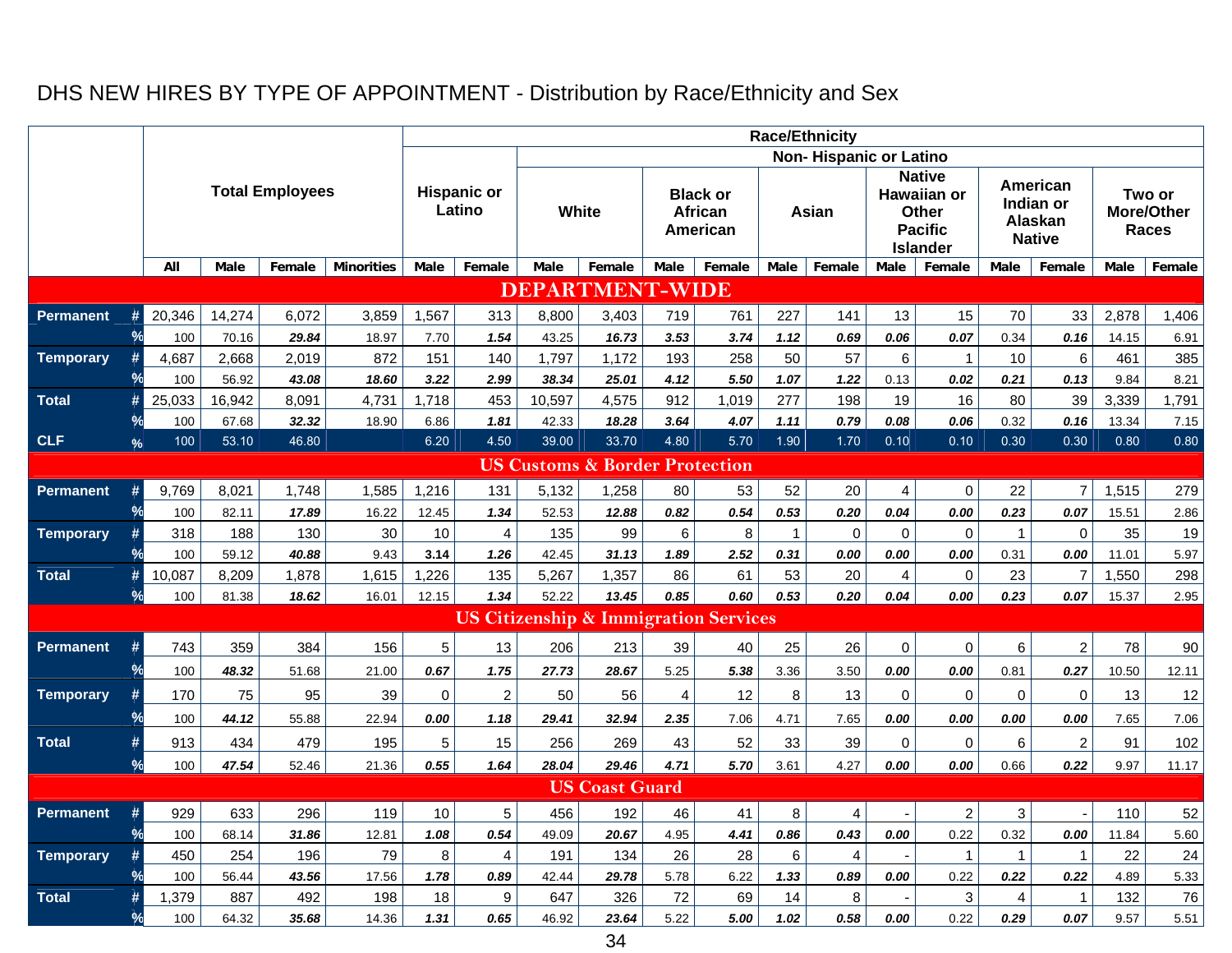## DHS NEW HIRES BY TYPE OF APPOINTMENT - Distribution by Race/Ethnicity and Sex

|                  |               |       |                                                                                                                                                                                                                                                                                                                                           |        |                   |                  |                              |       |                         |                |                                                 |                  | <b>Race/Ethnicity</b>         |                  |                                                                                   |                  |                                                          |                  |                                      |
|------------------|---------------|-------|-------------------------------------------------------------------------------------------------------------------------------------------------------------------------------------------------------------------------------------------------------------------------------------------------------------------------------------------|--------|-------------------|------------------|------------------------------|-------|-------------------------|----------------|-------------------------------------------------|------------------|-------------------------------|------------------|-----------------------------------------------------------------------------------|------------------|----------------------------------------------------------|------------------|--------------------------------------|
|                  |               |       |                                                                                                                                                                                                                                                                                                                                           |        |                   |                  |                              |       |                         |                |                                                 |                  | <b>Non-Hispanic or Latino</b> |                  |                                                                                   |                  |                                                          |                  |                                      |
|                  |               |       |                                                                                                                                                                                                                                                                                                                                           |        |                   |                  | <b>Hispanic or</b><br>Latino | White |                         |                | <b>Black or</b><br>African<br>American          |                  | Asian                         |                  | <b>Native</b><br>Hawaiian or<br><b>Other</b><br><b>Pacific</b><br><b>Islander</b> |                  | American<br>Indian or<br><b>Alaskan</b><br><b>Native</b> |                  | Two or<br>More/Other<br><b>Races</b> |
|                  |               | All   | Male                                                                                                                                                                                                                                                                                                                                      | Female | <b>Minorities</b> | Male             | Female                       | Male  | Female                  | Male           | Female                                          | <b>Male</b>      | Female                        | Male             | Female                                                                            | Male             | Female                                                   | Male             | Female                               |
|                  |               |       | <b>Total Employees</b><br>350<br>169<br>32.56<br>67.44<br>1,373<br>1,086<br>55.84<br>44.16<br>1,723<br>1,255<br>57.86<br>42.14<br>49<br>29<br>62.82<br>37.18<br>83<br>65<br>56.08<br>43.92<br>132<br>94<br>41.59<br>58.41<br>672<br>563<br>54.41<br>45.59<br>118<br>120<br>49.58<br>50.42<br>790<br>683<br>53.63<br>46.37<br>729<br>1,491 |        |                   |                  |                              |       |                         |                | <b>Federal Emergency Management Agency</b>      |                  |                               |                  |                                                                                   |                  |                                                          |                  |                                      |
| <b>Permanent</b> |               | 519   |                                                                                                                                                                                                                                                                                                                                           |        | 89                | $\overline{7}$   | $\overline{2}$               | 235   | 92                      | 36             | 30                                              | 6                | 5                             |                  |                                                                                   | $\overline{2}$   | $\mathbf{1}$                                             | 64               | 39                                   |
|                  |               | 100   |                                                                                                                                                                                                                                                                                                                                           |        | 17.15             | 1.35             | 0.39                         | 45.28 | 17.73                   | 6.94           | 5.78                                            | 1.16             | 0.96                          | 0.00             | 0.00                                                                              | 0.39             | 0.19                                                     | 12.33            | 7.51                                 |
| <b>Temporary</b> |               | 2,459 |                                                                                                                                                                                                                                                                                                                                           |        | 502               | 92               | 103                          | 859   | 557                     | 110            | 144                                             | 18               | 19                            | 4                |                                                                                   | $\overline{7}$   | 5                                                        | 283              | 258                                  |
|                  |               | 100   |                                                                                                                                                                                                                                                                                                                                           |        |                   | 3.74             | 4.19                         | 34.93 | 22.65                   | 4.47           | 5.86                                            | 0.73             | 0.77                          | 0.16             | 0.00                                                                              | 0.28             | 0.20                                                     | 11.51            | 10.49                                |
| <b>Total</b>     | #             | 2,978 | 20.41<br>591<br>19.85<br>5.13<br>25<br>16.89<br>29<br>12.83<br>267<br>21.62                                                                                                                                                                                                                                                               |        | 99                | 105              | 1,094                        | 649   | 146                     | 174            | 24                                              | 24               | $\overline{4}$                |                  | 9                                                                                 | 6                | 347                                                      | 297              |                                      |
|                  |               | 100   |                                                                                                                                                                                                                                                                                                                                           |        | 3.32              | 3.53             | 36.74                        | 21.79 | 4.90                    | 5.84           | 0.81                                            | 0.81             | 0.13                          | 0.00             | 0.30                                                                              | 0.20             | 11.65                                                    | 9.97             |                                      |
|                  |               |       |                                                                                                                                                                                                                                                                                                                                           |        |                   |                  |                              |       |                         |                | <b>Federal Law Enforcement Training Center</b>  |                  |                               |                  |                                                                                   |                  |                                                          |                  |                                      |
| <b>Permanent</b> |               | 78    |                                                                                                                                                                                                                                                                                                                                           |        | $\overline{4}$    |                  |                              | 34    | 21                      | $\overline{1}$ | $\mathbf{1}$                                    | $\mathbf{1}$     |                               |                  |                                                                                   | $\mathbf{1}$     | 0                                                        | 12               | $\overline{7}$                       |
|                  | $\frac{9}{6}$ | 100   |                                                                                                                                                                                                                                                                                                                                           |        |                   | 0.00             | 0.00                         | 43.59 | 26.92                   | 1.28           | 1.28                                            | 1.28             | 0.00                          | 0.00             | $0.00\,$                                                                          | 1.28             | 0.00                                                     | 15.38            | 8.97                                 |
| <b>Temporary</b> |               | 148   |                                                                                                                                                                                                                                                                                                                                           |        |                   | $\overline{2}$   | $\overline{c}$               | 67    | 45                      | $\overline{c}$ | 16                                              | $\overline{c}$   | $\mathbf{1}$                  |                  |                                                                                   |                  |                                                          | 10               | $\mathbf{1}$                         |
|                  | ℀             | 100   |                                                                                                                                                                                                                                                                                                                                           |        |                   | 1.35             | 1.35                         | 45.27 | 30.41                   | 1.35           | 10.81                                           | 1.35             | 0.68                          | 0.00             | 0.00                                                                              | 0.00             | 0.00                                                     | 6.76             | 0.68                                 |
| <b>Total</b>     | #             | 226   |                                                                                                                                                                                                                                                                                                                                           |        |                   | $\boldsymbol{2}$ | $\overline{c}$               | 101   | 66                      | 3              | 17                                              | 3                | $\mathbf{1}$                  |                  |                                                                                   | $\mathbf{1}$     | $\pmb{0}$                                                | 22               | $\bf 8$                              |
|                  | $\frac{9}{6}$ | 100   |                                                                                                                                                                                                                                                                                                                                           |        |                   | 0.88             | 0.88                         | 44.69 | 29.20                   | 1.33           | 7.52                                            | 1.33             | 0.44                          | 0.00             | 0.00                                                                              | 0.44             | 0.00                                                     | 9.73             | 3.54                                 |
|                  |               |       |                                                                                                                                                                                                                                                                                                                                           |        |                   |                  |                              |       | <b>DHS Headquarters</b> |                |                                                 |                  |                               |                  |                                                                                   |                  |                                                          |                  |                                      |
| <b>Permanent</b> |               | 1,235 |                                                                                                                                                                                                                                                                                                                                           |        |                   | 13               | 15                           | 461   | 325                     | 78             | 112                                             | 16               | 30                            |                  |                                                                                   | $\overline{c}$   | 1                                                        | 102              | 80                                   |
|                  |               | 100   |                                                                                                                                                                                                                                                                                                                                           |        |                   | 1.05             | 1.21                         | 37.33 | 26.32                   | 6.32           | 9.07                                            | 1.30             | 2.43                          | 0.00             | 0.00                                                                              | 0.16             | 0.08                                                     | 8.26             | 6.48                                 |
| <b>Temporary</b> |               | 238   |                                                                                                                                                                                                                                                                                                                                           |        | 59                | 11               | $\overline{7}$               | 78    | 86                      | 13             | 13                                              | $\overline{7}$   | 8                             |                  |                                                                                   |                  |                                                          | $\boldsymbol{9}$ | 6                                    |
|                  |               | 100   |                                                                                                                                                                                                                                                                                                                                           |        | 24.79             | 4.62             | 2.94                         | 32.77 | 36.13                   | 5.46           | 5.46                                            | 2.94             | 3.36                          | 0.00             | 0.00                                                                              | 0.00             | 0.00                                                     | 3.78             | 2.52                                 |
| <b>Total</b>     | #             | 1,473 |                                                                                                                                                                                                                                                                                                                                           |        | 326               | 24               | 22                           | 539   | 411                     | 91             | 125                                             | 23               | 38                            |                  |                                                                                   | $\boldsymbol{2}$ | $\mathbf{1}$                                             | 111              | 86                                   |
|                  | $\frac{9}{6}$ | 100   |                                                                                                                                                                                                                                                                                                                                           |        | 22.13             | 1.63             | 1.49                         | 36.59 | 27.90                   | 6.18           | 8.49                                            | 1.56             | 2.58                          | 0.00             | 0.00                                                                              | 0.14             | 0.07                                                     | 7.54             | 5.84                                 |
|                  |               |       |                                                                                                                                                                                                                                                                                                                                           |        |                   |                  |                              |       |                         |                | <b>US Immigration &amp; Customs Enforcement</b> |                  |                               |                  |                                                                                   |                  |                                                          |                  |                                      |
| <b>Permanent</b> |               | 2,220 |                                                                                                                                                                                                                                                                                                                                           |        | 503               | 134              | 55                           | 937   | 404                     | 110            | 104                                             | 57               | 25                            | $\overline{a}$   | -1                                                                                | 13               | $\overline{c}$                                           | 238              | 138                                  |
|                  | $\frac{6}{5}$ | 100   | 67.16                                                                                                                                                                                                                                                                                                                                     | 32.84  | 22.66             | 6.04             | 2.48                         | 42.21 | 18.20                   | 4.95           | 4.68                                            | 2.57             | 1.13                          | 0.09             | 0.05                                                                              | 0.59             | 0.09                                                     | 10.72            | 6.22                                 |
| <b>Temporary</b> |               | 213   | 110                                                                                                                                                                                                                                                                                                                                       |        | 51                | 13               | 15                           | 73    | 52                      | $\mathbf{3}$   | 12                                              | $\boldsymbol{2}$ | $\mathfrak{S}$                | $\boldsymbol{2}$ |                                                                                   | $\mathbf{1}$     |                                                          | 16               | 21                                   |
|                  | ℀             | 100   | 51.64                                                                                                                                                                                                                                                                                                                                     | 48.36  | 23.94             | 6.10             | 7.04                         | 34.27 | 24.41                   | 1.41           | 5.63                                            | 0.94             | 1.41                          | 0.94             | 0.00                                                                              | 0.47             | 0.00                                                     | 7.51             | 9.86                                 |
| <b>Total</b>     |               | 2,433 |                                                                                                                                                                                                                                                                                                                                           |        | 554               | 147              | 70                           | 1,010 | 456                     | 113            | 116                                             | 59               | 28                            | 4                | $\mathbf 1$                                                                       | 14               | $\overline{c}$                                           | 254              | 159                                  |
|                  |               | 100   | 103<br>832<br>1,601<br>65.80<br>34.20                                                                                                                                                                                                                                                                                                     |        | 22.77             | 6.04             | 2.88                         | 41.51 | 18.74                   | 4.64           | 4.77                                            | 2.42             | 1.15                          | 0.16             | 0.04                                                                              | 0.58             | 0.08                                                     | 10.44            | 6.54                                 |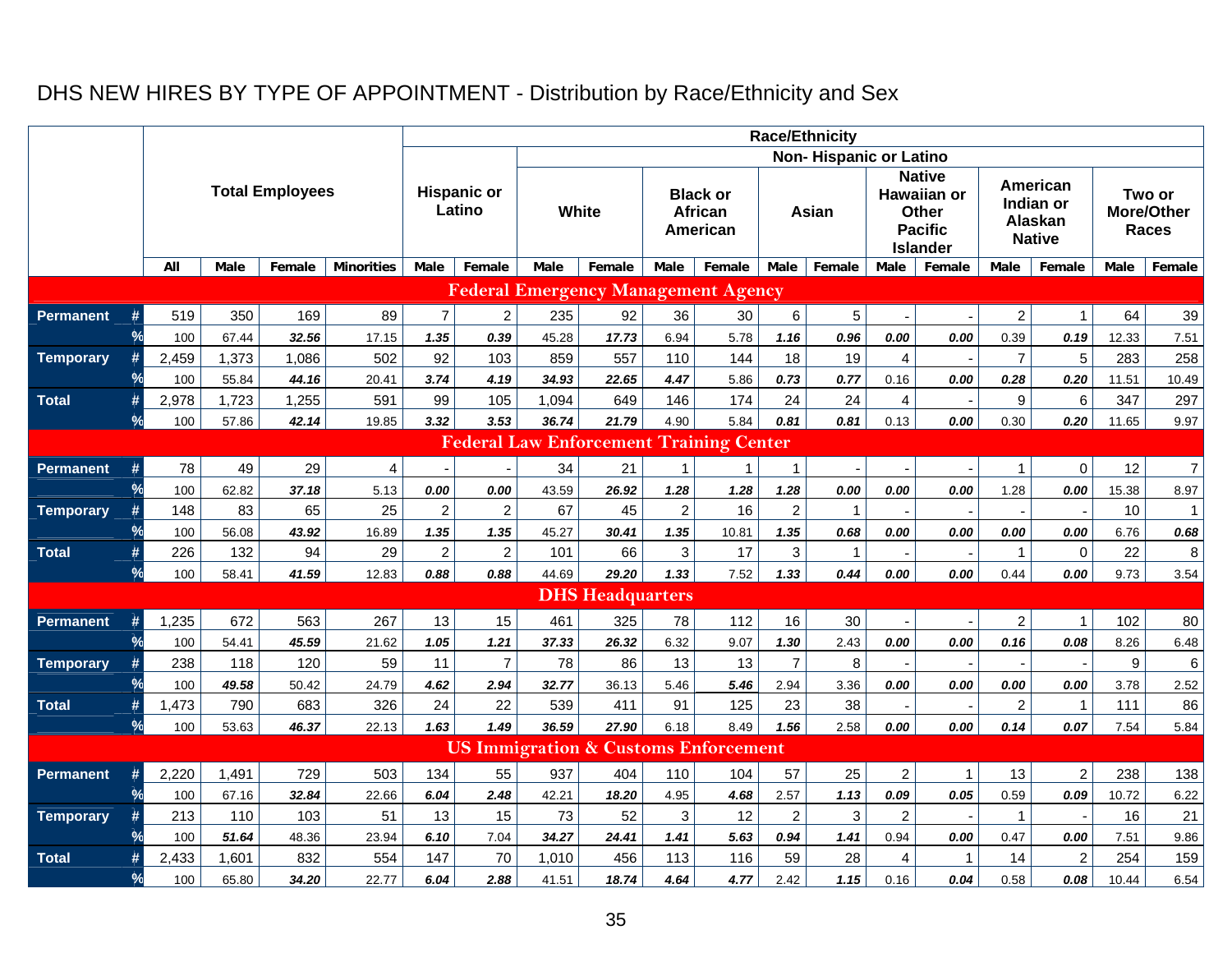## DHS NEW HIRES BY TYPE OF APPOINTMENT - Distribution by Race/Ethnicity and Sex

|                  |   |       |             |                        |                   |                          |                              |              |                          |                |                                               |             | <b>Race/Ethnicity</b>         |      |                                                                                   |             |                                                   |       |                                      |
|------------------|---|-------|-------------|------------------------|-------------------|--------------------------|------------------------------|--------------|--------------------------|----------------|-----------------------------------------------|-------------|-------------------------------|------|-----------------------------------------------------------------------------------|-------------|---------------------------------------------------|-------|--------------------------------------|
|                  |   |       |             |                        |                   |                          |                              |              |                          |                |                                               |             | <b>Non-Hispanic or Latino</b> |      |                                                                                   |             |                                                   |       |                                      |
|                  |   |       |             | <b>Total Employees</b> |                   |                          | <b>Hispanic or</b><br>Latino | <b>White</b> |                          |                | <b>Black or</b><br><b>African</b><br>American |             | Asian                         |      | <b>Native</b><br>Hawaiian or<br><b>Other</b><br><b>Pacific</b><br><b>Islander</b> |             | American<br>Indian or<br>Alaskan<br><b>Native</b> |       | Two or<br><b>More/Other</b><br>Races |
|                  |   | All   | <b>Male</b> | Female                 | <b>Minorities</b> | Male                     | Female                       | <b>Male</b>  | Female                   | <b>Male</b>    | Female                                        | <b>Male</b> | Female                        | Male | Female                                                                            | <b>Male</b> | Female                                            | Male  | Female                               |
|                  |   |       |             |                        |                   |                          |                              |              |                          |                | <b>Transportation Security Administration</b> |             |                               |      |                                                                                   |             |                                                   |       |                                      |
| <b>Permanent</b> |   | 4,751 | 2,670       | 2,081                  | 1,108             | 182                      | 86                           | 1,319        | 856                      | 325            | 366                                           | 61          | 29                            |      | 12                                                                                | 20          | 20                                                | 756   | 712                                  |
|                  |   | 100   | 56.20       | 43.80                  | 23.32             | 3.83                     | 1.81                         | 27.76        | 18.02                    | 6.84           | 7.70                                          | 1.28        | 0.61                          | 0.15 | 0.25                                                                              | 0.42        | 0.42                                              | 15.91 | 14.99                                |
| Temporary        |   | 215   | 103         | 112                    | 42                | -1                       | 3                            | 74           | 75                       | 10             | 17                                            | 6           | 5                             |      |                                                                                   |             |                                                   | 12    | 12                                   |
|                  |   | 100   | 47.91       | 52.09                  | 19.53             | 0.47                     | 1.40                         | 34.42        | 34.88                    | 4.65           | 7.91                                          | 2.79        | 2.33                          | 0.00 | 0.00                                                                              | 0.00        | 0.00                                              | 5.58  | 5.58                                 |
| <b>Total</b>     |   | 4,966 | 2,773       | 2,193                  | 1,150             | 183                      | 89                           | 1,393        | 931                      | 335            | 383                                           | 67          | 34                            |      | 12                                                                                | 20          | 20                                                | 768   | 724                                  |
|                  | ℀ | 100   | 55.84       | 44.16                  | 23.16             | 3.69                     | 1.79                         | 28.05        | 18.75                    | 6.75           | 7.71                                          | 1.35        | 0.68                          | 0.14 | 0.24                                                                              | 0.40        | 0.40                                              | 15.47 | 14.58                                |
|                  |   |       |             |                        |                   |                          |                              |              | <b>US Secret Service</b> |                |                                               |             |                               |      |                                                                                   |             |                                                   |       |                                      |
| <b>Permanent</b> |   | 102   | 29          | 73                     | 28                | $\overline{\phantom{a}}$ | 6                            | 20           | 42                       | $\overline{4}$ | 14                                            |             | 2                             |      |                                                                                   |             |                                                   | 3     | 9                                    |
|                  |   | 100   | 28.43       | 71.57                  | 27.45             | 0.00                     | 5.88                         | 19.61        | 41.18                    | 3.92           | 13.73                                         | 0.98        | 1.96                          | 0.00 | 0.00                                                                              | 0.98        | 0.00                                              | 2.94  | 8.82                                 |
| <b>Temporary</b> |   | 476   | 364         | 112                    | 45                | 14                       |                              | 270          | 68                       | 19             | 8                                             |             | 4                             |      |                                                                                   |             |                                                   | 61    | 32                                   |
|                  |   | 100   | 76.47       | 23.53                  | 9.45              | 2.94                     | 0.00                         | 56.72        | 14.29                    | 3.99           | 1.68                                          | 0.00        | 0.84                          | 0.00 | 0.00                                                                              | 0.00        | 0.00                                              | 12.82 | 6.72                                 |
| <b>Total</b>     |   | 578   | 393         | 185                    | 73                | 14                       | 6                            | 290          | 110                      | 23             | 22                                            |             | 6                             |      |                                                                                   |             |                                                   | 64    | 41                                   |
|                  |   | 100   | 67.99       | 32.01                  | 12.63             | 2.42                     | 1.04                         | 50.17        | 19.03                    | 3.98           | 3.81                                          | 0.17        | 1.04                          | 0.00 | 0.00                                                                              | 0.17        | 0.00                                              | 11.07 | 7.09                                 |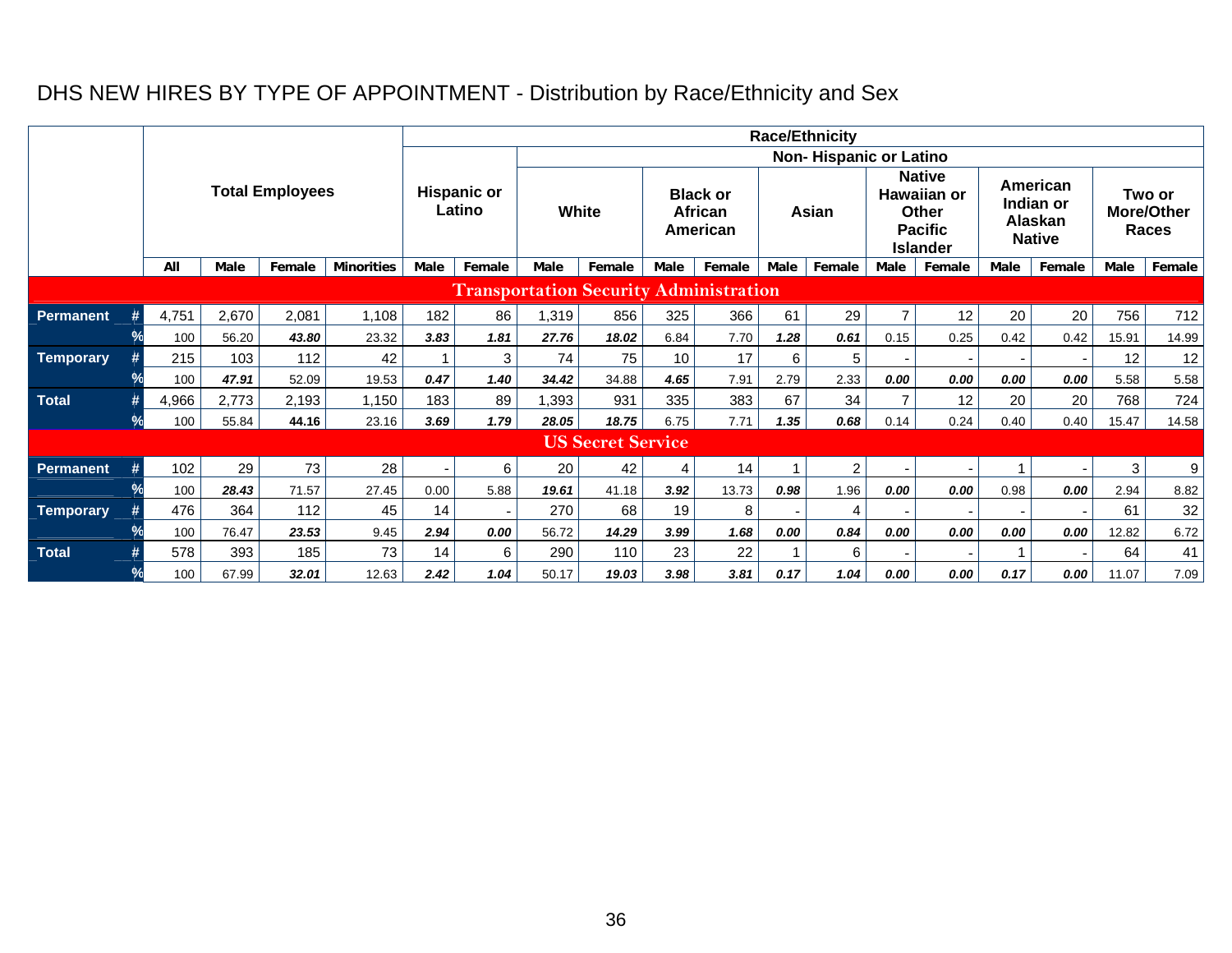## Appendix E

## DHS Agency Career Development Programs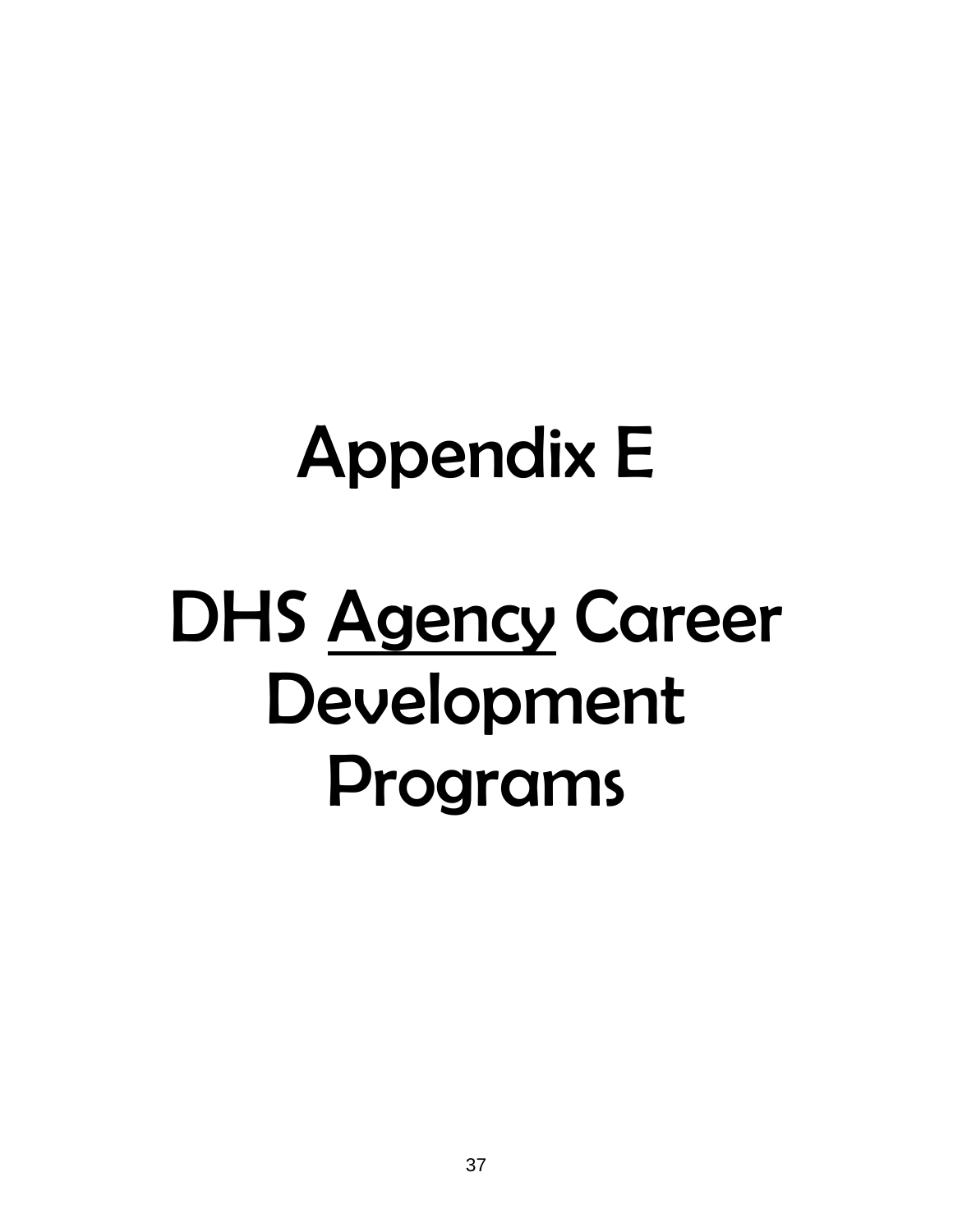## **FY 2009 ANNUAL FEORP REPORT**

## **PARTICIPATION IN FORMAL AGENCY CAREER DEVELOPMENT PROGRAMS - Distribution by Race/Ethnicity and Sex**

|   |             |             |                        |                                                                   |                |                       |             |                     |      |                                        |      | Race/Ethnicity         |             |                                                                         |      |                                                   |      |                               |
|---|-------------|-------------|------------------------|-------------------------------------------------------------------|----------------|-----------------------|-------------|---------------------|------|----------------------------------------|------|------------------------|-------------|-------------------------------------------------------------------------|------|---------------------------------------------------|------|-------------------------------|
|   |             |             |                        |                                                                   |                |                       |             |                     |      |                                        |      | Non-Hispanic or Latino |             |                                                                         |      |                                                   |      |                               |
|   |             |             | <b>Total Employees</b> |                                                                   |                | Hispanic or<br>Latino |             | White               |      | <b>Black or</b><br>African<br>American |      | Asian                  |             | <b>Native</b><br>Hawaiian or<br><b>Other Pacific</b><br><b>Islander</b> |      | American<br>Indian or<br>Alaskan<br><b>Native</b> |      | Two or<br>More/Other<br>Races |
|   | All         | <b>Male</b> | Female                 | <b>Minorities</b>                                                 | Male           | Female                | <b>Male</b> | Female              | Male | Female                                 | Male | Female                 | <b>Male</b> | Female                                                                  | Male | Female                                            | Male | Female                        |
|   |             |             |                        | <b>Career Development Programs for GS 1-4 or Pay Equivalent</b>   |                |                       |             |                     |      |                                        |      |                        |             |                                                                         |      |                                                   |      |                               |
| # | $\mathbf 0$ | $\mathbf 0$ | 0                      |                                                                   |                |                       |             |                     |      |                                        |      |                        |             |                                                                         |      |                                                   |      |                               |
| % | 0.00        | 0.00        | 0.00                   | 0.00                                                              | 0.00           | 0.00                  | 0.00        | 0.00                | 0.00 | 0.00                                   | 0.00 | 0.00                   | 0.00        | 0.00                                                                    | 0.00 | 0.00                                              | 0.00 | 0.00                          |
|   |             |             |                        | <b>Career Development Programs for GS 5-8 or Pay Equivalent</b>   |                |                       |             |                     |      |                                        |      |                        |             |                                                                         |      |                                                   |      |                               |
| # | 285         | 138         | 147                    | 156                                                               | 44             | 17                    | 52          | 77                  | 15   | 34                                     | 12   | 12                     | 12          | 5                                                                       |      |                                                   | 3    |                               |
| % | 100         | 48.42       | 51.58                  | 54.74                                                             | 15.44          | 5.96                  | 18.25       | 27.02               | 5.26 | 11.93                                  | 4.21 | 4.21                   | 4.21        | 1.75                                                                    | 0.00 | 0.35                                              | 1.05 | 0.35                          |
|   |             |             |                        | <b>Career Development Programs for GS 9-12 or Pay Equivalent</b>  |                |                       |             |                     |      |                                        |      |                        |             |                                                                         |      |                                                   |      |                               |
| # | 4,657       | 3,594       | 1,063                  | 2,031                                                             | 1,033          | 245                   | 2,109       | 517                 | 207  | 160                                    | 194  | 113                    | 27          | 22                                                                      | 16   | 5                                                 | 8    |                               |
| % | 100         | 77.17       | 22.83                  | 43.61                                                             | 22.18          | 5.26                  | 45.29       | 11.10               | 4.44 | 3.44                                   | 4.17 | 2.43                   | 0.58        | 0.47                                                                    | 0.34 | 0.11                                              | 0.17 | 0.02                          |
|   |             |             |                        | <b>Career Development Programs for GS 13-15 or Pay Equivalent</b> |                |                       |             |                     |      |                                        |      |                        |             |                                                                         |      |                                                   |      |                               |
| # | 1,670       | 1,171       | 499                    | 545                                                               | 226            | 67                    | 809         | 316                 | 81   | 93                                     | 34   | 20                     |             |                                                                         | 16   |                                                   | 4    | $\overline{c}$                |
| % | 100         | 70.12       | 29.88                  | 32.63                                                             | 13.53          | 4.01                  | 48.44       | 18.92               | 4.85 | 5.57                                   | 2.04 | 1.20                   | 0.06        | 0.06                                                                    | 0.96 | 0.00                                              | 0.24 | 0.12                          |
|   |             |             |                        | <b>Career Development Programs for SES or Pay Equivalent</b>      |                |                       |             |                     |      |                                        |      |                        |             |                                                                         |      |                                                   |      |                               |
| # | 26          | 18          | 8                      | 5                                                                 | $\overline{2}$ |                       | 14          | 7                   | 2    |                                        |      |                        |             |                                                                         |      |                                                   |      |                               |
| % | 100         | 69.23       | 30.77                  | 19.23                                                             | 7.69           | 0.00                  | 53.85       | 26.92               | 7.69 | 3.85                                   | 0.00 | 0.00                   | 0.00        | 0.00                                                                    | 0.00 | 0.00                                              | 0.00 | 0.00                          |
|   |             |             |                        |                                                                   |                |                       |             | <b>GRAND TOTALS</b> |      |                                        |      |                        |             |                                                                         |      |                                                   |      |                               |
|   | 6,662       | 4,938       | 1,724                  | 2,742                                                             | 1,307          | 329                   | 2,997       | 923                 | 307  | 289                                    | 240  | 145                    | 40          | 28                                                                      | 32   | 6                                                 | 15   | 4                             |
| % | 100         | 74.12       | 25.88                  | 41.16                                                             | 19.62          | 4.94                  | 44.99       | 13.85               | 4.61 | 4.34                                   | 3.60 | 2.18                   | 0.60        | 0.42                                                                    | 0.48 | 0.09                                              | 0.23 | 0.06                          |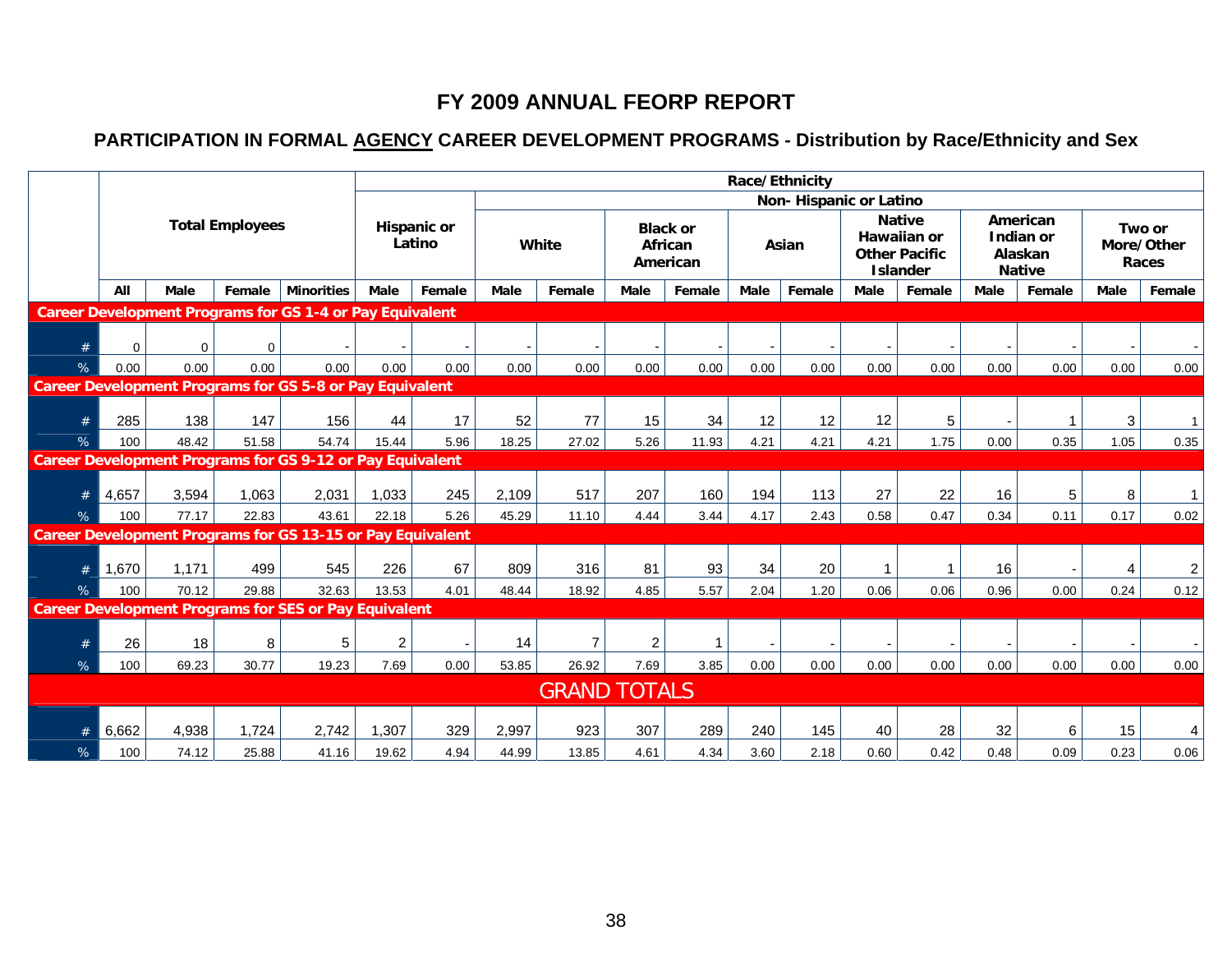## Appendix F

## DHS Government-wide Career Development Programs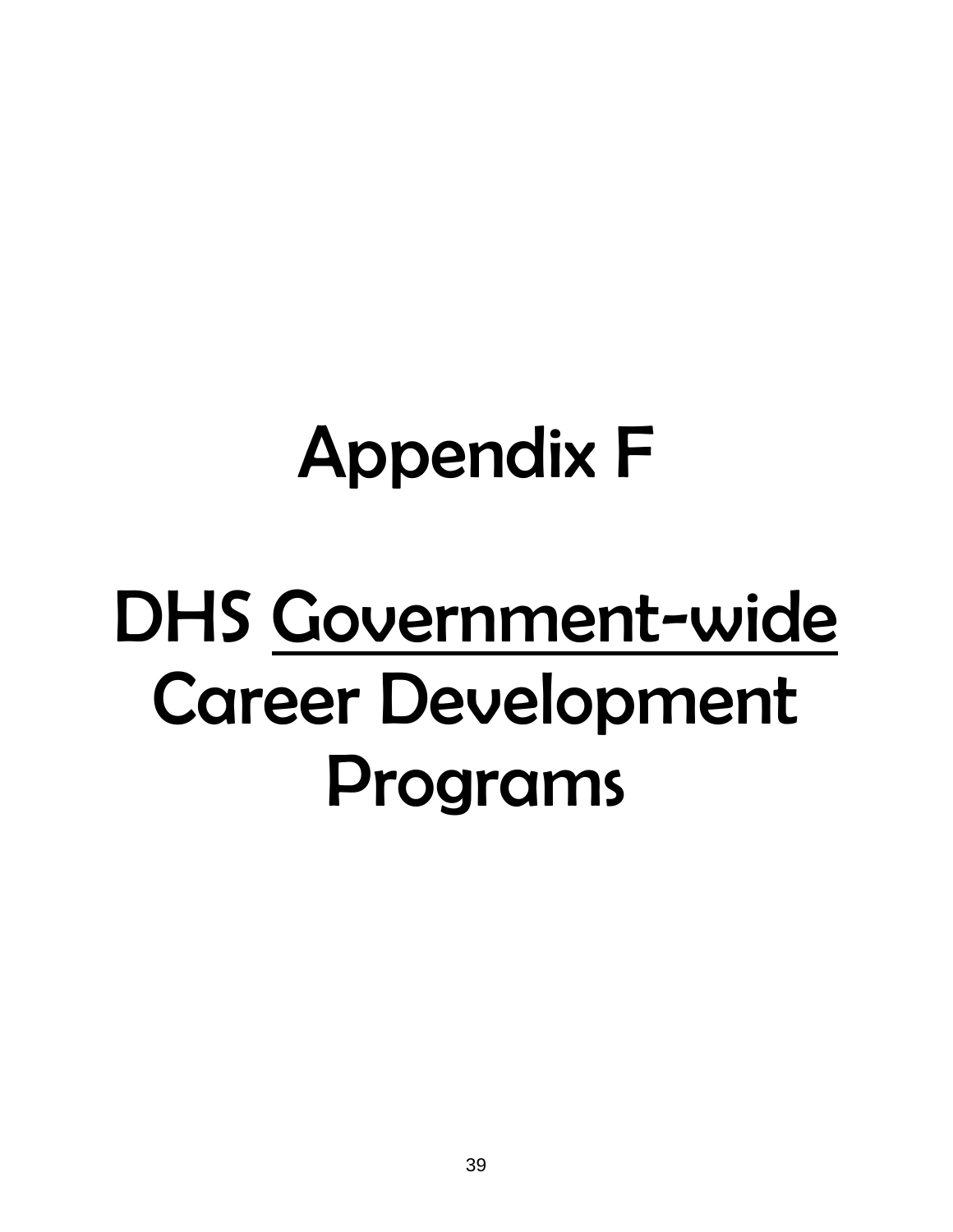## **FY 2009 ANNUAL FEORP REPORT**

## **PARTICIPATION IN FORMAL GOVERNMENTWIDE CAREER DEVELOPMENT PROGRAMS - Distribution by Race/Ethnicity & Sex**

|                                                                 |                |             |                        |                   |              |                              |       |                     |       |                                               |      | <b>Race/Ethnicity</b>         |      |                                                                                   |                |                                                   |      |                               |
|-----------------------------------------------------------------|----------------|-------------|------------------------|-------------------|--------------|------------------------------|-------|---------------------|-------|-----------------------------------------------|------|-------------------------------|------|-----------------------------------------------------------------------------------|----------------|---------------------------------------------------|------|-------------------------------|
|                                                                 |                |             |                        |                   |              |                              |       |                     |       |                                               |      | <b>Non-Hispanic or Latino</b> |      |                                                                                   |                |                                                   |      |                               |
|                                                                 |                |             | <b>Total Employees</b> |                   |              | <b>Hispanic or</b><br>Latino |       | White               |       | <b>Black or</b><br><b>African</b><br>American |      | Asian                         |      | <b>Native</b><br><b>Hawaiian or</b><br>Other<br><b>Pacific</b><br><b>Islander</b> |                | American<br>Indian or<br>Alaskan<br><b>Native</b> |      | Two or<br>More/Other<br>Races |
|                                                                 | All            | Male        | Female                 | <b>Minorities</b> | Male         | Female                       | Male  | Female              | Male  | Female                                        | Male | Female                        | Male | Female                                                                            | Male           | Female                                            | Male | Female                        |
| <b>Career Development Programs for GS 1-4 or Pay Equivalent</b> |                |             |                        |                   |              |                              |       |                     |       |                                               |      |                               |      |                                                                                   |                |                                                   |      |                               |
| #                                                               | $\mathbf 0$    | $\mathbf 0$ | $\Omega$               |                   |              |                              |       |                     |       |                                               |      |                               |      |                                                                                   |                |                                                   |      |                               |
| %                                                               | 0.00           | 0.00        | 0.00                   | 0.00              | 0.00         | 0.00                         | 0.00  | 0.00                | 0.00  | 0.00                                          | 0.00 | 0.00                          | 0.00 | 0.00                                                                              | 0.00           | 0.00                                              | 0.00 | 0.00                          |
| <b>Career Development Programs for GS 5-8 or equivalent:</b>    |                |             |                        |                   |              |                              |       |                     |       |                                               |      |                               |      |                                                                                   |                |                                                   |      |                               |
| #                                                               | 78             | 24          | 54                     | 40                | $\mathbf{1}$ | $\overline{7}$               | 11    | 27                  | 9     | 15                                            | 3    | 5                             |      |                                                                                   |                |                                                   |      |                               |
| %                                                               | 100            | 30.77       | 69.23                  | 51.28             | 1.28         | 8.97                         | 14.10 | 34.62               | 11.54 | 19.23                                         | 3.85 | 6.41                          | 0.00 | 0.00                                                                              | 0.00           | 0.00                                              | 0.00 | 0.00                          |
| <b>Career Development Programs for GS 9-12 or equivalent:</b>   |                |             |                        |                   |              |                              |       |                     |       |                                               |      |                               |      |                                                                                   |                |                                                   |      |                               |
| #                                                               | 352            | 261         | 91                     | 162               | 87           | 15                           | 144   | 46                  | 21    | 23                                            | 7    | 4                             |      |                                                                                   | $\overline{c}$ |                                                   |      | $\overline{c}$                |
| %                                                               | 100            | 74.15       | 25.85                  | 46.02             | 24.72        | 4.26                         | 40.91 | 13.07               | 5.97  | 6.53                                          | 1.99 | 1.14                          | 0.00 | 0.00                                                                              | 0.57           | 0.28                                              | 0.00 | 0.57                          |
| <b>Career Development Programs for GS 13-15 or equivalent:</b>  |                |             |                        |                   |              |                              |       |                     |       |                                               |      |                               |      |                                                                                   |                |                                                   |      |                               |
| #                                                               | 650            | 436         | 214                    | 223               | 62           | 17                           | 308   | 119                 | 49    | 65                                            | 11   | $\overline{7}$                |      |                                                                                   |                | $\,6$                                             | 6    |                               |
| %                                                               | 100            | 67.08       | 32.92                  | 34.31             | 9.54         | 2.62                         | 47.38 | 18.31               | 7.54  | 10.00                                         | 1.69 | 1.08                          | 0.00 | 0.00                                                                              | 0.00           | 0.92                                              | 0.92 | 0.00                          |
| <b>Career Development Programs for SES or Pay Equivalent</b>    |                |             |                        |                   |              |                              |       |                     |       |                                               |      |                               |      |                                                                                   |                |                                                   |      |                               |
| #                                                               | $\overline{c}$ | $\mathbf 0$ | $\overline{c}$         |                   |              |                              |       | $\overline{2}$      |       |                                               |      |                               |      |                                                                                   |                |                                                   |      |                               |
| %                                                               | 100            | 0.00        | 100.00                 | 0.00              | 0.00         | 0.00                         | 0.00  | 100.00              | 0.00  | 0.00                                          | 0.00 | 0.00                          | 0.00 | 0.00                                                                              | 0.00           | 0.00                                              | 0.00 | 0.00                          |
|                                                                 |                |             |                        |                   |              |                              |       | <b>GRAND TOTALS</b> |       |                                               |      |                               |      |                                                                                   |                |                                                   |      |                               |
|                                                                 | 1,082          | 721         | 361                    | 425               | 150          | 39                           | 463   | 194                 | 79    | 103                                           | 21   | 16                            |      |                                                                                   | 2              | $\overline{7}$                                    | 6    | $\overline{a}$                |
| %                                                               | 100            | 66.64       | 33.36                  | 39.28             | 13.86        | 3.60                         | 42.79 | 17.93               | 7.30  | 9.52                                          | 1.94 | 1.48                          | 0.00 | 0.00                                                                              | 0.18           | 0.65                                              | 0.55 | 0.18                          |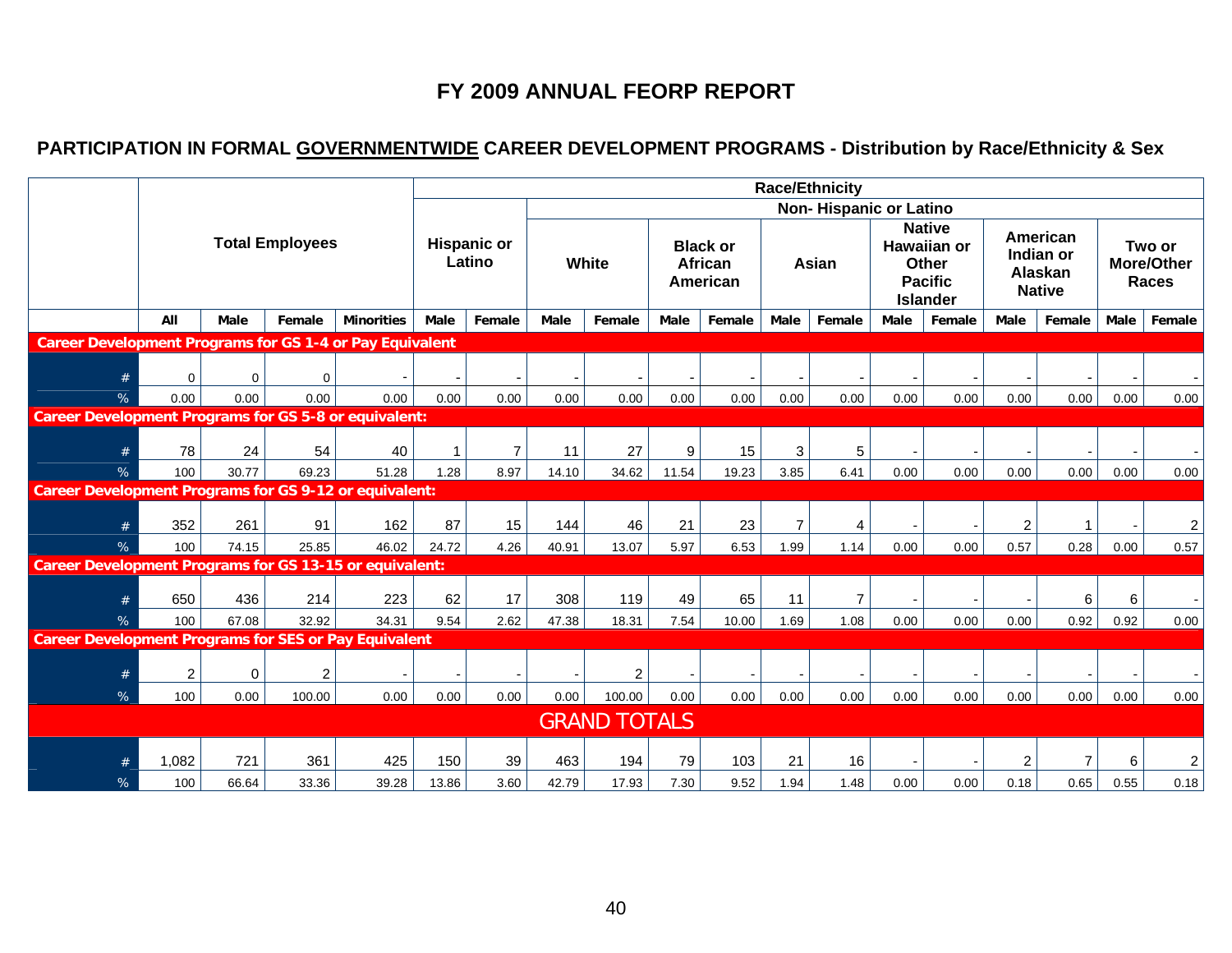# Appendix G

## DHS Mentoring Programs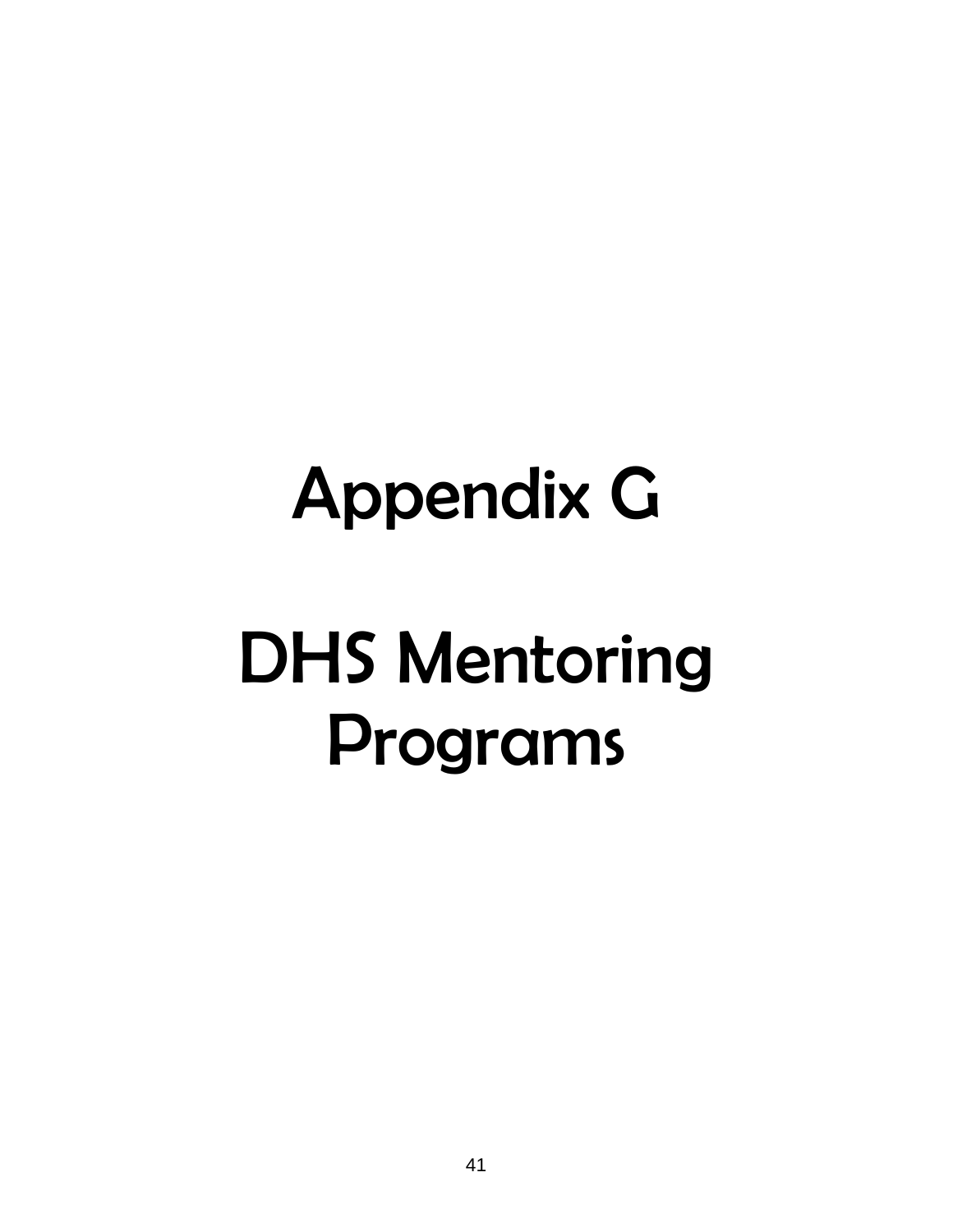## FY 2009 DHS MENTORING PROGRAMS - Distribution by Race/Ethnicity and Sex

|                                        |                      |                              |                        |                   |             |                              |              |                                                           |                |                                        |                | Race/Ethnicity         |             |                                                                                   |                |                                                   |             |                                |
|----------------------------------------|----------------------|------------------------------|------------------------|-------------------|-------------|------------------------------|--------------|-----------------------------------------------------------|----------------|----------------------------------------|----------------|------------------------|-------------|-----------------------------------------------------------------------------------|----------------|---------------------------------------------------|-------------|--------------------------------|
|                                        |                      |                              |                        |                   |             |                              |              |                                                           |                |                                        |                | Non-Hispanic or Latino |             |                                                                                   |                |                                                   |             |                                |
|                                        |                      |                              | <b>Total Employees</b> |                   |             | <b>Hispanic or</b><br>Latino |              | <b>White</b>                                              |                | <b>Black or</b><br>African<br>American |                | Asian                  |             | <b>Native</b><br>Hawaiian or<br><b>Other</b><br><b>Pacific</b><br><b>Islander</b> |                | American<br>Indian or<br>Alaskan<br><b>Native</b> |             | Two or<br>More/Oth<br>er Races |
|                                        | All                  | <b>Male</b>                  | Female                 | <b>Minorities</b> | Male        | Female                       | <b>Male</b>  | Female                                                    | <b>Male</b>    | Female                                 | <b>Male</b>    | Female                 | <b>Male</b> | Female                                                                            | <b>Male</b>    | Female                                            | <b>Male</b> | Female                         |
|                                        |                      |                              |                        |                   |             |                              |              | <b>US Coast Guard</b>                                     |                |                                        |                |                        |             |                                                                                   |                |                                                   |             |                                |
| <b>FORMAL PROGRAM</b>                  |                      |                              |                        |                   |             |                              |              |                                                           |                |                                        |                |                        |             |                                                                                   |                |                                                   |             |                                |
| <b>Civilian</b>                        | #<br>42              | 26                           | 16                     | 13                | 3           | $\mathbf 1$                  | 18           | 11                                                        | $\mathbf{1}$   | $\mathbf{3}$                           | 3              | $\mathbf{1}$           |             |                                                                                   |                |                                                   | -1          |                                |
| <b>Participants</b>                    | $\frac{9}{6}$<br>100 | 61.90                        | 38.10                  | 30.95             | 7.14        | 2.38                         | 42.86        | 26.19                                                     | 2.38           | 7.14                                   | 7.14           | 2.38                   | 0.00        | 0.00                                                                              | 0.00           | 0.00                                              | 2.38        | 0.00                           |
| <b>Military</b>                        | #<br>411             | 187                          | 224                    | 90                | 12          | 12                           | 137          | 184                                                       | 16             | $\overline{4}$                         | 6              | 8                      |             |                                                                                   | $\overline{c}$ | 1                                                 | 14          | 15                             |
| <b>Participants</b>                    | $\frac{9}{6}$<br>100 | 45.50                        | 54.50                  | 21.90             | 2.92        | 2.92                         | 33.33        | 44.77                                                     | 3.89           | 0.97                                   | 1.46           | 1.95                   | 0.00        | 0.00                                                                              | 0.49           | 0.24                                              | 3.41        | 3.65                           |
| <b>INFORMAL PROGRAM</b>                |                      |                              |                        |                   |             |                              |              |                                                           |                |                                        |                |                        |             |                                                                                   |                |                                                   |             |                                |
| <b>Civilian</b>                        | #<br>3,955           | 2,507                        | 1,448                  | 1,106             | 134         | 115                          | 1,958        | 891                                                       | 155            | 243                                    | 73             | 55                     | 21          | 24                                                                                | 32             | 13                                                | 134         | 107                            |
| <b>Participants</b>                    | %<br>100             | 63.39                        | 36.61                  | 27.96             | 3.39        | 2.91                         | 49.51        | 22.53                                                     | 3.92           | 6.14                                   | 1.85           | 1.39                   | 0.53        | 0.61                                                                              | 0.81           | 0.33                                              | 3.39        | 2.71                           |
|                                        |                      |                              |                        |                   |             |                              |              | <b>Immigration &amp; Customs Enforcement</b>              |                |                                        |                |                        |             |                                                                                   |                |                                                   |             |                                |
| <b>FORMAL PROGRAM</b>                  |                      |                              |                        |                   |             |                              |              |                                                           |                |                                        |                |                        |             |                                                                                   |                |                                                   |             |                                |
| <b>GS 5-8 or</b>                       | #                    | $\overline{\mathbf{4}}$<br>1 | 3                      | 3                 | $\mathbf 1$ | -1                           |              | $\mathbf{1}$                                              |                | $\mathbf{1}$                           |                |                        |             |                                                                                   |                |                                                   |             |                                |
| <b>Equivalent</b>                      | %<br>100             | 25.00                        | 75.00                  | 75.00             | 25.00       | 25.00                        | 0.00         | 25.00                                                     | 0.00           | 25.00                                  | 0.00           | 0.00                   | 0.00        | 0.00                                                                              | 0.00           | 0.00                                              | 0.00        | 0.00                           |
| <b>GS 9-12 or</b>                      | #<br>14              | 8                            | 6                      | $\overline{7}$    | 3           | $\overline{2}$               | 3            | $\overline{4}$                                            | $\overline{c}$ |                                        |                |                        |             |                                                                                   |                |                                                   |             |                                |
| <b>Equivalent</b>                      | %<br>100             | 57.14                        | 42.86                  | 50.00             | 21.43       | 14.29                        | 21.43        | 28.57                                                     | 14.29          | 0.00                                   | 0.00           | 0.00                   | 0.00        | 0.00                                                                              | 0.00           | 0.00                                              | 0.00        | 0.00                           |
| GS 13-15 or                            | #<br>43              | 26                           | 17                     | 20                | 3           | 4                            | 15           | 8                                                         | 6              | $\overline{4}$                         | $\overline{c}$ | $\overline{1}$         |             |                                                                                   |                |                                                   |             |                                |
| <b>Equivalent</b>                      | $\frac{9}{6}$<br>100 | 60.47                        | 39.53                  | 46.51             | 6.98        | 9.30                         | 34.88        | 18.60                                                     | 13.95          | 9.30                                   | 4.65           | 2.33                   | 0.00        | 0.00                                                                              | 0.00           | 0.00                                              | 0.00        | 0.00                           |
|                                        |                      |                              |                        |                   |             |                              |              | <b>DHS Headquarters - Office of the Inspector General</b> |                |                                        |                |                        |             |                                                                                   |                |                                                   |             |                                |
| <b>FORMAL PROGRAM</b>                  |                      |                              |                        |                   |             |                              |              |                                                           |                |                                        |                |                        |             |                                                                                   |                |                                                   |             |                                |
| <b>GS 1-4 or</b>                       | #                    | $\mathbf{1}$<br>$\mathbf{1}$ | $\mathbf 0$            | $\mathbf 0$       |             |                              | $\mathbf{1}$ |                                                           |                |                                        |                |                        |             |                                                                                   |                |                                                   |             |                                |
| <b>Equivalent</b>                      | %<br>100             | 100.00                       | 0.00                   | 0.00              | 0.00        | 0.00                         | 100.00       | 0.00                                                      | 0.00           | 0.00                                   | 0.00           | 0.00                   | 0.00        | 0.00                                                                              | 0.00           | 0.00                                              | 0.00        | 0.00                           |
| <b>GS 5-8 or</b>                       | #<br>$\mathbf{1}$    | $\mathbf 0$                  | $\mathbf 1$            | $\mathbf 0$       |             |                              |              | $\mathbf{1}$                                              |                |                                        |                |                        |             |                                                                                   |                |                                                   |             | $\sim$                         |
| <b>Equivalent</b>                      | $\frac{9}{6}$<br>100 | 0.00                         | 100.00                 | 0.00              | 0.00        | 0.00                         | 0.00         | 100.00                                                    | 0.00           | 0.00                                   | 0.00           | 0.00                   | 0.00        | 0.00                                                                              | 0.00           | 0.00                                              | 0.00        | 0.00                           |
| <b>GS 9-12 or</b><br><b>Equivalent</b> | 9<br>#<br>%          | $\overline{4}$               | 5                      | 3                 |             |                              | 3            | 3                                                         |                | $\overline{2}$                         |                |                        |             |                                                                                   | $\mathbf{1}$   |                                                   |             |                                |
| GS 13-15 or                            | 100<br>#<br>16       | 44.44<br>10                  | 55.56<br>6             | 33.33<br>6        | 0.00<br>1   | 0.00<br>1                    | 33.33<br>8   | 33.33<br>2                                                | 0.00<br>1      | 22.22<br>1                             | 0.00           | 0.00<br>$\overline{c}$ | 0.00        | 0.00                                                                              | 11.11          | 0.00                                              | 0.00        | 0.00                           |
| <b>Equivalent</b>                      | $\%$<br>100          | 62.50                        | 37.50                  | 37.50             | 6.25        | 6.25                         | 50.00        | 12.50                                                     | 6.25           | 6.25                                   | 0.00           | 12.50                  | 0.00        | 0.00                                                                              | 0.00           | 0.00                                              | 0.00        | 0.00                           |
|                                        |                      |                              |                        |                   |             |                              |              |                                                           |                |                                        |                |                        |             |                                                                                   |                |                                                   |             |                                |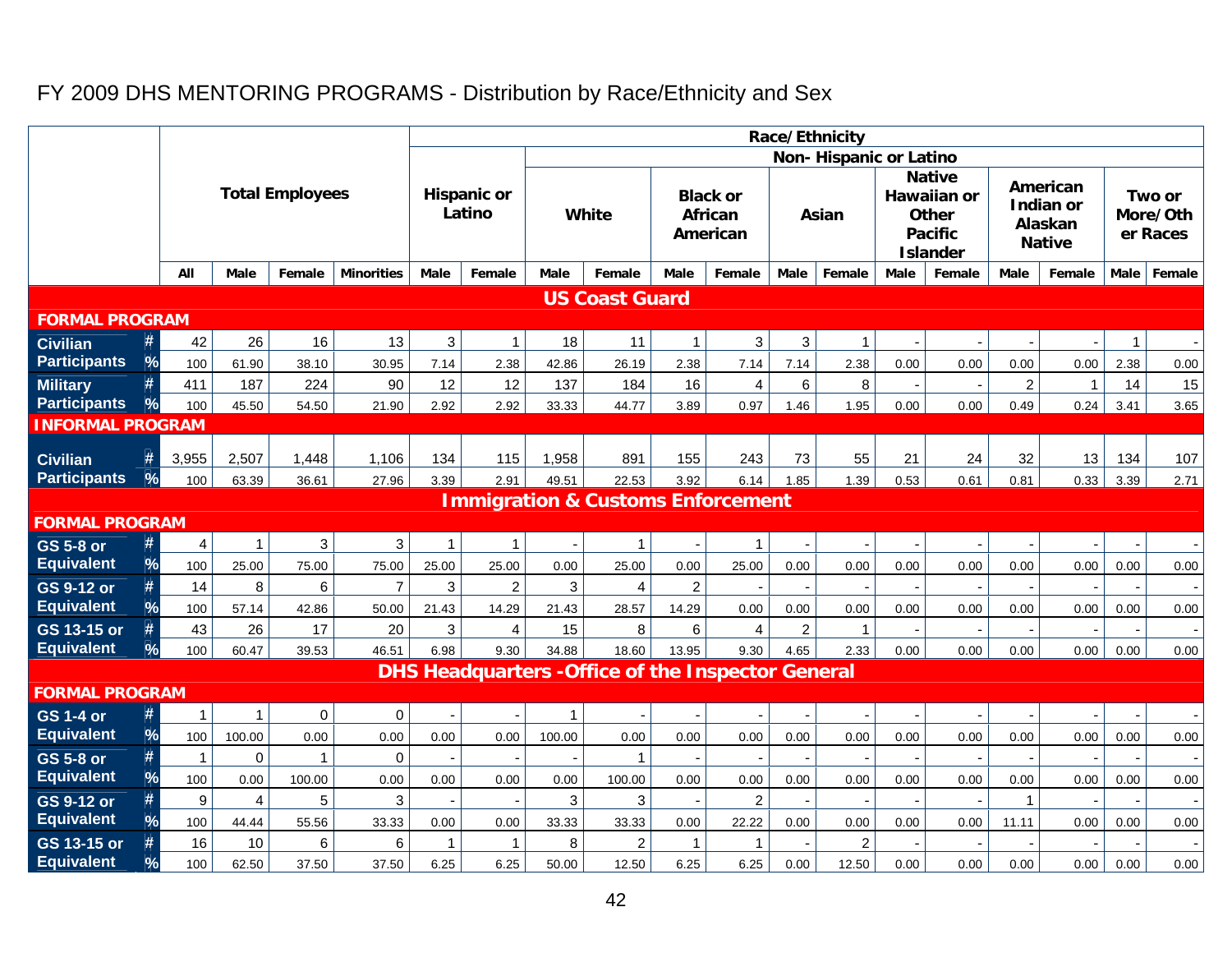## FY 2009 DHS MENTORING PROGRAMS - Distribution by Race/Ethnicity and Sex

|                                  |      | Race/Ethnicity         |             |          |                   |                              |                |                               |                |                                        |        |             |             |                                                                            |             |                                                   |                |                                |             |  |
|----------------------------------|------|------------------------|-------------|----------|-------------------|------------------------------|----------------|-------------------------------|----------------|----------------------------------------|--------|-------------|-------------|----------------------------------------------------------------------------|-------------|---------------------------------------------------|----------------|--------------------------------|-------------|--|
|                                  |      |                        |             |          |                   |                              |                | <b>Non-Hispanic or Latino</b> |                |                                        |        |             |             |                                                                            |             |                                                   |                |                                |             |  |
|                                  |      | <b>Total Employees</b> |             |          |                   | <b>Hispanic or</b><br>Latino |                | White                         |                | <b>Black or</b><br>African<br>American |        | Asian       |             | <b>Native</b><br>Hawaiian or<br>Other<br><b>Pacific</b><br><b>Islander</b> |             | American<br>Indian or<br>Alaskan<br><b>Native</b> |                | Two or<br>More/Oth<br>er Races |             |  |
|                                  |      | All                    | <b>Male</b> | Female   | <b>Minorities</b> | Male                         | Female         | <b>Male</b>                   | Female         | Male                                   | Female | <b>Male</b> | Female      | Male                                                                       | Female      | <b>Male</b>                                       | Female         | Male                           | Female      |  |
| <b>SUMMARY BY GRADE CATEGORY</b> |      |                        |             |          |                   |                              |                |                               |                |                                        |        |             |             |                                                                            |             |                                                   |                |                                |             |  |
| <b>GS 1-4 or</b>                 | #    |                        |             | $\Omega$ | 0                 | $\Omega$                     | $\mathbf 0$    |                               | 0              | $\mathbf 0$                            | 0      | 0           | $\mathbf 0$ | 0                                                                          | $\mathbf 0$ | $\mathbf 0$                                       | $\overline{0}$ | 0                              | 0           |  |
| <b>Equivalent</b>                | %    | 100                    | 100.00      | 0.00     | 0.00              | 0.00                         | 0.00           | 100.00                        | 0.00           | 0.00                                   | 0.00   | 0.00        | 0.00        | 0.00                                                                       | 0.00        | 0.00                                              | 0.00           | 0.00                           | 0.00        |  |
| <b>GS 5-8 or</b>                 |      | 5                      |             | 4        | 3                 |                              |                | 0                             | $\overline{2}$ | 0                                      |        | $\Omega$    | $\Omega$    | $\mathbf 0$                                                                | 0           | $\Omega$                                          | $\Omega$       | $\mathbf 0$                    | $\mathbf 0$ |  |
| <b>Equivalent</b>                | $\%$ | 100                    | 20.00       | 80.00    | 60.00             | 20.00                        | 20.00          | 0.00                          | 40.00          | 0.00                                   | 20.00  | 0.00        | 0.00        | 0.00                                                                       | 0.00        | 0.00                                              | 0.00           | 0.00                           | 0.00        |  |
| GS 9-12 or                       |      | 23                     | 12          | 11       | 10                | 3                            | $\overline{2}$ | 6                             | $\overline{7}$ | $\overline{c}$                         | 2      | 0           | $\Omega$    | $\mathbf 0$                                                                | $\mathbf 0$ |                                                   | $\Omega$       | $\mathbf 0$                    | 0           |  |
| <b>Equivalent</b>                | $\%$ | 100                    | 52.17       | 47.83    | 43.48             | 13.04                        | 8.70           | 26.09                         | 30.43          | 8.70                                   | 8.70   | 0.00        | 0.00        | 0.00                                                                       | 0.00        | 4.35                                              | 0.00           | 0.00                           | 0.00        |  |
| GS 13-15 or                      |      | 59                     | 36          | 23       | 26                | 4                            | 5              | 23                            | 10             | $\overline{7}$                         | 5      | 2           | 3           | $\mathbf 0$                                                                | $\mathbf 0$ | 0                                                 | $\mathbf{0}$   | $\mathbf 0$                    | 0           |  |
| <b>Equivalent</b>                | $\%$ | 100                    | 61.02       | 38.98    | 44.07             | 6.78                         | 8.47           | 38.98                         | 16.95          | 11.86                                  | 8.47   | 3.39        | 5.08        | 0.00                                                                       | 0.00        | 0.00                                              | 0.00           | 0.00                           | 0.00        |  |
| <b>GRAND TOTALS</b>              |      |                        |             |          |                   |                              |                |                               |                |                                        |        |             |             |                                                                            |             |                                                   |                |                                |             |  |
|                                  |      | 4,496                  | 2,770       | 1,726    | 1,248             | 157                          | 136            | 2,143                         | 1,105          | 181                                    | 258    | 84          | 67          | 21                                                                         | 24          | 35                                                | 14             | 149                            | 122         |  |
|                                  | $\%$ | 100                    | 61.61       | 38.39    | 27.76             | 3.49                         | 3.02           | 47.66                         | 24.58          | 4.03                                   | 5.74   | 1.87        | 1.49        | 0.47                                                                       | 0.53        | 0.78                                              | 0.31           | 3.31                           | 2.71        |  |

**\* The US Coast Guard Formal Mentoring Program's data base combines Native Hawaiian or Other Pacific Islander with the Asian population and does not capture the pay grade of the participants.**